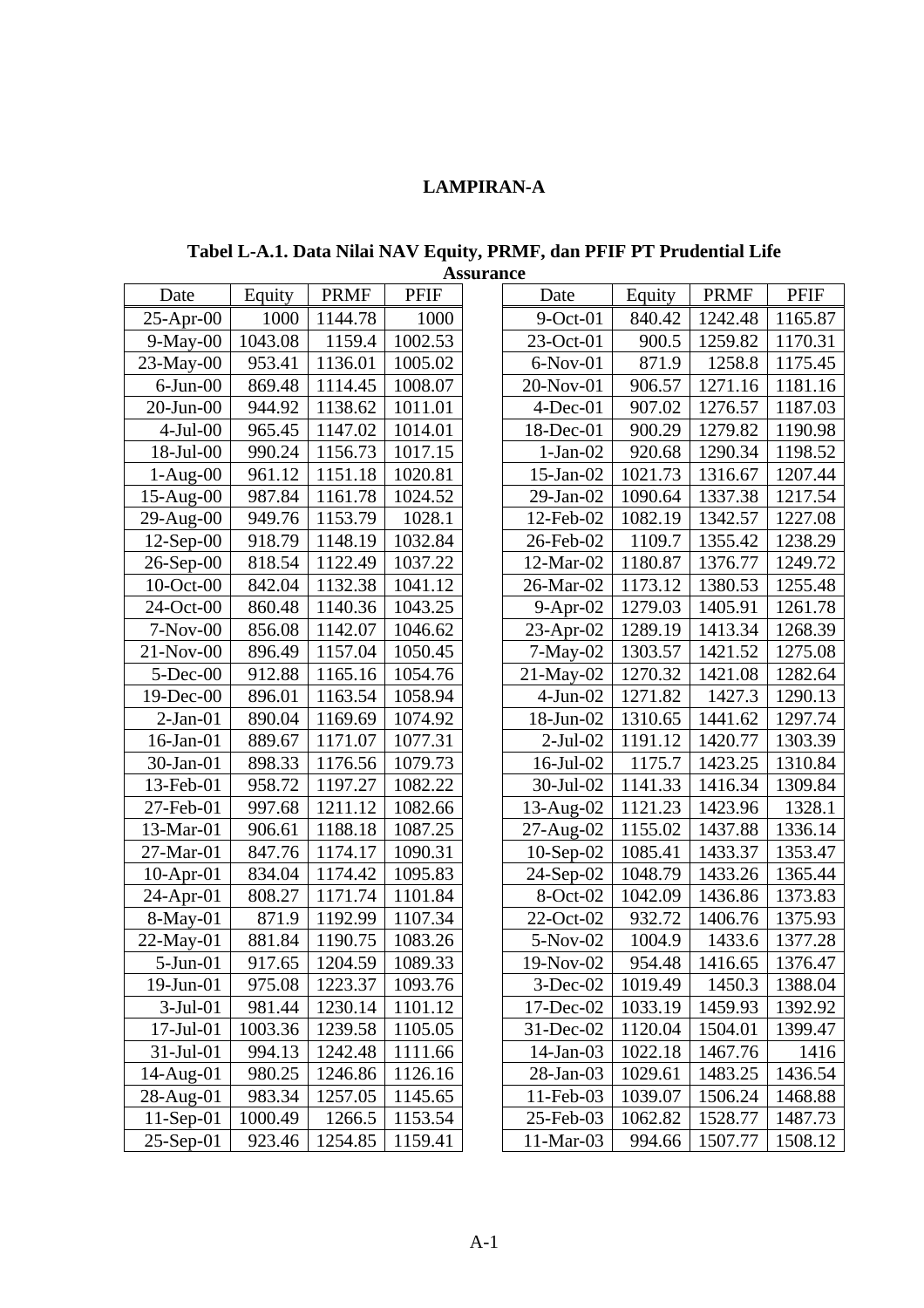| Date         | Equity  | <b>PRMF</b> | <b>PFIF</b> |
|--------------|---------|-------------|-------------|
| 25-Mar-03    | 1028.86 | 1532.91     | 1521.71     |
| $8-Apr-03$   | 1117.47 | 1579.25     | 1521.28     |
| $22$ -Apr-03 | 1188.84 | 1620.31     | 1527.54     |
| 6-May-03     | 1219.63 | 1638.44     | 1530.69     |
| 20-May-03    | 1227.67 | 1647.15     | 1538        |
| $3-Jun-03$   | 1372.65 | 1726.21     | 1544.88     |
| 17-Jun-03    | 1399.7  | 1745.16     | 1553.16     |
| $1-Jul-03$   | 1398.92 | 1756.44     | 1573.09     |
| 15-Jul-03    | 1462.87 | 1795.74     | 1584.46     |
| 29-Jul-03    | 1400.07 | 1765.52     | 1587.05     |
| $12$ -Aug-03 | 1342.25 | 1737.51     | 1584.35     |
| 26-Aug-03    | 1413.58 | 1774.98     | 1593.59     |
| $9-Sep-03$   | 1578.96 | 1851.94     | 1599.76     |
| $23-Sep-03$  | 1572.47 | 1852.74     | 1605.22     |
| $7-Oct-03$   | 1676.04 | 1895.83     | 1604.31     |
| $21-Oct-03$  | 1747.87 | 1922.98     | 1599.55     |
| $4-Nov-03$   | 1675.74 | 1894.72     | 1598.35     |
| 18-Nov-03    | 1638.81 | 1871.51     | 1583.28     |
| $2$ -Dec-03  | 1705.1  | 1898.33     | 1586.92     |
| 16-Dec-03    | 1777.83 | 1931.12     | 1595.37     |
| 30-Dec-03    | 1858.5  | 1966.31     | 1603.03     |
| 13-Jan-04    | 2018.01 | 2038.83     | 1622.99     |
| 27-Jan-04    | 2128.84 | 2093.84     | 1645.3      |
| 10-Feb-04    | 2074.16 | 2082.11     | 1655.16     |
| 24-Feb-04    | 2124.47 | 2108.4      | 1667.01     |
| 9-Mar-04     | 2079.24 | 2110.07     | 1690.77     |
| 23-Mar-04    | 2022.4  | 2099.88     | 1702.06     |
| $6$ -Apr-04  | 2040.29 | 2112.75     | 1710.96     |
| 20-Apr-04    | 2156.93 | 2173.43     | 1738.46     |
| $4$ -May-04  | 1966.58 | 2110.52     | 1738.98     |
| 18-May-04    | 1854.03 | 2063.61     | 1727.21     |
| $1-Jun-04$   | 2042.12 | 2120.56     | 1720.21     |
| 15-Jun-04    | 1931    | 2083.01     | 1719.6      |
| 29-Jun-04    | 2003.97 | 2111.51     | 1724.89     |
| 13-Jul-04    | 2101.83 | 2156.46     | 1740.87     |
| 27-Jul-04    | 2136.45 | 2175.03     | 1750        |
| 10-Aug-04    | 2085.11 | 2160.92     | 1754.01     |
| 24-Aug-04    | 2089.41 | 2169.82     | 1763.77     |

**Lanjutan Tabel L-A.1. Data Nilai NAV Equity, PRMF, dan PFIF PT Prudential Life Assurance** 

| Date         | Equity  | <b>PRMF</b> | <b>PFIF</b> | Date         | Equity  | <b>PRMF</b> | <b>PFIF</b> |
|--------------|---------|-------------|-------------|--------------|---------|-------------|-------------|
| 25-Mar-03    | 1028.86 | 1532.91     | 1521.71     | $7-Sep-04$   | 2225.6  | 2223.76     | 1772.09     |
| $8-Apr-03$   | 1117.47 | 1579.25     | 1521.28     | $21-Sep-04$  | 2298.26 | 2259.95     | 1785.53     |
| $22$ -Apr-03 | 1188.84 | 1620.31     | 1527.54     | $5$ -Oct-04  | 2404.77 | 2301.3      | 1792.64     |
| $6$ -May-03  | 1219.63 | 1638.44     | 1530.69     | 19-Oct-04    | 2417.95 | 2318.79     | 1809.64     |
| 20-May-03    | 1227.67 | 1647.15     | 1538        | $2-Nov-04$   | 2469.66 | 2339.29     | 1813.49     |
| $3-Jun-03$   | 1372.65 | 1726.21     | 1544.88     | 16-Nov-04    | 2638.13 | 2428.87     | 1828.75     |
| 17-Jun-03    | 1399.7  | 1745.16     | 1553.16     | 30-Nov-04    | 2777.85 | 2461.76     | 1836.51     |
| $1-Jul-03$   | 1398.92 | 1756.44     | 1573.09     | 14-Dec-04    | 2721.65 | 2446.42     | 1832.79     |
| 15-Jul-03    | 1462.87 | 1795.74     | 1584.46     | 28-Dec-04    | 2915.12 | 2510.27     | 1842.02     |
| 29-Jul-03    | 1400.07 | 1765.52     | 1587.05     | $11-Jan-05$  | 2977.53 | 2541.88     | 1858.57     |
| $12$ -Aug-03 | 1342.25 | 1737.51     | 1584.35     | $25$ -Jan-05 | 3014.93 | 2563.21     | 1871.52     |
| 26-Aug-03    | 1413.58 | 1774.98     | 1593.59     | 8-Feb-05     | 3040.74 | 2573.84     | 1875.54     |
| $9-Sep-03$   | 1578.96 | 1851.94     | 1599.76     | 22-Feb-05    | 3188.01 | 2616.83     | 1884.2      |
| $23-Sep-03$  | 1572.47 | 1852.74     | 1605.22     | 8-Mar-05     | 3212.94 | 2626.47     | 1888.06     |
| $7-Oct-03$   | 1676.04 | 1895.83     | 1604.31     | 22-Mar-05    | 3320.34 | 2644.65     | 1880.36     |
| 21-Oct-03    | 1747.87 | 1922.98     | 1599.55     | $5-Apr-05$   | 3167.5  | 2598.5      | 1867.64     |
| $4-Nov-03$   | 1675.74 | 1894.72     | 1598.35     | $19$ -Apr-05 | 3056.19 | 2560.44     | 1850.9      |
| 18-Nov-03    | 1638.81 | 1871.51     | 1583.28     | $3-May-05$   | 2981.02 | 2555.79     | 1864.12     |
| $2$ -Dec-03  | 1705.1  | 1898.33     | 1586.92     | 17-May-05    | 3039.38 | 2575.06     | 1872.21     |
| 16-Dec-03    | 1777.83 | 1931.12     | 1595.37     | $31$ -May-05 | 3099.2  | 2591.34     | 1873.71     |
| 30-Dec-03    | 1858.5  | 1966.31     | 1603.03     | 14-Jun-05    | 3174.53 | 2614.58     | 1878.18     |
| 13-Jan-04    | 2018.01 | 2038.83     | 1622.99     | 28-Jun-05    | 3235.16 | 2631.81     | 1880.24     |
| 27-Jan-04    | 2128.84 | 2093.84     | 1645.3      | $12$ -Jul-05 | 3239.39 | 2628.63     | 1874.87     |
| 10-Feb-04    | 2074.16 | 2082.11     | 1655.16     | 26-Jul-05    | 3404.73 | 2670.83     | 1876.62     |
| 24-Feb-04    | 2124.47 | 2108.4      | 1667.01     | $9-Aug-05$   | 3397.71 | 2660.35     | 1865.61     |
| 9-Mar-04     | 2079.24 | 2110.07     | 1690.77     | 23-Aug-05    | 3128.5  | 2577.8      | 1844.17     |
| 23-Mar-04    | 2022.4  | 2099.88     | 1702.06     | $6-Sep-05$   | 3011.1  | 2493.86     | 1779.48     |
| $6$ -Apr-04  | 2040.29 | 2112.75     | 1710.96     | $20-Sep-05$  | 3098.3  | 2486.93     | 1746.64     |
| 20-Apr-04    | 2156.93 | 2173.43     | 1738.46     | $4-Oct-05$   | 3095.64 | 2505.01     | 1766.5      |
| 4-May-04     | 1966.58 | 2110.52     | 1738.98     | 18-Oct-05    | 3063.59 | 2514.37     | 1784.93     |
| 18-May-04    | 1854.03 | 2063.61     | 1727.21     | $1-Nov-05$   | 3010.41 | 2519.48     | 1804.83     |
| $1-Jun-04$   | 2042.12 | 2120.56     | 1720.21     | 15-Nov-05    | 2854.62 | 2479.7      | 1800.53     |
| $15$ -Jun-04 | 1931    | 2083.01     | 1719.6      | 29-Nov-05    | 3085.48 | 2550.51     | 1818.52     |
| 29-Jun-04    | 2003.97 | 2111.51     | 1724.89     | 13-Dec-05    | 3363.08 | 2632.98     | 1836.16     |
| 13-Jul-04    | 2101.83 | 2156.46     | 1740.87     | 27-Dec-05    | 3338.82 | 2638.93     | 1849.31     |
| $27$ -Jul-04 | 2136.45 | 2175.03     | 1750        | $10$ -Jan-06 | 3572.38 | 2714.54     | 1873.68     |
| $10-Aug-04$  | 2085.11 | 2160.92     | 1754.01     | 24-Jan-06    | 3429.95 | 2693.1      | 1885.01     |
| 24-Aug-04    | 2089.41 | 2169.82     | 1763.77     | 7-Feb-06     | 3561.45 | 2734.26     | 1896.3      |
|              |         |             |             |              |         |             |             |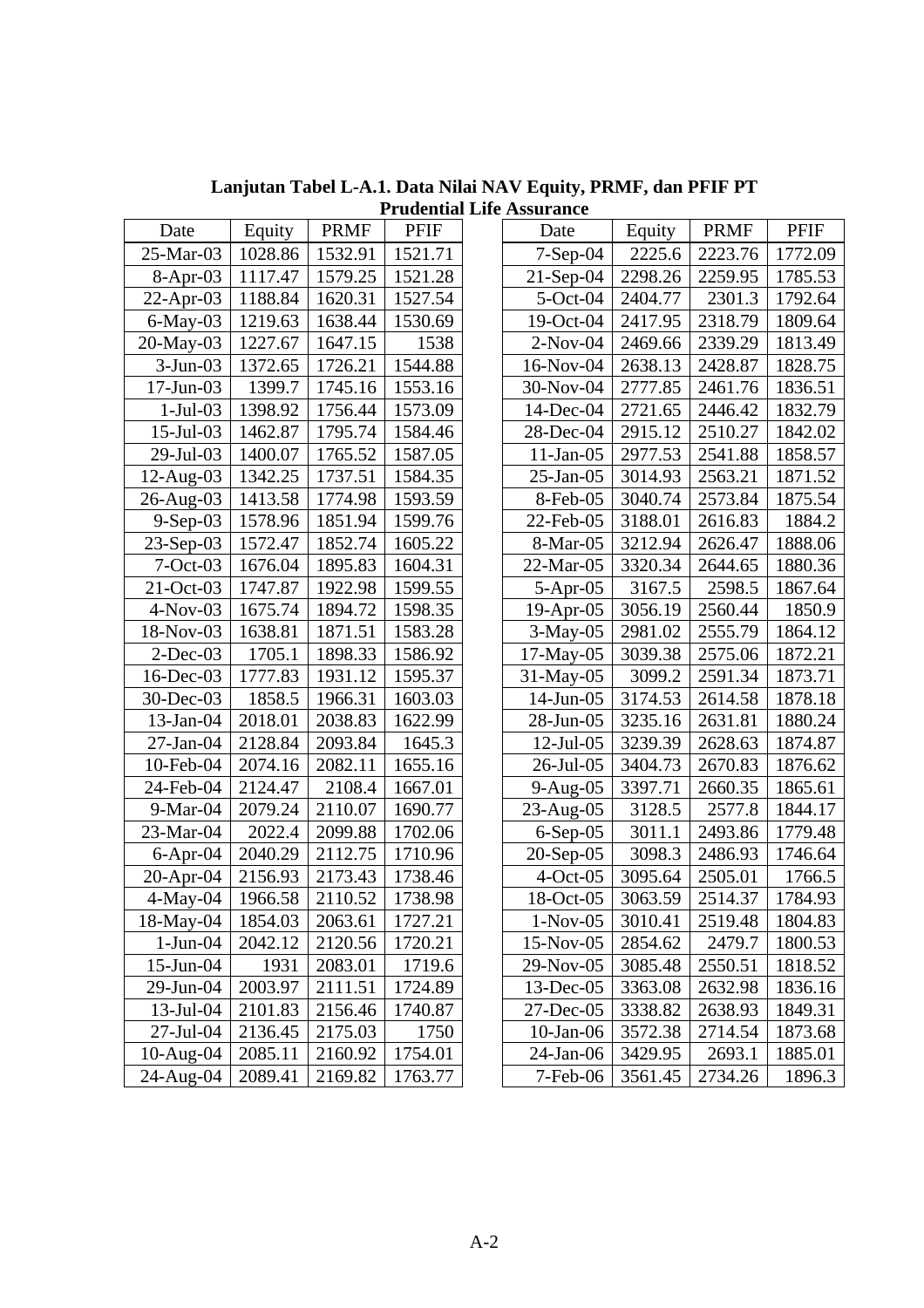| Date           | Equity  | <b>PRMF</b> | <b>PFIF</b> |
|----------------|---------|-------------|-------------|
| 21-Feb-06      | 3568.69 | 2754.72     | 1917.74     |
| 7-Mar-06       | 3617.12 | 2804.48     | 1957.07     |
| 21-Mar-06      | 3824.11 | 2848.8      | 1951.14     |
| $4-Apr-06$     | 3845.95 | 2866.76     | 1965.31     |
| 18-Apr-06      | 4049.13 | 2934.38     | 1987.2      |
| $2-May-06$     | 4393.54 | 3023.83     | 1998.01     |
| 16-May-06      | 4210.61 | 2998.02     | 2012.19     |
| 30-May-06      | 3932.7  | 2922.63     | 1993.14     |
| 13-Jun-06      | 3773.54 | 2868.84     | 1973.36     |
| 27-Jun-06      | 3839.88 | 2892.82     | 1982.65     |
| $11$ -Jul-06   | 4030.39 | 2969.19     | 2018.11     |
| 25-Jul-06      | 3932.8  | 2967.27     | 2042.08     |
| 8-Aug-06       | 4246.04 | 3066.11     | 2067.58     |
| 22-Aug-06      | 4349.52 | 3095.53     | 2071.93     |
| $5-$ Sep $-06$ | 4425.34 | 3138.67     | 2099.8      |
| 19-Sep-06      | 4410.57 | 3172.17     | 2140.06     |
| $3-Oct-06$     | 4513.21 | 3211.98     | 2157.53     |
| 17-Oct-06      | 4639.85 | 3270.5      | 2190.07     |
| 31-Oct-06      | 4702.51 | 3309.92     | 2217.77     |
| 14-Nov-06      | 4836.61 | 3343.3      | 2221.56     |
| 28-Nov-06      | 5092.27 | 3406.87     | 2232.21     |
| $12$ -Dec-06   | 5183.94 | 3447.8      | 2255.84     |
| 26-Dec-06      | 5230.93 | 3490.63     | 2291.33     |
| $9-Jan-07$     | 5309.55 | 3530.73     | 2316.97     |
| $23$ -Jan-07   | 5263.72 | 3513.3      | 2306.84     |
| $6$ -Feb-07    | 5139.48 | 3501.96     | 2322.5      |
| 20-Feb-07      | 5169.61 | 3497.09     | 2310.26     |

**Lanjutan Tabel L-A.1. Data Nilai NAV Equity, PRMF, dan PFIF PT Prudential Life Assurance** 

|              | ential Life Assai ance |             |             |  |              |         |             |             |  |  |
|--------------|------------------------|-------------|-------------|--|--------------|---------|-------------|-------------|--|--|
| Date         | Equity                 | <b>PRMF</b> | <b>PFIF</b> |  | Date         | Equity  | <b>PRMF</b> | <b>PFIF</b> |  |  |
| 21-Feb-06    | 3568.69                | 2754.72     | 1917.74     |  | 6-Mar-07     | 4840.50 | 3434.17     | 2316.37     |  |  |
| $7-Mar-06$   | 3617.12                | 2804.48     | 1957.07     |  | 20-Mar-07    | 5047.93 | 3497.76     | 2337.58     |  |  |
| 21-Mar-06    | 3824.11                | 2848.8      | 1951.14     |  | $3-Apr-07$   | 5225.24 | 3549.4      | 2352.35     |  |  |
| $4-Apr-06$   | 3845.95                | 2866.76     | 1965.31     |  | $17-Apr-07$  | 5547.02 | 3630.41     | 2366.64     |  |  |
| $18$ -Apr-06 | 4049.13                | 2934.38     | 1987.2      |  | $1-May-07$   | 5608.89 | 3666.79     | 2392.08     |  |  |
| $2-May-06$   | 4393.54                | 3023.83     | 1998.01     |  | 15-May-07    | 5694.71 | 3717.27     | 2427.48     |  |  |
| 16-May-06    | 4210.61                | 2998.02     | 2012.19     |  | 29-May-07    | 5785.26 | 3781.63     | 2476.42     |  |  |
| 30-May-06    | 3932.7                 | 2922.63     | 1993.14     |  | 12-Jun-07    | 5870.98 | 3791.19     | 2467.84     |  |  |
| $13$ -Jun-06 | 3773.54                | 2868.84     | 1973.36     |  | 26-Jun-07    | 6124.62 | 3862.98     | 2490.78     |  |  |
| $27$ -Jun-06 | 3839.88                | 2892.82     | 1982.65     |  | $10$ -Jul-07 | 6475.74 | 3925.25     | 2482.15     |  |  |
| $11-Jul-06$  | 4030.39                | 2969.19     | 2018.11     |  | 24-Jul-07    | 6780.47 | 3983.67     | 2479.1      |  |  |
| 25-Jul-06    | 3932.8                 | 2967.27     | 2042.08     |  | $7-Aug-07$   | 6188.36 | 3845.8      | 2458.04     |  |  |
| $8-Aug-06$   | 4246.04                | 3066.11     | 2067.58     |  | $21-Aug-07$  | 5758.68 | 3726.68     | 2423.95     |  |  |
| 22-Aug-06    | 4349.52                | 3095.53     | 2071.93     |  | $4-Sep-07$   | 6319.87 | 3868.64     | 2448.24     |  |  |
| $5-Sep-06$   | 4425.34                | 3138.67     | 2099.8      |  | 18-Sep-07    | 6309.17 | 3882.70     | 2465.64     |  |  |
| $19-Sep-06$  | 4410.57                | 3172.17     | 2140.06     |  | $2$ -Oct-07  | 6788.10 | 4016.58     | 2499.53     |  |  |
| $3-Oct-06$   | 4513.21                | 3211.98     | 2157.53     |  | 16-Oct-07    | 7535.29 | 4178.03     | 2508.16     |  |  |
| 17-Oct-06    | 4639.85                | 3270.5      | 2190.07     |  | 30-Oct-07    | 7692.30 | 4203.94     | 2506.32     |  |  |
| 31-Oct-06    | 4702.51                | 3309.92     | 2217.77     |  | 13-Nov-07    | 7682.40 | 4171.32     | 2474.63     |  |  |
| 14-Nov-06    | 4836.61                | 3343.3      | 2221.56     |  | $27-Nov-07$  | 7597.81 | 4089.87     | 2406.16     |  |  |
| 28-Nov-06    | 5092.27                | 3406.87     | 2232.21     |  | $11$ -Dec-07 | 8047.03 | 4238.41     | 2479.76     |  |  |
| 12-Dec-06    | 5183.94                | 3447.8      | 2255.84     |  | 24-Dec-07    | 7627.43 | 4165.57     | 2475.84     |  |  |
| 26-Dec-06    | 5230.93                | 3490.63     | 2291.33     |  | 8-Jan-08     | 7901.21 | 4223.05     | 2487.80     |  |  |
| $9-Jan-07$   | 5309.55                | 3530.73     | 2316.97     |  | $22-Jan-08$  | 7049.86 | 4104.42     | 2504.67     |  |  |
| 23-Jan-07    | 5263.72                | 3513.3      | 2306.84     |  | 5-Feb-08     | 7648.43 | 4198.22     | 2493.36     |  |  |
| $6$ -Feb-07  | 5139.48                | 3501.96     | 2322.5      |  | 19-Feb-08    | 7590.76 | 4192.60     | 2497.53     |  |  |
|              |                        |             |             |  |              |         |             |             |  |  |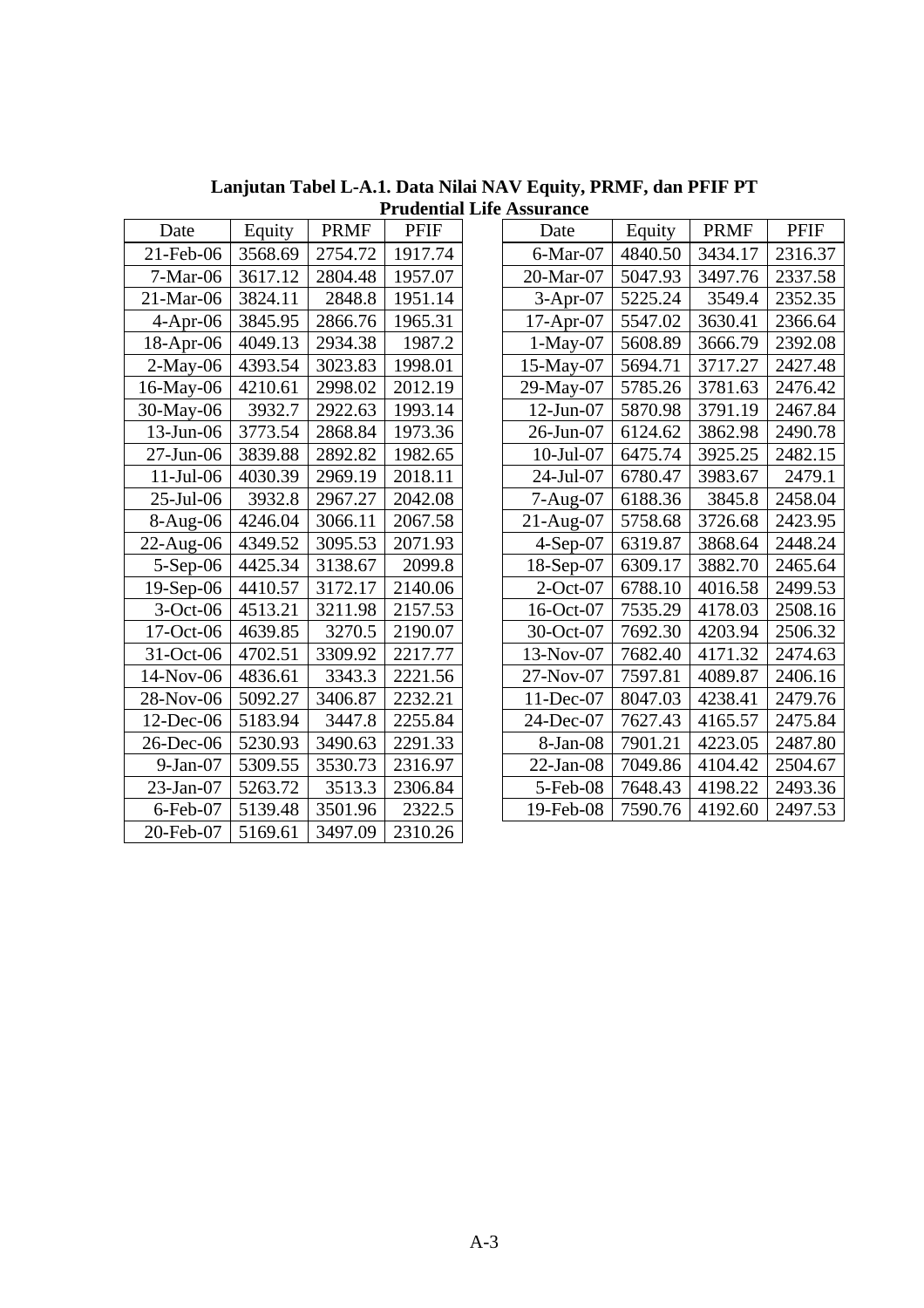|                 | Diff      | Diff        | Diff     | Date            | Diff      | Diff        | Diff               |
|-----------------|-----------|-------------|----------|-----------------|-----------|-------------|--------------------|
| Date            | Equity    | <b>PRMF</b> | PFIF     |                 | Equity    | <b>PRMF</b> | PFIF               |
| $25$ -Apr-00    | $\ast$    | $\ast$      | $\ast$   | $9$ -Oct-01     | $-83.04$  | $-12.37$    | 6.46               |
| $9-May-00$      | 43.08     | 14.62       | 2.53     | 23-Oct-01       | 60.08     | 17.34       | 4.44               |
| $23-May-00$     | $-89.67$  | $-23.39$    | 2.49     | $6-Nov-01$      | $-28.60$  | $-1.02$     | 5.14               |
| $6$ -Jun- $00$  | $-83.93$  | $-21.56$    | 3.05     | $20$ -Nov-01    | 34.67     | 12.36       | 5.71               |
| $20$ -Jun- $00$ | 75.44     | 24.17       | 2.94     | $4$ -Dec-01     | 0.45      | 5.41        | 5.87               |
| $4-Jul-00$      | 20.53     | 8.40        | 3.00     | $18$ -Dec-01    | $-6.73$   | 3.25        | 3.95               |
| 18-Jul-00       | 24.79     | 9.71        | 3.14     | $1-Jan-02$      | 20.39     | 10.52       | 7.54               |
| $1-Aug-00$      | $-29.12$  | $-5.55$     | 3.66     | $15$ -Jan- $02$ | 101.05    | 26.33       | 8.92               |
| $15-Aug-00$     | 26.72     | 10.60       | 3.71     | $29$ -Jan- $02$ | 68.91     | 20.71       | 10.10              |
| $29$ -Aug- $00$ | $-38.08$  | $-7.99$     | 3.58     | 12-Feb-02       | $-8.45$   | 5.19        | 9.54               |
| $12$ -Sep-00    | $-30.97$  | $-5.60$     | 4.74     | 26-Feb-02       | 27.51     | 12.85       | 11.21              |
| $26$ -Sep-00    | $-100.25$ | $-25.70$    | 4.38     | 12-Mar-02       | 71.17     | 21.35       | 11.43              |
| $10$ -Oct-00    | 23.50     | 9.89        | 3.90     | 26-Mar-02       | $-7.75$   | 3.76        | 5.76               |
| 24-Oct-00       | 18.44     | 7.98        | 2.13     | $9-Apr-02$      | 105.91    | 25.38       | 6.30               |
| $7-Nov-00$      | $-4.40$   | 1.71        | 3.37     | $23$ -Apr-02    | 10.16     | 7.43        | 6.61               |
| $21-Nov-00$     | 40.41     | 14.97       | 3.83     | $7-May-02$      | 14.38     | 8.18        | 6.69               |
| $5$ -Dec-00     | 16.39     | 8.12        | 4.31     | $21-May-02$     | $-33.25$  | $-0.44$     | 7.56               |
| $19$ -Dec-00    | $-16.87$  | $-1.62$     | 4.18     | $4$ -Jun- $02$  | 1.50      | 6.22        | 7.49               |
| $2-Jan-01$      | $-5.97$   | 6.15        | 15.98    | $18$ -Jun- $02$ | 38.83     | 14.32       | 7.61               |
| $16$ -Jan- $01$ | $-0.37$   | 1.38        | 2.39     | $2-Jul-02$      | $-119.53$ | $-20.85$    | 5.65               |
| $30$ -Jan- $01$ | 8.66      | 5.49        | 2.42     | $16$ -Jul-02    | $-15.42$  | 2.48        | 7.45               |
| $13$ -Feb-01    | 60.39     | 20.71       | 2.49     | $30$ -Jul- $02$ | $-34.37$  | $-6.91$     | $-1.00$            |
| 27-Feb-01       | 38.96     | 13.85       | 0.44     | $13$ -Aug-02    | $-20.10$  | 7.62        | 18.26              |
| 13-Mar-01       | $-91.07$  | $-22.94$    | 4.59     | $27$ -Aug- $02$ | 33.79     | 13.92       | 8.04               |
| 27-Mar-01       | $-58.85$  | $-14.01$    | 3.06     | $10-Sep-02$     | $-69.61$  | $-4.51$     | $\overline{17.33}$ |
| $10$ -Apr-01    | $-13.72$  | 0.25        | 5.52     | 24-Sep-02       | $-36.62$  | $-0.11$     | 11.97              |
| $24$ -Apr-01    | $-25.77$  | $-2.68$     | 6.01     | 8-Oct-02        | $-6.70$   | 3.60        | 8.39               |
| $8-May-01$      | 63.63     | 21.25       | 5.50     | 22-Oct-02       | $-109.37$ | $-30.10$    | 2.10               |
| $22-May-01$     | 9.94      | $-2.24$     | $-24.08$ | 5-Nov-02        | 72.18     | 26.84       | 1.35               |
| $5-Jun-01$      | 35.81     | 13.84       | 6.07     | 19-Nov-02       | $-50.42$  | $-16.95$    | $-0.81$            |
| $19$ -Jun- $01$ | 57.43     | 18.78       | 4.43     | $3$ -Dec-02     | 65.01     | 33.65       | 11.57              |
| $3-Jul-01$      | 6.36      | 6.77        | 7.36     | 17-Dec-02       | 13.70     | 9.63        | 4.88               |
| 17-Jul-01       | 21.92     | 9.44        | 3.93     | 31-Dec-02       | 86.85     | 44.08       | 6.55               |
| $31$ -Jul-01    | $-9.23$   | 2.90        | 6.61     | $14$ -Jan-03    | $-97.86$  | $-36.25$    | 16.53              |
| $14$ -Aug-01    | $-13.88$  | 4.38        | 14.50    | $28$ -Jan-03    | 7.43      | 15.49       | 20.54              |
| 28-Aug-01       | 3.09      | 10.19       | 19.49    | 11-Feb-03       | 9.46      | 22.99       | 32.34              |
| $11-Sep-01$     | 17.15     | 9.45        | 7.89     | 25-Feb-03       | 23.75     | 22.53       | 18.85              |
| $25-Sep-01$     | $-77.03$  | $-11.65$    | 5.87     | 11-Mar-03       | $-68.16$  | $-21.00$    | 20.39              |
|                 |           |             |          |                 |           |             |                    |

**Tabel L-A.2. Data Differences NAV Equity, PRMF, dan PFIF PT Prudential Life Assurance** 

| Date            | Diff      | Diff        | Diff    |
|-----------------|-----------|-------------|---------|
|                 | Equity    | <b>PRMF</b> | PFIF    |
| $9$ -Oct-01     | $-83.04$  | $-12.37$    | 6.46    |
| 23-Oct-01       | 60.08     | 17.34       | 4.44    |
| 6-Nov-01        | $-28.60$  | $-1.02$     | 5.14    |
| 20-Nov-01       | 34.67     | 12.36       | 5.71    |
| $4$ -Dec-01     | 0.45      | 5.41        | 5.87    |
| 18-Dec-01       | $-6.73$   | 3.25        | 3.95    |
| $1-Jan-02$      | 20.39     | 10.52       | 7.54    |
| $15$ -Jan- $02$ | 101.05    | 26.33       | 8.92    |
| 29-Jan-02       | 68.91     | 20.71       | 10.10   |
| 12-Feb-02       | $-8.45$   | 5.19        | 9.54    |
| 26-Feb-02       | 27.51     | 12.85       | 11.21   |
| 12-Mar-02       | 71.17     | 21.35       | 11.43   |
| 26-Mar-02       | $-7.75$   | 3.76        | 5.76    |
| $9-Apr-02$      | 105.91    | 25.38       | 6.30    |
| 23-Apr-02       | 10.16     | 7.43        | 6.61    |
| $7-May-02$      | 14.38     | 8.18        | 6.69    |
| 21-May-02       | $-33.25$  | $-0.44$     | 7.56    |
| $4-Jun-02$      | 1.50      | 6.22        | 7.49    |
| 18-Jun-02       | 38.83     | 14.32       | 7.61    |
| $2-Jul-02$      | $-119.53$ | $-20.85$    | 5.65    |
| 16-Jul-02       | $-15.42$  | 2.48        | 7.45    |
| 30-Jul-02       | $-34.37$  | $-6.91$     | $-1.00$ |
| 13-Aug-02       | $-20.10$  | 7.62        | 18.26   |
| 27-Aug-02       | 33.79     | 13.92       | 8.04    |
| $10-Sep-02$     | $-69.61$  | $-4.51$     | 17.33   |
| 24-Sep-02       | $-36.62$  | $-0.11$     | 11.97   |
| 8-Oct-02        | $-6.70$   | 3.60        | 8.39    |
| 22-Oct-02       | $-109.37$ | $-30.10$    | 2.10    |
| 5-Nov-02        | 72.18     | 26.84       | 1.35    |
| 19-Nov-02       | $-50.42$  | $-16.95$    | $-0.81$ |
| $3$ -Dec-02     | 65.01     | 33.65       | 11.57   |
| $17$ -Dec-02    | 13.70     | 9.63        | 4.88    |
| 31-Dec-02       | 86.85     | 44.08       | 6.55    |
| 14-Jan-03       | -97.86    | -36.25      | 16.53   |
| 28-Jan-03       | 7.43      | 15.49       | 20.54   |
| 11-Feb-03       | 9.46      | 22.99       | 32.34   |
| 25-Feb-03       | 23.75     | 22.53       | 18.85   |
| 11-Mar-03       | -68.16    | -21.00      | 20.39   |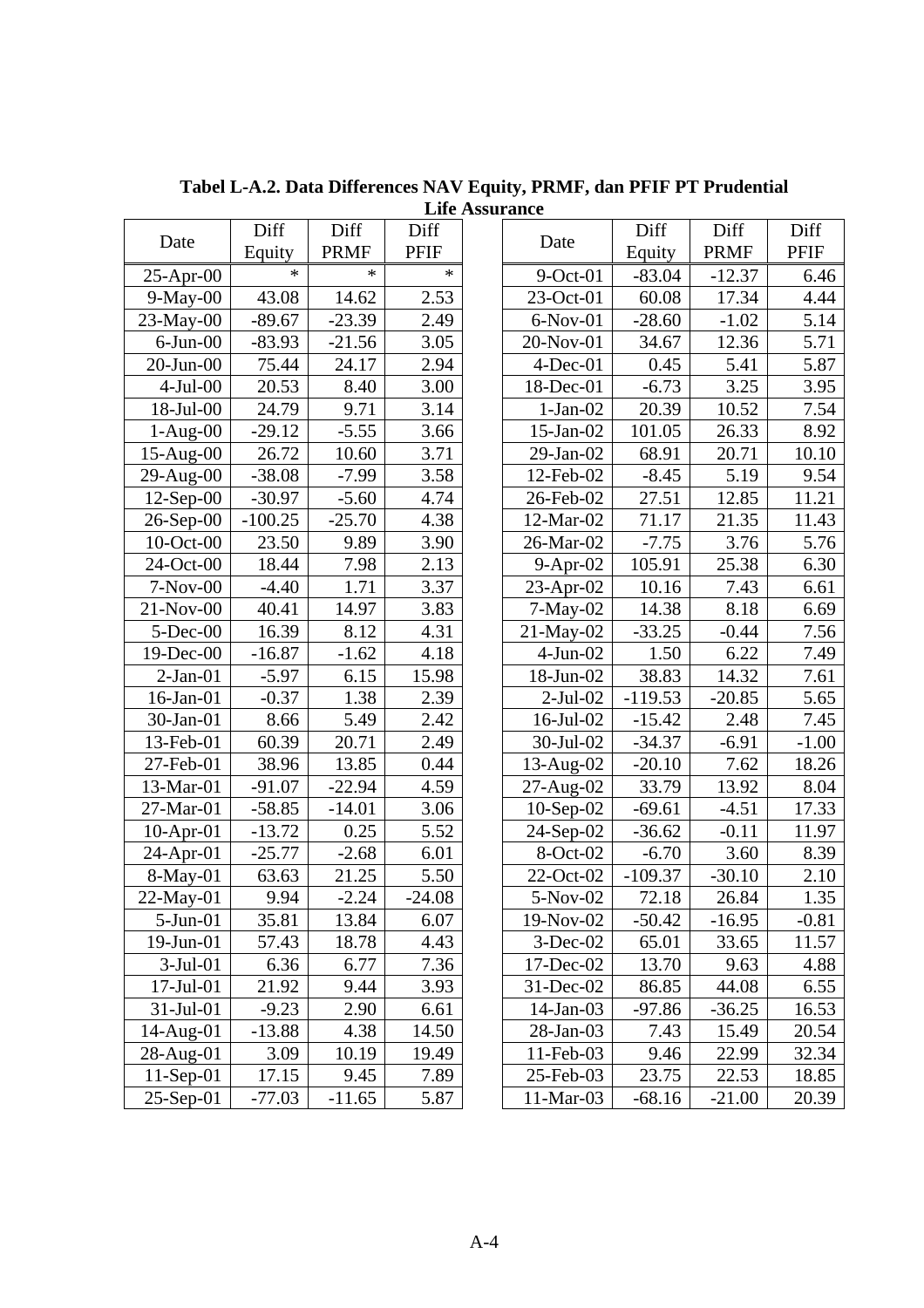|                | Diff      | Diff        | Diff     |                 | Diff      | Diff        | Diff        |
|----------------|-----------|-------------|----------|-----------------|-----------|-------------|-------------|
| Date           | Equity    | <b>PRMF</b> | PFIF     | Date            | Equity    | <b>PRMF</b> | <b>PFIF</b> |
| 25-Mar-03      | 34.20     | 25.14       | 13.59    | $7-Sep-04$      | 136.19    | 53.94       | 8.32        |
| $8-Apr-03$     | 88.61     | 46.34       | $-0.43$  | $21-Sep-04$     | 72.66     | 36.19       | 13.44       |
| $22-Apr-03$    | 71.37     | 41.06       | 6.26     | $5-Oct-04$      | 106.51    | 41.35       | 7.11        |
| $6$ -May-03    | 30.79     | 18.13       | 3.15     | $19-Oct-04$     | 13.18     | 17.49       | 17.00       |
| $20$ -May-03   | 8.04      | 8.71        | 7.31     | $2-Nov-04$      | 51.71     | 20.50       | 3.85        |
| $3-Jun-03$     | 144.98    | 79.06       | 6.88     | 16-Nov-04       | 168.47    | 89.58       | 15.26       |
| $17$ -Jun-03   | 27.05     | 18.95       | 8.28     | 30-Nov-04       | 139.72    | 32.89       | 7.76        |
| $1-Jul-03$     | $-0.78$   | 11.28       | 19.93    | 14-Dec-04       | $-56.20$  | $-15.34$    | $-3.72$     |
| $15$ -Jul-03   | 63.95     | 39.30       | 11.37    | 28-Dec-04       | 193.47    | 63.85       | 9.23        |
| 29-Jul-03      | $-62.80$  | $-30.22$    | 2.59     | $11$ -Jan-05    | 62.41     | 31.61       | 16.55       |
| $12$ -Aug-03   | $-57.82$  | $-28.01$    | $-2.70$  | $25$ -Jan-05    | 37.40     | 21.33       | 12.95       |
| 26-Aug-03      | 71.33     | 37.47       | 9.24     | 8-Feb-05        | 25.81     | 10.63       | 4.02        |
| $9-Sep-03$     | 165.38    | 76.96       | 6.17     | 22-Feb-05       | 147.27    | 42.99       | 8.66        |
| $23-Sep-03$    | $-6.49$   | 0.80        | 5.46     | 8-Mar-05        | 24.93     | 9.64        | 3.86        |
| $7 - Oct - 03$ | 103.57    | 43.09       | $-0.91$  | 22-Mar-05       | 107.40    | 18.18       | $-7.70$     |
| 21-Oct-03      | 71.83     | 27.15       | $-4.76$  | $5-Apr-05$      | $-152.84$ | $-46.15$    | $-12.72$    |
| $4-Nov-03$     | $-72.13$  | $-28.26$    | $-1.20$  | $19-Apr-05$     | $-111.31$ | $-38.06$    | $-16.74$    |
| 18-Nov-03      | $-36.93$  | $-23.21$    | $-15.07$ | $3-May-05$      | $-75.17$  | $-4.65$     | 13.22       |
| $2$ -Dec-03    | 66.29     | 26.82       | 3.64     | $17-May-05$     | 58.36     | 19.27       | 8.09        |
| $16$ -Dec-03   | 72.73     | 32.79       | 8.45     | 31-May-05       | 59.82     | 16.28       | 1.50        |
| 30-Dec-03      | 80.67     | 35.19       | 7.66     | $14$ -Jun-05    | 75.33     | 23.24       | 4.47        |
| $13$ -Jan-04   | 159.51    | 72.52       | 19.96    | 28-Jun-05       | 60.63     | 17.23       | 2.06        |
| $27$ -Jan-04   | 110.83    | 55.01       | 22.31    | $12$ -Jul-05    | 4.23      | $-3.18$     | $-5.37$     |
| 10-Feb-04      | $-54.68$  | $-11.73$    | 9.86     | 26-Jul-05       | 165.34    | 42.20       | 1.75        |
| 24-Feb-04      | 50.31     | 26.29       | 11.85    | $9-Aug-05$      | $-7.02$   | $-10.48$    | $-11.01$    |
| $9-Mar-04$     | $-45.23$  | 1.67        | 23.76    | $23$ -Aug-05    | $-269.21$ | $-82.55$    | $-21.44$    |
| 23-Mar-04      | $-56.84$  | $-10.19$    | 11.29    | $6-Sep-05$      | $-117.40$ | $-83.94$    | $-64.69$    |
| $6$ -Apr-04    | 17.89     | 12.87       | 8.90     | 20-Sep-05       | 87.20     | $-6.93$     | $-32.84$    |
| $20$ -Apr-04   | 116.64    | 60.68       | 27.50    | $4-Oct-05$      | $-2.66$   | 18.08       | 19.86       |
| $4$ -May-04    | $-190.35$ | $-62.91$    | 0.52     | 18-Oct-05       | $-32.05$  | 9.36        | 18.43       |
| 18-May-04      | $-112.55$ | $-46.91$    | $-11.77$ | $1-Nov-05$      | $-53.18$  | 5.11        | 19.90       |
| $1-Jun-04$     | 188.09    | 56.95       | $-7.00$  | 15-Nov-05       | $-155.79$ | $-39.78$    | $-4.30$     |
| 15-Jun-04      | $-111.12$ | $-37.55$    | $-0.61$  | 29-Nov-05       | 230.86    | 70.81       | 17.99       |
| 29-Jun-04      | 72.97     | 28.50       | 5.29     | 13-Dec-05       | 277.60    | 82.47       | 17.64       |
| $13$ -Jul-04   | 97.86     | 44.95       | 15.98    | 27-Dec-05       | $-24.26$  | 5.95        | 13.15       |
| 27-Jul-04      | 34.62     | 18.57       | 9.13     | $10$ -Jan- $06$ | 233.56    | 75.61       | 24.37       |
| 10-Aug-04      | $-51.34$  | $-14.11$    | 4.01     | 24-Jan-06       | $-142.43$ | $-21.44$    | 11.33       |
| 24-Aug-04      | 4.30      | 8.90        | 9.76     | 7-Feb-06        | 131.50    | 41.16       | 11.29       |
|                |           |             |          |                 |           |             |             |

**Lanjutan Tabel L-A.2. Data Differences NAV Equity, PRMF, dan PFIF PT Prudential Life Assurance**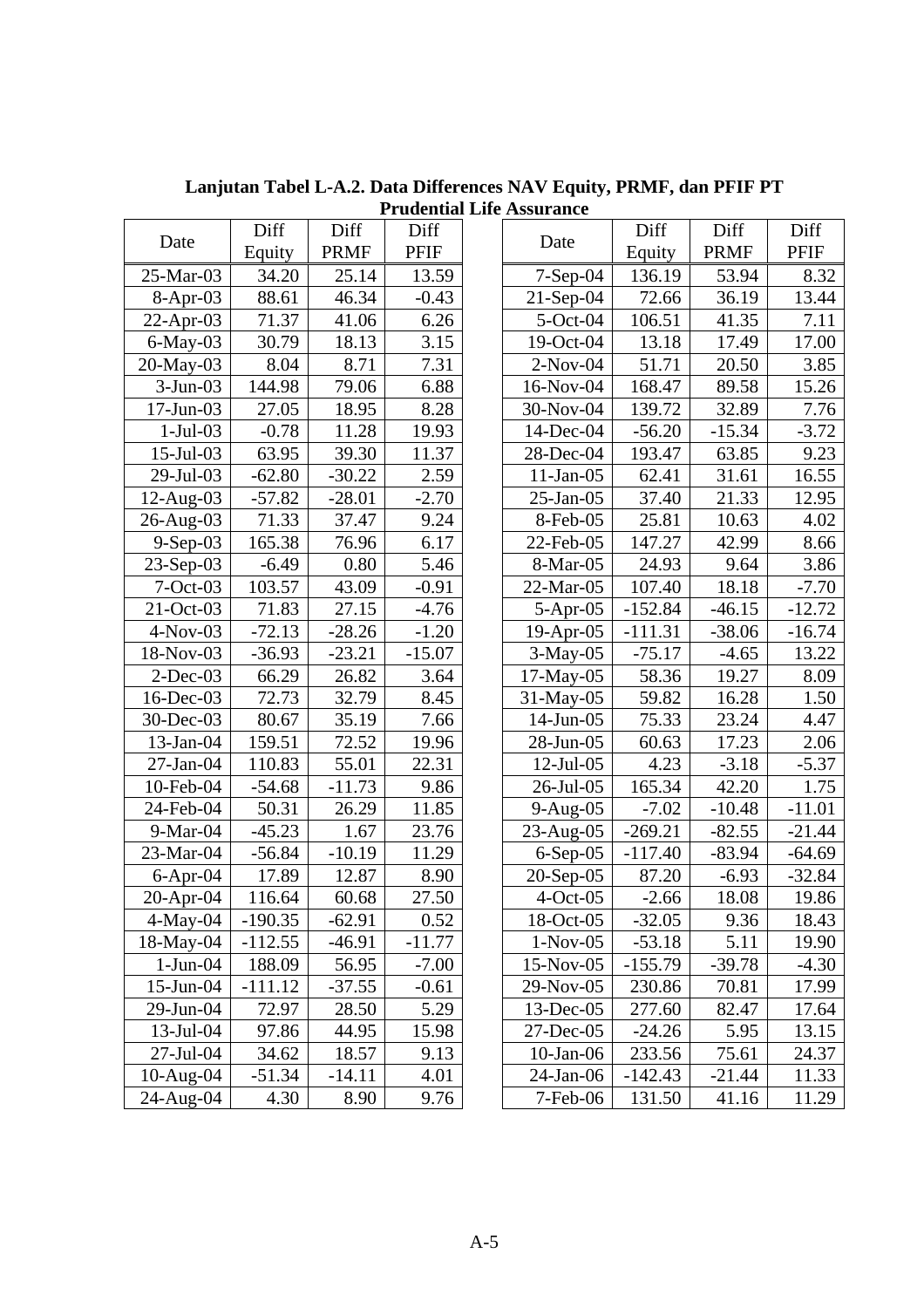|              |           |             | 1 1 uuvilud |
|--------------|-----------|-------------|-------------|
| Date         | Diff      | Diff        | Diff        |
|              | Equity    | <b>PRMF</b> | PFIF        |
| 21-Feb-06    | 7.24      | 20.46       | 21.44       |
| $7-Mar-06$   | 48.43     | 49.76       | 39.33       |
| $21-Mar-06$  | 206.99    | 44.32       | $-5.93$     |
| $4-Apr-06$   | 21.84     | 17.96       | 14.17       |
| 18-Apr-06    | 203.18    | 67.62       | 21.89       |
| $2-May-06$   | 344.41    | 89.45       | 10.81       |
| 16-May-06    | $-182.93$ | $-25.81$    | 14.18       |
| 30-May-06    | $-277.91$ | $-75.39$    | $-19.05$    |
| 13-Jun-06    | $-159.16$ | $-53.79$    | $-19.78$    |
| $27$ -Jun-06 | 66.34     | 23.98       | 9.29        |
| $11$ -Jul-06 | 190.51    | 76.37       | 35.46       |
| $25$ -Jul-06 | $-97.59$  | $-1.92$     | 23.97       |
| 8-Aug-06     | 313.24    | 98.84       | 25.50       |
| 22-Aug-06    | 103.48    | 29.42       | 4.35        |

**Lanjutan Tabel L-A.2. Data Differences NAV Equity, PRMF, dan PFIF PT Prudential Life Assurance** 

| Diff<br>Diff<br>Diff<br>Date<br><b>PRMF</b><br><b>PFIF</b> | Date      | Diff     | Diff     | Diff |             |           |             |             |
|------------------------------------------------------------|-----------|----------|----------|------|-------------|-----------|-------------|-------------|
|                                                            | Equity    |          |          |      |             | Equity    | <b>PRMF</b> | <b>PFIF</b> |
| $21$ -Feb-06                                               | 7.24      | 20.46    | 21.44    |      | $5-Sep-06$  | 75.82     | 43.14       | 27.87       |
| $7-Mar-06$                                                 | 48.43     | 49.76    | 39.33    |      | $19-Sep-06$ | $-14.77$  | 33.50       | 40.26       |
| $21-Mar-06$                                                | 206.99    | 44.32    | $-5.93$  |      | $3-Oct-06$  | 102.64    | 39.81       | 17.47       |
| $4-Apr-06$                                                 | 21.84     | 17.96    | 14.17    |      | $17-Oct-06$ | 126.64    | 58.52       | 32.54       |
| $18-Apr-06$                                                | 203.18    | 67.62    | 21.89    |      | 31-Oct-06   | 62.66     | 39.42       | 27.70       |
| $2-May-06$                                                 | 344.41    | 89.45    | 10.81    |      | 14-Nov-06   | 134.10    | 33.38       | 3.79        |
| 16-May-06                                                  | $-182.93$ | $-25.81$ | 14.18    |      | 28-Nov-06   | 255.66    | 63.57       | 10.65       |
| 30-May-06                                                  | $-277.91$ | $-75.39$ | $-19.05$ |      | 12-Dec-06   | 91.67     | 40.93       | 23.63       |
| $13$ -Jun-06                                               | $-159.16$ | $-53.79$ | $-19.78$ |      | 26-Dec-06   | 46.99     | 42.83       | 35.49       |
| $27$ -Jun-06                                               | 66.34     | 23.98    | 9.29     |      | 9-Jan-07    | 78.62     | 40.10       | 25.64       |
| $11$ -Jul-06                                               | 190.51    | 76.37    | 35.46    |      | 23-Jan-07   | $-45.83$  | $-17.43$    | $-10.13$    |
| $25$ -Jul-06                                               | $-97.59$  | $-1.92$  | 23.97    |      | 6-Feb-07    | $-124.24$ | $-11.34$    | 15.66       |
| $8-Aug-06$                                                 | 313.24    | 98.84    | 25.50    |      | 20-Feb-07   | 30.13     | $-4.87$     | $-12.24$    |
| $22$ -Aug-06                                               | 103.48    | 29.42    | 4.35     |      | 6-Mar-07    | $-329.11$ | $-62.92$    | 6.11        |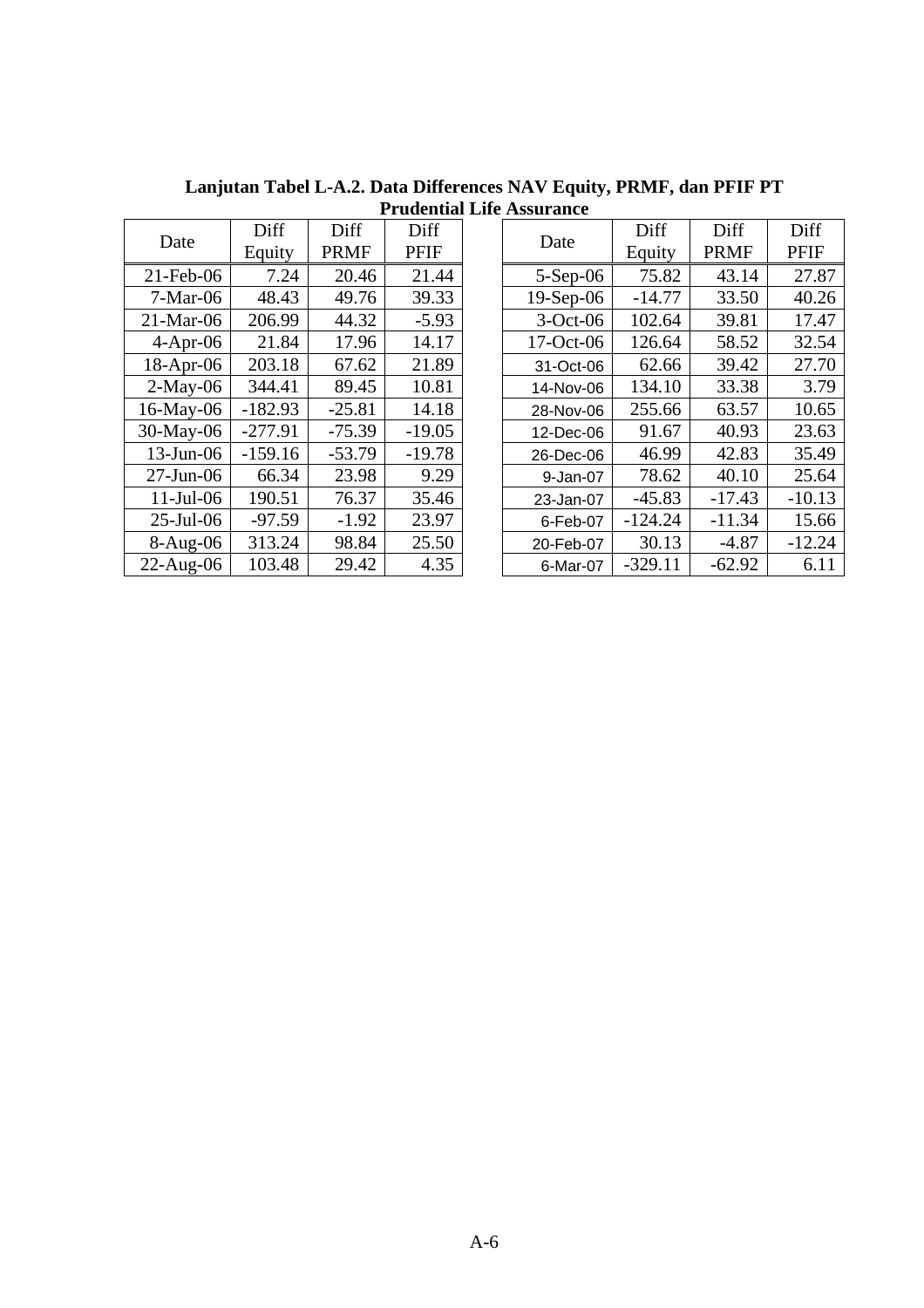## **LAMPIRAN-B**

**Tabel L-B.1. Data Transformasi Nilai NAV Equity, PRMF, dan PFIF PT Prudential Life Assurance** 

| Date             | Ln     | Ln          | Ln          | Date            | Ln     | Ln          | Ln     |
|------------------|--------|-------------|-------------|-----------------|--------|-------------|--------|
|                  | Equity | <b>PRMF</b> | <b>PFIF</b> |                 | Equity | <b>PRMF</b> | PFIF   |
| $25$ -Apr-00     | 6.9078 | 7.0430      | 6.9078      | $9$ -Oct-01     | 6.7339 | 7.1249      | 7.0612 |
| $9-May-00$       | 6.9499 | 7.0557      | 6.9103      | $23-Oct-01$     | 6.8030 | 7.1387      | 7.0650 |
| 23-May-00        | 6.8600 | 7.0353      | 6.9128      | $6-Nov-01$      | 6.7707 | 7.1379      | 7.0694 |
| $6$ -Jun- $00$   | 6.7679 | 7.0161      | 6.9158      | 20-Nov-01       | 6.8097 | 7.1477      | 7.0743 |
| 20-Jun-00        | 6.8511 | 7.0376      | 6.9187      | $4$ -Dec-01     | 6.8102 | 7.1519      | 7.0792 |
| $4-Jul-00$       | 6.8726 | 7.0449      | 6.9217      | $18$ -Dec-01    | 6.8027 | 7.1545      | 7.0825 |
| 18-Jul-00        | 6.8979 | 7.0534      | 6.9248      | $1-Jan-02$      | 6.8251 | 7.1627      | 7.0888 |
| $1-Aug-00$       | 6.8681 | 7.0485      | 6.9284      | $15$ -Jan- $02$ | 6.9293 | 7.1829      | 7.0963 |
| 15-Aug-00        | 6.8955 | 7.0577      | 6.9320      | $29$ -Jan- $02$ | 6.9945 | 7.1985      | 7.1046 |
| $29$ -Aug- $00$  | 6.8562 | 7.0508      | 6.9355      | 12-Feb-02       | 6.9867 | 7.2023      | 7.1124 |
| $12$ -Sep-00     | 6.8231 | 7.0459      | 6.9401      | 26-Feb-02       | 7.0118 | 7.2119      | 7.1215 |
| 26-Sep-00        | 6.7075 | 7.0233      | 6.9443      | 12-Mar-02       | 7.0740 | 7.2275      | 7.1307 |
| $10$ -Oct-00     | 6.7358 | 7.0321      | 6.9481      | 26-Mar-02       | 7.0674 | 7.2302      | 7.1353 |
| 24-Oct-00        | 6.7575 | 7.0391      | 6.9501      | $9-Apr-02$      | 7.1539 | 7.2484      | 7.1403 |
| $7-Nov-00$       | 6.7524 | 7.0406      | 6.9533      | $23$ -Apr-02    | 7.1618 | 7.2537      | 7.1455 |
| 21-Nov-00        | 6.7985 | 7.0536      | 6.9570      | $7-May-02$      | 7.1729 | 7.2595      | 7.1508 |
| $5$ -Dec-00      | 6.8166 | 7.0606      | 6.9611      | $21$ -May-02    | 7.1470 | 7.2592      | 7.1567 |
| 19-Dec-00        | 6.7980 | 7.0592      | 6.9650      | $4-Jun-02$      | 7.1482 | 7.2635      | 7.1625 |
| $2-Jan-01$       | 6.7913 | 7.0645      | 6.9800      | $18$ -Jun- $02$ | 7.1783 | 7.2735      | 7.1684 |
| 16-Jan-01        | 6.7909 | 7.0657      | 6.9822      | $2$ -Jul-02     | 7.0826 | 7.2590      | 7.1727 |
| 30-Jan-01        | 6.8005 | 7.0704      | 6.9845      | 16-Jul-02       | 7.0696 | 7.2607      | 7.1784 |
| 13-Feb-01        | 6.8656 | 7.0878      | 6.9868      | 30-Jul-02       | 7.0399 | 7.2558      | 7.1777 |
| 27-Feb-01        | 6.9054 | 7.0993      | 6.9872      | $13$ -Aug- $02$ | 7.0222 | 7.2612      | 7.1915 |
| 13-Mar-01        | 6.8097 | 7.0802      | 6.9914      | $27$ -Aug- $02$ | 7.0519 | 7.2709      | 7.1975 |
| 27-Mar-01        | 6.7426 | 7.0683      | 6.9942      | $10-Sep-02$     | 6.9897 | 7.2678      | 7.2104 |
| $10$ -Apr-01     | 6.7263 | 7.0685      | 6.9993      | $24-Sep-02$     | 6.9554 | 7.2677      | 7.2192 |
| $24$ -Apr-01     | 6.6949 | 7.0662      | 7.0047      | 8-Oct-02        | 6.9490 | 7.2702      | 7.2254 |
| $8-May-01$       | 6.7707 | 7.0842      | 7.0097      | $22-Oct-02$     | 6.8381 | 7.2490      | 7.2269 |
| 22-May-01        | 6.7820 | 7.0823      | 6.9877      | $5-Nov-02$      | 6.9126 | 7.2679      | 7.2279 |
| $5$ -Jun- $01$   | 6.8218 | 7.0939      | 6.9933      | $19-Nov-02$     | 6.8612 | 7.2561      | 7.2273 |
| 19-Jun-01        | 6.8825 | 7.1094      | 6.9974      | $3$ -Dec-02     | 6.9271 | 7.2795      | 7.2356 |
| $3-Jul-01$       | 6.8890 | 7.1149      | 7.0041      | 17-Dec-02       | 6.9404 | 7.2861      | 7.2392 |
| $17 -$ Jul $-01$ | 6.9111 | 7.1225      | 7.0076      | $31$ -Dec-02    | 7.0211 | 7.3159      | 7.2438 |
| $31$ -Jul-01     | 6.9019 | 7.1249      | 7.0136      | $14$ -Jan-03    | 6.9297 | 7.2915      | 7.2556 |
| 14-Aug-01        | 6.8878 | 7.1284      | 7.0266      | $28$ -Jan-03    | 6.9369 | 7.3020      | 7.2700 |
| 28-Aug-01        | 6.8910 | 7.1365      | 7.0437      | 11-Feb-03       | 6.9461 | 7.3174      | 7.2923 |
| $11-Sep-01$      | 6.9082 | 7.1440      | 7.0506      | 25-Feb-03       | 6.9687 | 7.3322      | 7.3050 |
| $25$ -Sep-01     | 6.8281 | 7.1348      | 7.0557      | $11-Mar-03$     | 6.9024 | 7.3184      | 7.3186 |
|                  |        |             |             |                 |        |             |        |

|                 | Ln     | Ln          | Ln          |              | Ln     | Ln          | Ln          |
|-----------------|--------|-------------|-------------|--------------|--------|-------------|-------------|
| Date            | Equity | <b>PRMF</b> | <b>PFIF</b> | Date         | Equity | <b>PRMF</b> | <b>PFIF</b> |
| $25$ -Apr-00    | 6.9078 | 7.0430      | 6.9078      | $9$ -Oct-01  | 6.7339 | 7.1249      | 7.0612      |
| $9-May-00$      | 6.9499 | 7.0557      | 6.9103      | $23-Oct-01$  | 6.8030 | 7.1387      | 7.0650      |
| 23-May-00       | 6.8600 | 7.0353      | 6.9128      | $6-Nov-01$   | 6.7707 | 7.1379      | 7.0694      |
| $6$ -Jun- $00$  | 6.7679 | 7.0161      | 6.9158      | 20-Nov-01    | 6.8097 | 7.1477      | 7.0743      |
| $20$ -Jun- $00$ | 6.8511 | 7.0376      | 6.9187      | $4$ -Dec-01  | 6.8102 | 7.1519      | 7.0792      |
| $4-Jul-00$      | 6.8726 | 7.0449      | 6.9217      | 18-Dec-01    | 6.8027 | 7.1545      | 7.0825      |
| 18-Jul-00       | 6.8979 | 7.0534      | 6.9248      | $1-Jan-02$   | 6.8251 | 7.1627      | 7.0888      |
| 1-Aug-00        | 6.8681 | 7.0485      | 6.9284      | 15-Jan-02    | 6.9293 | 7.1829      | 7.0963      |
| $15-Aug-00$     | 6.8955 | 7.0577      | 6.9320      | 29-Jan-02    | 6.9945 | 7.1985      | 7.1046      |
| 29-Aug-00       | 6.8562 | 7.0508      | 6.9355      | 12-Feb-02    | 6.9867 | 7.2023      | 7.1124      |
| $12$ -Sep-00    | 6.8231 | 7.0459      | 6.9401      | 26-Feb-02    | 7.0118 | 7.2119      | 7.1215      |
| $26$ -Sep-00    | 6.7075 | 7.0233      | 6.9443      | 12-Mar-02    | 7.0740 | 7.2275      | 7.1307      |
| $10$ -Oct-00    | 6.7358 | 7.0321      | 6.9481      | 26-Mar-02    | 7.0674 | 7.2302      | 7.1353      |
| $24-Oct-00$     | 6.7575 | 7.0391      | 6.9501      | $9$ -Apr-02  | 7.1539 | 7.2484      | 7.1403      |
| $7-Nov-00$      | 6.7524 | 7.0406      | 6.9533      | 23-Apr-02    | 7.1618 | 7.2537      | 7.1455      |
| $21-Nov-00$     | 6.7985 | 7.0536      | 6.9570      | $7-May-02$   | 7.1729 | 7.2595      | 7.1508      |
| $5$ -Dec-00     | 6.8166 | 7.0606      | 6.9611      | 21-May-02    | 7.1470 | 7.2592      | 7.1567      |
| 19-Dec-00       | 6.7980 | 7.0592      | 6.9650      | $4-Jun-02$   | 7.1482 | 7.2635      | 7.1625      |
| $2-Jan-01$      | 6.7913 | 7.0645      | 6.9800      | 18-Jun-02    | 7.1783 | 7.2735      | 7.1684      |
| 16-Jan-01       | 6.7909 | 7.0657      | 6.9822      | $2-Jul-02$   | 7.0826 | 7.2590      | 7.1727      |
| 30-Jan-01       | 6.8005 | 7.0704      | 6.9845      | 16-Jul-02    | 7.0696 | 7.2607      | 7.1784      |
| 13-Feb-01       | 6.8656 | 7.0878      | 6.9868      | 30-Jul-02    | 7.0399 | 7.2558      | 7.1777      |
| 27-Feb-01       | 6.9054 | 7.0993      | 6.9872      | 13-Aug-02    | 7.0222 | 7.2612      | 7.1915      |
| 13-Mar-01       | 6.8097 | 7.0802      | 6.9914      | 27-Aug-02    | 7.0519 | 7.2709      | 7.1975      |
| 27-Mar-01       | 6.7426 | 7.0683      | 6.9942      | $10-Sep-02$  | 6.9897 | 7.2678      | 7.2104      |
| $10$ -Apr-01    | 6.7263 | 7.0685      | 6.9993      | 24-Sep-02    | 6.9554 | 7.2677      | 7.2192      |
| $24$ -Apr-01    | 6.6949 | 7.0662      | 7.0047      | 8-Oct-02     | 6.9490 | 7.2702      | 7.2254      |
| 8-May-01        | 6.7707 | 7.0842      | 7.0097      | $22$ -Oct-02 | 6.8381 | 7.2490      | 7.2269      |
| 22-May-01       | 6.7820 | 7.0823      | 6.9877      | $5-Nov-02$   | 6.9126 | 7.2679      | 7.2279      |
| 5-Jun-01        | 6.8218 | 7.0939      | 6.9933      | 19-Nov-02    | 6.8612 | 7.2561      | 7.2273      |
| $19$ -Jun-01    | 6.8825 | 7.1094      | 6.9974      | $3$ -Dec-02  | 6.9271 | 7.2795      | 7.2356      |
| $3-Jul-01$      | 6.8890 | 7.1149      | 7.0041      | $17$ -Dec-02 | 6.9404 | 7.2861      | 7.2392      |
| $17$ -Jul-01    | 6.9111 | 7.1225      | 7.0076      | $31$ -Dec-02 | 7.0211 | 7.3159      | 7.2438      |
| $31-Jul-01$     | 6.9019 | 7.1249      | 7.0136      | $14$ -Jan-03 | 6.9297 | 7.2915      | 7.2556      |
| 14-Aug-01       | 6.8878 | 7.1284      | 7.0266      | $28$ -Jan-03 | 6.9369 | 7.3020      | 7.2700      |
| 28-Aug-01       | 6.8910 | 7.1365      | 7.0437      | 11-Feb-03    | 6.9461 | 7.3174      | 7.2923      |
| $11-Sep-01$     | 6.9082 | 7.1440      | 7.0506      | 25-Feb-03    | 6.9687 | 7.3322      | 7.3050      |
| $25$ -Sep-01    | 6.8281 | 7.1348      | 7.0557      | $11-Mar-03$  | 6.9024 | 7.3184      | 7.3186      |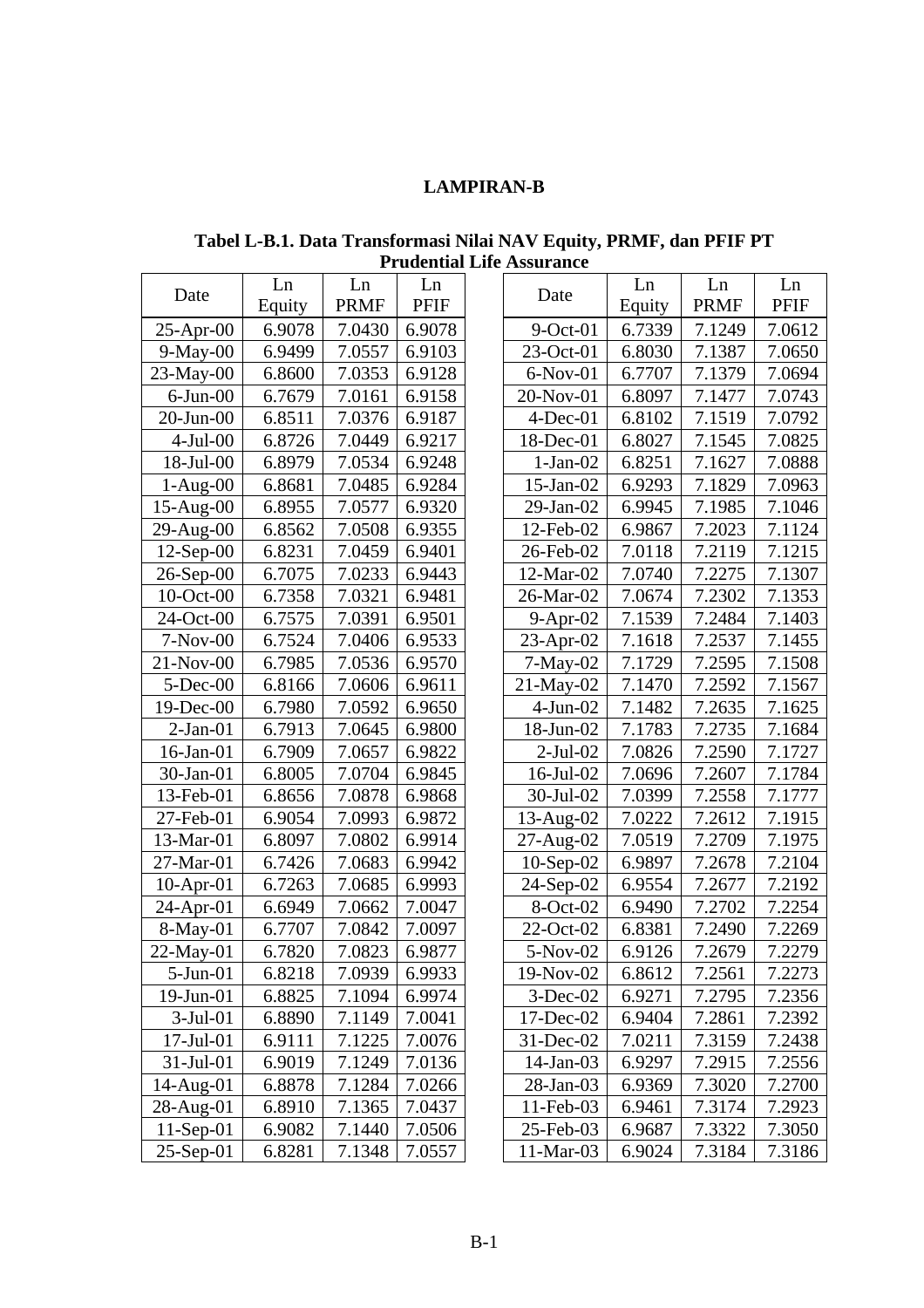| Date            | Ln     | Ln          | Ln          | Date         | Ln     | Ln          | Ln          |
|-----------------|--------|-------------|-------------|--------------|--------|-------------|-------------|
|                 | Equity | <b>PRMF</b> | <b>PFIF</b> |              | Equity | <b>PRMF</b> | <b>PFIF</b> |
| 25-Mar-03       | 6.9362 | 7.3349      | 7.3276      | $7-Sep-04$   | 7.7078 | 7.7070      | 7.4799      |
| $8-Apr-03$      | 7.0188 | 7.3647      | 7.3273      | $21$ -Sep-04 | 7.7399 | 7.7231      | 7.4875      |
| $22$ -Apr-03    | 7.0807 | 7.3904      | 7.3314      | $5$ -Oct-04  | 7.7852 | 7.7412      | 7.4914      |
| $6$ -May-03     | 7.1063 | 7.4015      | 7.3335      | 19-Oct-04    | 7.7907 | 7.7488      | 7.5009      |
| 20-May-03       | 7.1129 | 7.4068      | 7.3382      | $2-Nov-04$   | 7.8118 | 7.7576      | 7.5030      |
| $3-Jun-03$      | 7.2245 | 7.4537      | 7.3427      | 16-Nov-04    | 7.8778 | 7.7952      | 7.5114      |
| 17-Jun-03       | 7.2440 | 7.4646      | 7.3480      | 30-Nov-04    | 7.9294 | 7.8086      | 7.5156      |
| $1-Jul-03$      | 7.2435 | 7.4710      | 7.3608      | 14-Dec-04    | 7.9090 | 7.8024      | 7.5136      |
| $15$ -Jul $-03$ | 7.2882 | 7.4932      | 7.3680      | 28-Dec-04    | 7.9777 | 7.8281      | 7.5186      |
| $29$ -Jul-03    | 7.2443 | 7.4762      | 7.3696      | $11$ -Jan-05 | 7.9988 | 7.8407      | 7.5276      |
| $12$ -Aug-03    | 7.2021 | 7.4602      | 7.3679      | $25$ -Jan-05 | 8.0113 | 7.8490      | 7.5345      |
| 26-Aug-03       | 7.2539 | 7.4815      | 7.3737      | 8-Feb-05     | 8.0199 | 7.8532      | 7.5367      |
| $9-Sep-03$      | 7.3645 | 7.5240      | 7.3776      | $22$ -Feb-05 | 8.0672 | 7.8697      | 7.5413      |
| $23-Sep-03$     | 7.3604 | 7.5244      | 7.3810      | 8-Mar-05     | 8.0749 | 7.8734      | 7.5433      |
| $7-Oct-03$      | 7.4242 | 7.5474      | 7.3804      | 22-Mar-05    | 8.1078 | 7.8803      | 7.5392      |
| 21-Oct-03       | 7.4662 | 7.5616      | 7.3775      | $5-Apr-05$   | 8.0607 | 7.8627      | 7.5324      |
| $4-Nov-03$      | 7.4240 | 7.5468      | 7.3767      | $19$ -Apr-05 | 8.0249 | 7.8479      | 7.5234      |
| 18-Nov-03       | 7.4017 | 7.5345      | 7.3673      | $3-May-05$   | 8.0000 | 7.8461      | 7.5305      |
| $2$ -Dec-03     | 7.4414 | 7.5487      | 7.3696      | $17-May-05$  | 8.0194 | 7.8536      | 7.5349      |
| 16-Dec-03       | 7.4831 | 7.5659      | 7.3749      | 31-May-05    | 8.0389 | 7.8599      | 7.5357      |
| 30-Dec-03       | 7.5275 | 7.5839      | 7.3797      | $14$ -Jun-05 | 8.0629 | 7.8689      | 7.5381      |
| $13$ -Jan-04    | 7.6099 | 7.6201      | 7.3920      | 28-Jun-05    | 8.0818 | 7.8754      | 7.5392      |
| $27$ -Jan-04    | 7.6633 | 7.6468      | 7.4057      | $12$ -Jul-05 | 8.0831 | 7.8742      | 7.5363      |
| 10-Feb-04       | 7.6373 | 7.6411      | 7.4117      | 26-Jul-05    | 8.1329 | 7.8901      | 7.5372      |
| 24-Feb-04       | 7.6613 | 7.6537      | 7.4188      | $9-Aug-05$   | 8.1309 | 7.8862      | 7.5313      |
| $9-Mar-04$      | 7.6398 | 7.6545      | 7.4329      | $23$ -Aug-05 | 8.0483 | 7.8547      | 7.5198      |
| 23-Mar-04       | 7.6120 | 7.6496      | 7.4396      | $6-Sep-05$   | 8.0101 | 7.8216      | 7.4841      |
| $6$ -Apr-04     | 7.6208 | 7.6557      | 7.4448      | $20$ -Sep-05 | 8.0386 | 7.8188      | 7.4654      |
| $20$ -Apr-04    | 7.6764 | 7.6841      | 7.4608      | $4-Oct-05$   | 8.0377 | 7.8260      | 7.4768      |
| $4$ -May-04     | 7.5841 | 7.6547      | 7.4611      | $18-Oct-05$  | 8.0273 | 7.8298      | 7.4871      |
| 18-May-04       | 7.5251 | 7.6322      | 7.4543      | $1-Nov-05$   | 8.0098 | 7.8318      | 7.4982      |
| $1-Jun-04$      | 7.6217 | 7.6594      | 7.4502      | $15-Nov-05$  | 7.9567 | 7.8159      | 7.4958      |
| 15-Jun-04       | 7.5658 | 7.6416      | 7.4498      | 29-Nov-05    | 8.0345 | 7.8440      | 7.5058      |
| 29-Jun-04       | 7.6029 | 7.6552      | 7.4529      | $13$ -Dec-05 | 8.1206 | 7.8759      | 7.5154      |
| $13$ -Jul-04    | 7.6506 | 7.6762      | 7.4621      | 27-Dec-05    | 8.1134 | 7.8781      | 7.5226      |
| 27-Jul-04       | 7.6669 | 7.6848      | 7.4674      | $10$ -Jan-06 | 8.1810 | 7.9064      | 7.5357      |
| $10-Aug-04$     | 7.6426 | 7.6783      | 7.4697      | 24-Jan-06    | 8.1403 | 7.8984      | 7.5417      |
| 24-Aug-04       | 7.6446 | 7.6824      | 7.4752      | 7-Feb-06     | 8.1779 | 7.9136      | 7.5477      |

**Lanjutan Tabel L-B.1. Data Transformasi Nilai NAV Equity, PRMF, dan PFIF PT Prudential Life Assurance**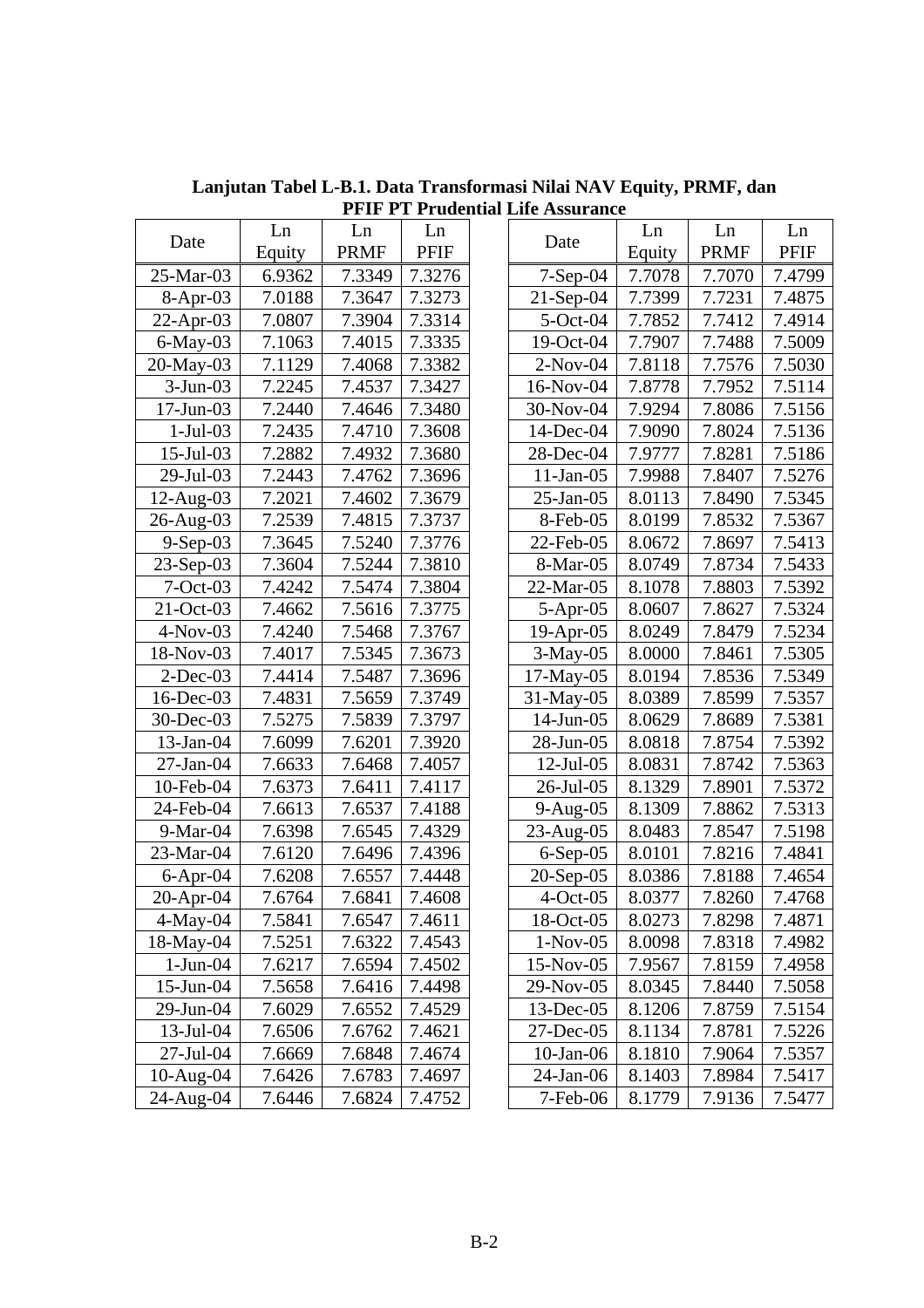| Date         | Ln<br>Equity | Ln<br><b>PRMF</b> | Ln<br><b>PFIF</b> | Date        | Ln<br>Equity | Ln<br><b>PRMF</b> | Ln<br><b>PFIF</b> |
|--------------|--------------|-------------------|-------------------|-------------|--------------|-------------------|-------------------|
| $21$ -Feb-06 | 8.1800       | 7.9211            | 7.5589            | $5-Sep-06$  | 8.3951       | 8.0516            | 7.6496            |
| $7-Mar-06$   | 8.1934       | 7.9390            | 7.5792            | $19-Sep-06$ | 8.3918       | 8.0622            | 7.6686            |
| $21$ -Mar-06 | 8.2491       | 7.9547            | 7.5762            | $3-Oct-06$  | 8.4148       | 8.0746            | 7.6767            |
| $4-Apr-06$   | 8.2548       | 7.9609            | 7.5834            | 17-Oct-06   | 8.4424       | 8.0927            | 7.6917            |
| $18$ -Apr-06 | 8.3063       | 7.9843            | 7.5945            | 31-Oct-06   | 8.4559       | 8.1047            | 7.7043            |
| $2-May-06$   | 8.3879       | 8.0143            | 7.5999            | 14-Nov-06   | 8.4840       | 8.1147            | 7.7060            |
| $16$ -May-06 | 8.3454       | 8.0057            | 7.6070            | 28-Nov-06   | 8.5355       | 8.1335            | 7.7107            |
| $30$ -May-06 | 8.2771       | 7.9802            | 7.5975            | 12-Dec-06   | 8.5533       | 8.1455            | 7.7213            |
| $13$ -Jun-06 | 8.2358       | 7.9617            | 7.5875            | 26-Dec-06   | 8.5623       | 8.1578            | 7.7369            |
| $27$ -Jun-06 | 8.2532       | 7.9700            | 7.5922            | 9-Jan-07    | 8.5773       | 8.1693            | 7.7480            |
| $11$ -Jul-06 | 8.3016       | 7.9960            | 7.6099            | 23-Jan-07   | 8.5686       | 8.1643            | 7.7436            |
| $25$ -Jul-06 | 8.2771       | 7.9954            | 7.6217            | 6-Feb-07    | 8.5447       | 8.1611            | 7.7504            |
| $8-Aug-06$   | 8.3537       | 8.0282            | 7.6341            | 20-Feb-07   | 8.5506       | 8.1597            | 7.7451            |
| $22$ -Aug-06 | 8.3778       | 8.0377            | 7.6362            | 6-Mar-07    | 8.4848       | 8.1415            | 7.7478            |

**Lanjutan Tabel L-B.1. Data Transformasi Nilai NAV Equity, PRMF, dan PFIF PT Prudential Life Assurance**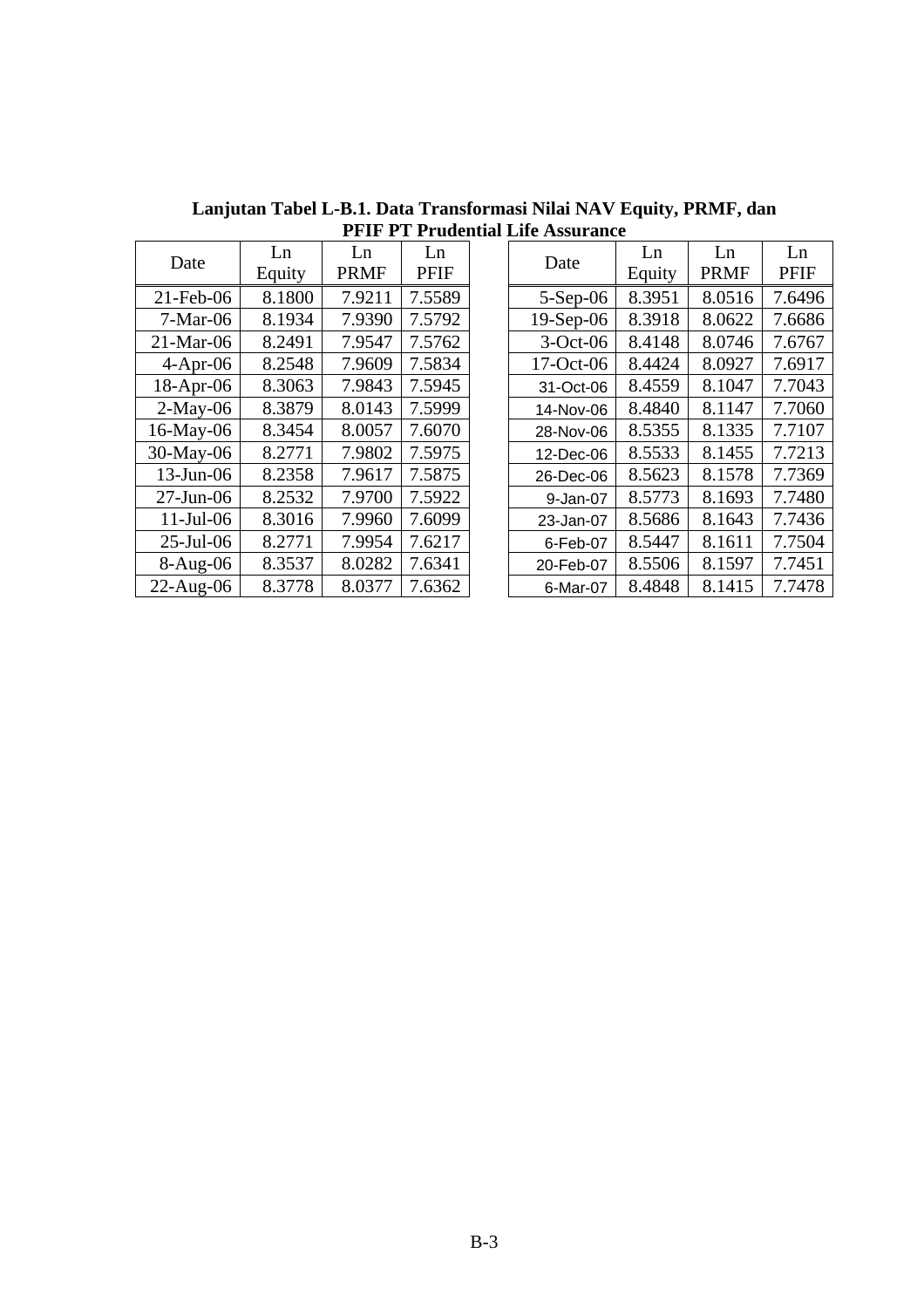|                 | Diff Ln   | Diff Ln     | Diff Ln     |                 | Diff Ln   | Diff Ln   | Diff Ln   |
|-----------------|-----------|-------------|-------------|-----------------|-----------|-----------|-----------|
| Date            | Equity    | <b>PRMF</b> | <b>PFIF</b> | Date            | Equity    | PRMF      | PFIF      |
| $25$ -Apr-00    | $\ast$    | $\ast$      | $\ast$      | $9$ -Oct-01     | $-0.0942$ | $-0.0099$ | 0.0056    |
| $9-May-00$      | 0.0422    | 0.0127      | 0.0025      | $23-Oct-01$     | 0.0690    | 0.0139    | 0.0038    |
| $23-May-00$     | $-0.0899$ | $-0.0204$   | 0.0025      | $6-Nov-01$      | $-0.0323$ | $-0.0008$ | 0.0044    |
| $6$ -Jun- $00$  | $-0.0922$ | $-0.0192$   | 0.0030      | 20-Nov-01       | 0.0390    | 0.0098    | 0.0048    |
| $20$ -Jun- $00$ | 0.0832    | 0.0215      | 0.0029      | $4$ -Dec-01     | 0.0005    | 0.0042    | 0.0050    |
| $4-Jul-00$      | 0.0215    | 0.0074      | 0.0030      | 18-Dec-01       | $-0.0074$ | 0.0025    | 0.0033    |
| $18$ -Jul-00    | 0.0254    | 0.0084      | 0.0031      | $1-Jan-02$      | 0.0224    | 0.0082    | 0.0063    |
| $1-Aug-00$      | $-0.0298$ | $-0.0048$   | 0.0036      | $15$ -Jan- $02$ | 0.1041    | 0.0202    | 0.0074    |
| $15$ -Aug- $00$ | 0.0274    | 0.0092      | 0.0036      | $29$ -Jan- $02$ | 0.0653    | 0.0156    | 0.0083    |
| $29$ -Aug- $00$ | $-0.0393$ | $-0.0069$   | 0.0035      | 12-Feb-02       | $-0.0078$ | 0.0039    | 0.0078    |
| $12$ -Sep-00    | $-0.0332$ | $-0.0049$   | 0.0046      | 26-Feb-02       | 0.0251    | 0.0095    | 0.0091    |
| $26$ -Sep-00    | $-0.1155$ | $-0.0226$   | 0.0042      | 12-Mar-02       | 0.0622    | 0.0156    | 0.0092    |
| $10$ -Oct-00    | 0.0283    | 0.0088      | 0.0038      | 26-Mar-02       | $-0.0066$ | 0.0027    | 0.0046    |
| $24$ -Oct-00    | 0.0217    | 0.0070      | 0.0020      | 9-Apr-02        | 0.0864    | 0.0182    | 0.0050    |
| $7-Nov-00$      | $-0.0051$ | 0.0015      | 0.0032      | $23$ -Apr-02    | 0.0079    | 0.0053    | 0.0052    |
| $21-Nov-00$     | 0.0461    | 0.0130      | 0.0037      | $7-May-02$      | 0.0111    | 0.0058    | 0.0053    |
| $5$ -Dec-00     | 0.0181    | 0.0070      | 0.0041      | $21$ -May-02    | $-0.0258$ | $-0.0003$ | 0.0059    |
| 19-Dec-00       | $-0.0187$ | $-0.0014$   | 0.0040      | $4-Jun-02$      | 0.0012    | 0.0044    | 0.0058    |
| $2-Jan-01$      | $-0.0067$ | 0.0053      | 0.0150      | 18-Jun-02       | 0.0301    | 0.0100    | 0.0059    |
| $16$ -Jan- $01$ | $-0.0004$ | 0.0012      | 0.0022      | $2$ -Jul-02     | $-0.0956$ | $-0.0146$ | 0.0043    |
| $30$ -Jan-01    | 0.0097    | 0.0047      | 0.0022      | $16$ -Jul-02    | $-0.0130$ | 0.0017    | 0.0057    |
| 13-Feb-01       | 0.0651    | 0.0174      | 0.0023      | 30-Jul-02       | $-0.0297$ | $-0.0049$ | $-0.0008$ |
| 27-Feb-01       | 0.0398    | 0.0115      | 0.0004      | $13$ -Aug-02    | $-0.0178$ | 0.0054    | 0.0138    |
| 13-Mar-01       | $-0.0957$ | $-0.0191$   | 0.0042      | $27$ -Aug- $02$ | 0.0297    | 0.0097    | 0.0060    |
| 27-Mar-01       | $-0.0671$ | $-0.0119$   | 0.0028      | $10-Sep-02$     | $-0.0622$ | $-0.0031$ | 0.0129    |
| $10$ -Apr-01    | $-0.0163$ | 0.0002      | 0.0051      | 24-Sep-02       | $-0.0343$ | $-0.0001$ | 0.0088    |
| $24$ -Apr-01    | $-0.0314$ | $-0.0023$   | 0.0055      | 8-Oct-02        | $-0.0064$ | 0.0025    | 0.0061    |
| 8-May-01        | 0.0758    | 0.0180      | 0.0050      | 22-Oct-02       | $-0.1109$ | $-0.0212$ | 0.0015    |
| $22-May-01$     | 0.0113    | $-0.0019$   | $-0.0220$   | 5-Nov-02        | 0.0745    | 0.0189    | 0.0010    |
| $5-Jun-01$      | 0.0398    | 0.0116      | 0.0056      | 19-Nov-02       | $-0.0515$ | $-0.0119$ | $-0.0006$ |
| 19-Jun-01       | 0.0607    | 0.0155      | 0.0041      | $3-Dec-02$      | 0.0659    | 0.0235    | 0.0084    |
| $3-Jul-01$      | 0.0065    | 0.0055      | 0.0067      | 17-Dec-02       | 0.0133    | 0.0066    | 0.0035    |
| $17$ -Jul- $01$ | 0.0221    | 0.0076      | 0.0036      | 31-Dec-02       | 0.0807    | 0.0297    | 0.0047    |
| 31-Jul-01       | $-0.0092$ | 0.0023      | 0.0060      | $14$ -Jan-03    | $-0.0914$ | $-0.0244$ | 0.0117    |
| 14-Aug-01       | $-0.0141$ | 0.0035      | 0.0130      | 28-Jan-03       | 0.0072    | 0.0105    | 0.0144    |
| 28-Aug-01       | 0.0031    | 0.0081      | 0.0172      | 11-Feb-03       | 0.0091    | 0.0154    | 0.0223    |
| $11-Sep-01$     | 0.0173    | 0.0075      | 0.0069      | 25-Feb-03       | 0.0226    | 0.0148    | 0.0128    |
| $25-Sep-01$     | $-0.0801$ | $-0.0092$   | 0.0051      | 11-Mar-03       | $-0.0663$ | $-0.0138$ | 0.0136    |
|                 |           |             |             |                 |           |           |           |

**Tabel L-B.2. Data Differences dari Transformasi NAV Equity, PRMF, dan PFIF PT Prudential Life Assurance** 

| Date            | Diff Ln   | Diff Ln     | Diff Ln     | Date            | Diff Ln   | Diff Ln     | Diff Ln     |
|-----------------|-----------|-------------|-------------|-----------------|-----------|-------------|-------------|
|                 | Equity    | <b>PRMF</b> | <b>PFIF</b> |                 | Equity    | <b>PRMF</b> | <b>PFIF</b> |
| $25$ -Apr-00    | $\ast$    | $\ast$      | $\ast$      | $9$ -Oct-01     | $-0.0942$ | $-0.0099$   | 0.0056      |
| $9$ -May-00     | 0.0422    | 0.0127      | 0.0025      | 23-Oct-01       | 0.0690    | 0.0139      | 0.0038      |
| 23-May-00       | $-0.0899$ | $-0.0204$   | 0.0025      | $6-Nov-01$      | $-0.0323$ | $-0.0008$   | 0.0044      |
| $6$ -Jun- $00$  | $-0.0922$ | $-0.0192$   | 0.0030      | 20-Nov-01       | 0.0390    | 0.0098      | 0.0048      |
| $20$ -Jun- $00$ | 0.0832    | 0.0215      | 0.0029      | $4$ -Dec-01     | 0.0005    | 0.0042      | 0.0050      |
| $4-Jul-00$      | 0.0215    | 0.0074      | 0.0030      | 18-Dec-01       | $-0.0074$ | 0.0025      | 0.0033      |
| 18-Jul-00       | 0.0254    | 0.0084      | 0.0031      | $1-Jan-02$      | 0.0224    | 0.0082      | 0.0063      |
| $1-Aug-00$      | $-0.0298$ | $-0.0048$   | 0.0036      | $15$ -Jan- $02$ | 0.1041    | 0.0202      | 0.0074      |
| $15-Aug-00$     | 0.0274    | 0.0092      | 0.0036      | 29-Jan-02       | 0.0653    | 0.0156      | 0.0083      |
| 29-Aug-00       | $-0.0393$ | $-0.0069$   | 0.0035      | 12-Feb-02       | $-0.0078$ | 0.0039      | 0.0078      |
| 12-Sep-00       | $-0.0332$ | $-0.0049$   | 0.0046      | 26-Feb-02       | 0.0251    | 0.0095      | 0.0091      |
| $26-Sep-00$     | $-0.1155$ | $-0.0226$   | 0.0042      | 12-Mar-02       | 0.0622    | 0.0156      | 0.0092      |
| $10$ -Oct-00    | 0.0283    | 0.0088      | 0.0038      | 26-Mar-02       | $-0.0066$ | 0.0027      | 0.0046      |
| 24-Oct-00       | 0.0217    | 0.0070      | 0.0020      | $9-Apr-02$      | 0.0864    | 0.0182      | 0.0050      |
| $7-Nov-00$      | $-0.0051$ | 0.0015      | 0.0032      | 23-Apr-02       | 0.0079    | 0.0053      | 0.0052      |
| 21-Nov-00       | 0.0461    | 0.0130      | 0.0037      | $7-May-02$      | 0.0111    | 0.0058      | 0.0053      |
| $5$ -Dec-00     | 0.0181    | 0.0070      | 0.0041      | $21$ -May-02    | $-0.0258$ | $-0.0003$   | 0.0059      |
| 19-Dec-00       | $-0.0187$ | $-0.0014$   | 0.0040      | $4-Jun-02$      | 0.0012    | 0.0044      | 0.0058      |
| $2-Jan-01$      | $-0.0067$ | 0.0053      | 0.0150      | 18-Jun-02       | 0.0301    | 0.0100      | 0.0059      |
| $16$ -Jan- $01$ | $-0.0004$ | 0.0012      | 0.0022      | $2-Jul-02$      | $-0.0956$ | $-0.0146$   | 0.0043      |
| $30$ -Jan- $01$ | 0.0097    | 0.0047      | 0.0022      | 16-Jul-02       | $-0.0130$ | 0.0017      | 0.0057      |
| 13-Feb-01       | 0.0651    | 0.0174      | 0.0023      | 30-Jul-02       | $-0.0297$ | $-0.0049$   | $-0.0008$   |
| 27-Feb-01       | 0.0398    | 0.0115      | 0.0004      | 13-Aug-02       | $-0.0178$ | 0.0054      | 0.0138      |
| 13-Mar-01       | $-0.0957$ | $-0.0191$   | 0.0042      | 27-Aug-02       | 0.0297    | 0.0097      | 0.0060      |
| 27-Mar-01       | $-0.0671$ | $-0.0119$   | 0.0028      | $10-Sep-02$     | $-0.0622$ | $-0.0031$   | 0.0129      |
| $10$ -Apr-01    | $-0.0163$ | 0.0002      | 0.0051      | 24-Sep-02       | $-0.0343$ | $-0.0001$   | 0.0088      |
| $24$ -Apr-01    | $-0.0314$ | $-0.0023$   | 0.0055      | 8-Oct-02        | $-0.0064$ | 0.0025      | 0.0061      |
| $8-May-01$      | 0.0758    | 0.0180      | 0.0050      | 22-Oct-02       | $-0.1109$ | $-0.0212$   | 0.0015      |
| 22-May-01       | 0.0113    | $-0.0019$   | $-0.0220$   | 5-Nov-02        | 0.0745    | 0.0189      | 0.0010      |
| $5$ -Jun-01     | 0.0398    | 0.0116      | 0.0056      | 19-Nov-02       | $-0.0515$ | $-0.0119$   | $-0.0006$   |
| $19$ -Jun- $01$ | 0.0607    | 0.0155      | 0.0041      | $3$ -Dec-02     | 0.0659    | 0.0235      | 0.0084      |
| $3-Jul-01$      | 0.0065    | 0.0055      | 0.0067      | 17-Dec-02       | 0.0133    | 0.0066      | 0.0035      |
| $17$ -Jul- $01$ | 0.0221    | 0.0076      | 0.0036      | $31$ -Dec-02    | 0.0807    | 0.0297      | 0.0047      |
| $31$ -Jul-01    | $-0.0092$ | 0.0023      | 0.0060      | $14$ -Jan-03    | $-0.0914$ | $-0.0244$   | 0.0117      |
| $14$ -Aug-01    | $-0.0141$ | 0.0035      | 0.0130      | 28-Jan-03       | 0.0072    | 0.0105      | 0.0144      |
| 28-Aug-01       | 0.0031    | 0.0081      | 0.0172      | 11-Feb-03       | 0.0091    | 0.0154      | 0.0223      |
| $11-Sep-01$     | 0.0173    | 0.0075      | 0.0069      | 25-Feb-03       | 0.0226    | 0.0148      | 0.0128      |
| $25$ -Sep-01    | $-0.0801$ | $-0.0092$   | 0.0051      | $11-Mar-03$     | $-0.0663$ | $-0.0138$   | 0.0136      |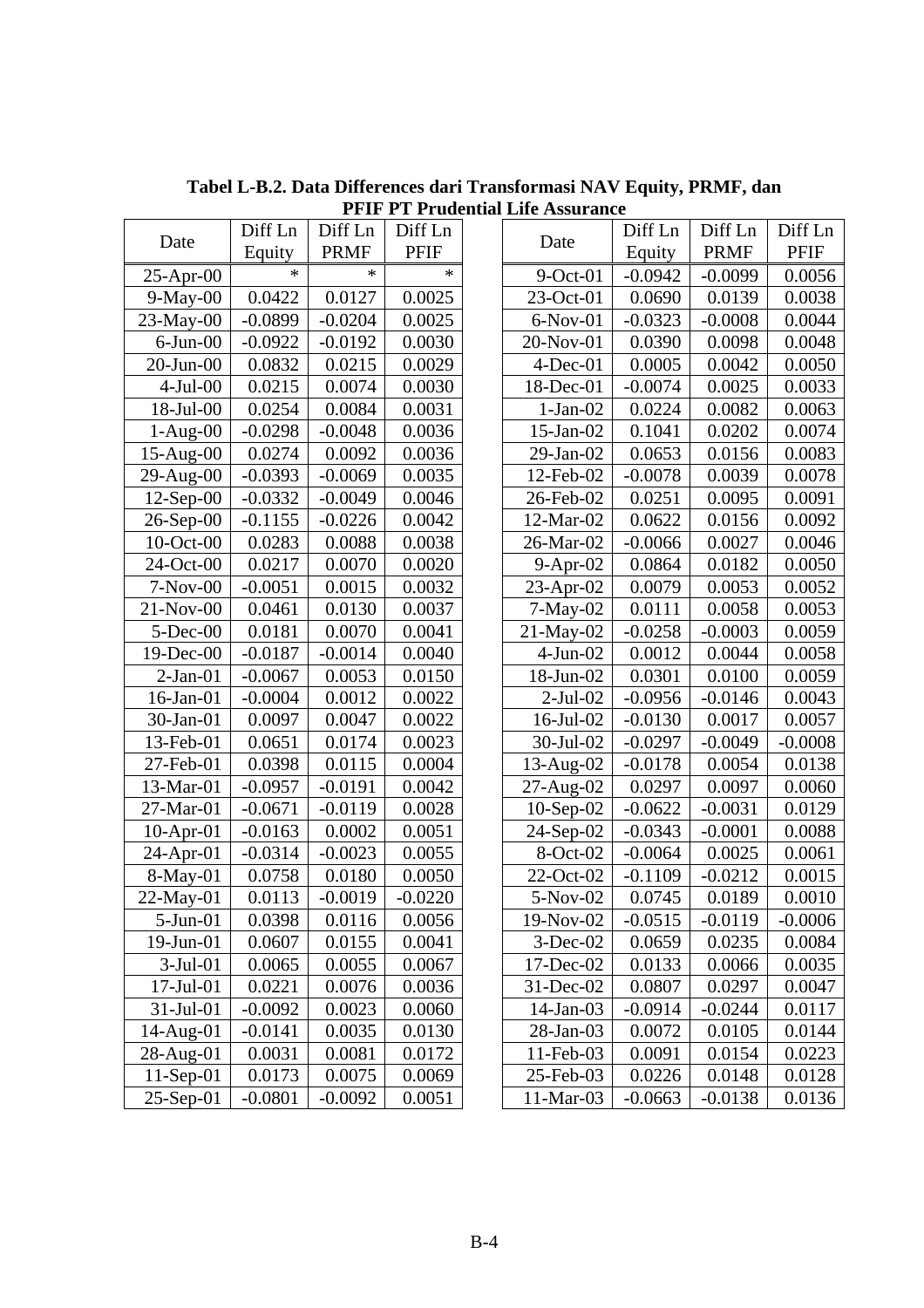|                 |           |             |           | I KINT, Gall I FIF I I I Tugential Life Assurance |           |             |           |
|-----------------|-----------|-------------|-----------|---------------------------------------------------|-----------|-------------|-----------|
| Date            | Diff Ln   | Diff Ln     | Diff Ln   | Date                                              | Diff Ln   | Diff Ln     | Diff Ln   |
|                 | Equity    | <b>PRMF</b> | PFIF      |                                                   | Equity    | <b>PRMF</b> | PFIF      |
| 25-Mar-03       | 0.0338    | 0.0165      | 0.0090    | $7-Sep-04$                                        | 0.0631    | 0.0246      | 0.0047    |
| $8-Apr-03$      | 0.0826    | 0.0298      | $-0.0003$ | $21$ -Sep-04                                      | 0.0321    | 0.0161      | 0.0076    |
| $22-Apr-03$     | 0.0619    | 0.0257      | 0.0041    | $5-Oct-04$                                        | 0.0453    | 0.0181      | 0.0040    |
| $6$ -May-03     | 0.0256    | 0.0111      | 0.0021    | $19-Oct-04$                                       | 0.0055    | 0.0076      | 0.0094    |
| 20-May-03       | 0.0066    | 0.0053      | 0.0048    | $2-Nov-04$                                        | 0.0212    | 0.0088      | 0.0021    |
| $3-Jun-03$      | 0.1116    | 0.0469      | 0.0045    | $16$ -Nov-04                                      | 0.0660    | 0.0376      | 0.0084    |
| $17$ -Jun-03    | 0.0195    | 0.0109      | 0.0053    | 30-Nov-04                                         | 0.0516    | 0.0135      | 0.0042    |
| $1-Jul-03$      | $-0.0006$ | 0.0064      | 0.0128    | $14$ -Dec-04                                      | $-0.0204$ | $-0.0063$   | $-0.0020$ |
| $15$ -Jul-03    | 0.0447    | 0.0221      | 0.0072    | 28-Dec-04                                         | 0.0687    | 0.0258      | 0.0050    |
| 29-Jul-03       | $-0.0439$ | $-0.0170$   | 0.0016    | $11-Jan-05$                                       | 0.0212    | 0.0125      | 0.0089    |
| $12$ -Aug-03    | $-0.0422$ | $-0.0160$   | $-0.0017$ | $25$ -Jan-05                                      | 0.0125    | 0.0084      | 0.0069    |
| $26$ -Aug- $03$ | 0.0518    | 0.0213      | 0.0058    | 8-Feb-05                                          | 0.0085    | 0.0041      | 0.0021    |
| $9-Sep-03$      | 0.1106    | 0.0424      | 0.0039    | $22$ -Feb-05                                      | 0.0473    | 0.0166      | 0.0046    |
| $23-Sep-03$     | $-0.0041$ | 0.0004      | 0.0034    | 8-Mar-05                                          | 0.0078    | 0.0037      | 0.0020    |
| $7 - Oct - 03$  | 0.0638    | 0.0230      | $-0.0006$ | 22-Mar-05                                         | 0.0329    | 0.0069      | $-0.0041$ |
| $21-Oct-03$     | 0.0420    | 0.0142      | $-0.0030$ | $5-Apr-05$                                        | $-0.0471$ | $-0.0176$   | $-0.0068$ |
| $4-Nov-03$      | $-0.0421$ | $-0.0148$   | $-0.0008$ | $19$ -Apr-05                                      | $-0.0358$ | $-0.0148$   | $-0.0090$ |
| 18-Nov-03       | $-0.0223$ | $-0.0123$   | $-0.0095$ | $3-May-05$                                        | $-0.0249$ | $-0.0018$   | 0.0071    |
| $2$ -Dec-03     | 0.0397    | 0.0142      | 0.0023    | 17-May-05                                         | 0.0194    | 0.0075      | 0.0043    |
| $16$ -Dec-03    | 0.0418    | 0.0171      | 0.0053    | $31$ -May-05                                      | 0.0195    | 0.0063      | 0.0008    |
| $30$ -Dec-03    | 0.0444    | 0.0181      | 0.0048    | $14$ -Jun-05                                      | 0.0240    | 0.0089      | 0.0024    |
| $13$ -Jan-04    | 0.0823    | 0.0362      | 0.0124    | 28-Jun-05                                         | 0.0189    | 0.0066      | 0.0011    |
| $27$ -Jan-04    | 0.0535    | 0.0266      | 0.0137    | $12$ -Jul-05                                      | 0.0013    | $-0.0012$   | $-0.0029$ |
| 10-Feb-04       | $-0.0260$ | $-0.0056$   | 0.0060    | $26$ -Jul-05                                      | 0.0498    | 0.0159      | 0.0009    |
| 24-Feb-04       | 0.0240    | 0.0125      | 0.0071    | $9-Aug-05$                                        | $-0.0021$ | $-0.0039$   | $-0.0059$ |
| $9-Mar-04$      | $-0.0215$ | 0.0008      | 0.0142    | $23$ -Aug-05                                      | $-0.0825$ | $-0.0315$   | $-0.0116$ |
| 23-Mar-04       | $-0.0277$ | $-0.0048$   | 0.0067    | $6-Sep-05$                                        | $-0.0382$ | $-0.0331$   | $-0.0357$ |
| $6$ -Apr-04     | 0.0088    | 0.0061      | 0.0052    | $20$ -Sep-05                                      | 0.0285    | $-0.0028$   | $-0.0186$ |
| $20$ -Apr-04    | 0.0556    | 0.0283      | 0.0159    | $4-Oct-05$                                        | $-0.0009$ | 0.0072      | 0.0113    |
| $4$ -May-04     | $-0.0924$ | $-0.0294$   | 0.0003    | 18-Oct-05                                         | $-0.0104$ | 0.0037      | 0.0104    |
| 18-May-04       | $-0.0589$ | $-0.0225$   | $-0.0068$ | $1-Nov-05$                                        | $-0.0175$ | 0.0020      | 0.0111    |
| $1-Jun-04$      | 0.0966    | 0.0272      | $-0.0041$ | $15-Nov-05$                                       | $-0.0531$ | $-0.0159$   | $-0.0024$ |
| 15-Jun-04       | $-0.0560$ | $-0.0179$   | $-0.0004$ | 29-Nov-05                                         | 0.0778    | 0.0282      | 0.0099    |
| 29-Jun-04       | 0.0371    | 0.0136      | 0.0031    | $13$ -Dec-05                                      | 0.0862    | 0.0318      | 0.0097    |
| $13$ -Jul-04    | 0.0477    | 0.0211      | 0.0092    | $27$ -Dec-05                                      | $-0.0072$ | 0.0023      | 0.0071    |
| 27-Jul-04       | 0.0163    | 0.0086      | 0.0052    | $10-Jan-06$                                       | 0.0676    | 0.0282      | 0.0131    |
| 10-Aug-04       | $-0.0243$ | $-0.0065$   | 0.0023    | 24-Jan-06                                         | $-0.0407$ | $-0.0079$   | 0.0060    |
| 24-Aug-04       | 0.0021    | 0.0041      | 0.0055    | 7-Feb-06                                          | 0.0376    | 0.0152      | 0.0060    |

**Lanjutan Tabel L-B.2. Data Differences dari Transformasi NAV Equity, PRMF, dan PFIF PT Prudential Life Assurance** 

| Date            | Diff Ln   | Diff Ln     | Diff Ln     | Date         | Diff Ln   | Diff Ln     | Diff Ln     |
|-----------------|-----------|-------------|-------------|--------------|-----------|-------------|-------------|
|                 | Equity    | <b>PRMF</b> | <b>PFIF</b> |              | Equity    | <b>PRMF</b> | <b>PFIF</b> |
| 25-Mar-03       | 0.0338    | 0.0165      | 0.0090      | $7-Sep-04$   | 0.0631    | 0.0246      | 0.0047      |
| $8-Apr-03$      | 0.0826    | 0.0298      | $-0.0003$   | $21-Sep-04$  | 0.0321    | 0.0161      | 0.0076      |
| $22-Apr-03$     | 0.0619    | 0.0257      | 0.0041      | $5$ -Oct-04  | 0.0453    | 0.0181      | 0.0040      |
| $6$ -May-03     | 0.0256    | 0.0111      | 0.0021      | 19-Oct-04    | 0.0055    | 0.0076      | 0.0094      |
| 20-May-03       | 0.0066    | 0.0053      | 0.0048      | $2-Nov-04$   | 0.0212    | 0.0088      | 0.0021      |
| $3-Jun-03$      | 0.1116    | 0.0469      | 0.0045      | 16-Nov-04    | 0.0660    | 0.0376      | 0.0084      |
| $17$ -Jun-03    | 0.0195    | 0.0109      | 0.0053      | 30-Nov-04    | 0.0516    | 0.0135      | 0.0042      |
| $1-Jul-03$      | $-0.0006$ | 0.0064      | 0.0128      | 14-Dec-04    | $-0.0204$ | $-0.0063$   | $-0.0020$   |
| 15-Jul-03       | 0.0447    | 0.0221      | 0.0072      | 28-Dec-04    | 0.0687    | 0.0258      | 0.0050      |
| 29-Jul-03       | $-0.0439$ | $-0.0170$   | 0.0016      | $11-Jan-05$  | 0.0212    | 0.0125      | 0.0089      |
| 12-Aug-03       | $-0.0422$ | $-0.0160$   | $-0.0017$   | $25$ -Jan-05 | 0.0125    | 0.0084      | 0.0069      |
| 26-Aug-03       | 0.0518    | 0.0213      | 0.0058      | 8-Feb-05     | 0.0085    | 0.0041      | 0.0021      |
| $9-Sep-03$      | 0.1106    | 0.0424      | 0.0039      | 22-Feb-05    | 0.0473    | 0.0166      | 0.0046      |
| $23-Sep-03$     | $-0.0041$ | 0.0004      | 0.0034      | 8-Mar-05     | 0.0078    | 0.0037      | 0.0020      |
| $7-Oct-03$      | 0.0638    | 0.0230      | $-0.0006$   | 22-Mar-05    | 0.0329    | 0.0069      | $-0.0041$   |
| 21-Oct-03       | 0.0420    | 0.0142      | $-0.0030$   | $5-Apr-05$   | $-0.0471$ | $-0.0176$   | $-0.0068$   |
| $4-Nov-03$      | $-0.0421$ | $-0.0148$   | $-0.0008$   | $19$ -Apr-05 | $-0.0358$ | $-0.0148$   | $-0.0090$   |
| 18-Nov-03       | $-0.0223$ | $-0.0123$   | $-0.0095$   | $3-May-05$   | $-0.0249$ | $-0.0018$   | 0.0071      |
| $2$ -Dec-03     | 0.0397    | 0.0142      | 0.0023      | 17-May-05    | 0.0194    | 0.0075      | 0.0043      |
| 16-Dec-03       | 0.0418    | 0.0171      | 0.0053      | 31-May-05    | 0.0195    | 0.0063      | 0.0008      |
| 30-Dec-03       | 0.0444    | 0.0181      | 0.0048      | $14$ -Jun-05 | 0.0240    | 0.0089      | 0.0024      |
| 13-Jan-04       | 0.0823    | 0.0362      | 0.0124      | 28-Jun-05    | 0.0189    | 0.0066      | 0.0011      |
| $27$ -Jan-04    | 0.0535    | 0.0266      | 0.0137      | $12$ -Jul-05 | 0.0013    | $-0.0012$   | $-0.0029$   |
| 10-Feb-04       | $-0.0260$ | $-0.0056$   | 0.0060      | 26-Jul-05    | 0.0498    | 0.0159      | 0.0009      |
| 24-Feb-04       | 0.0240    | 0.0125      | 0.0071      | $9-Aug-05$   | $-0.0021$ | $-0.0039$   | $-0.0059$   |
| 9-Mar-04        | $-0.0215$ | 0.0008      | 0.0142      | $23$ -Aug-05 | $-0.0825$ | $-0.0315$   | $-0.0116$   |
| 23-Mar-04       | $-0.0277$ | $-0.0048$   | 0.0067      | $6-Sep-05$   | $-0.0382$ | $-0.0331$   | $-0.0357$   |
| $6$ -Apr-04     | 0.0088    | 0.0061      | 0.0052      | $20-Sep-05$  | 0.0285    | $-0.0028$   | $-0.0186$   |
| 20-Apr-04       | 0.0556    | 0.0283      | 0.0159      | $4-Oct-05$   | $-0.0009$ | 0.0072      | 0.0113      |
| $4$ -May-04     | $-0.0924$ | $-0.0294$   | 0.0003      | 18-Oct-05    | $-0.0104$ | 0.0037      | 0.0104      |
| 18-May-04       | $-0.0589$ | $-0.0225$   | $-0.0068$   | $1-Nov-05$   | $-0.0175$ | 0.0020      | 0.0111      |
| $1-Jun-04$      | 0.0966    | 0.0272      | $-0.0041$   | 15-Nov-05    | $-0.0531$ | $-0.0159$   | $-0.0024$   |
| 15-Jun-04       | $-0.0560$ | $-0.0179$   | $-0.0004$   | 29-Nov-05    | 0.0778    | 0.0282      | 0.0099      |
| 29-Jun-04       | 0.0371    | 0.0136      | 0.0031      | 13-Dec-05    | 0.0862    | 0.0318      | 0.0097      |
| $13$ -Jul-04    | 0.0477    | 0.0211      | 0.0092      | 27-Dec-05    | $-0.0072$ | 0.0023      | 0.0071      |
| $27$ -Jul-04    | 0.0163    | 0.0086      | 0.0052      | $10$ -Jan-06 | 0.0676    | 0.0282      | 0.0131      |
| $10$ -Aug- $04$ | $-0.0243$ | $-0.0065$   | 0.0023      | 24-Jan-06    | $-0.0407$ | $-0.0079$   | 0.0060      |
| $24$ -Aug-04    | 0.0021    | 0.0041      | 0.0055      | $7$ -Feb-06  | 0.0376    | 0.0152      | 0.0060      |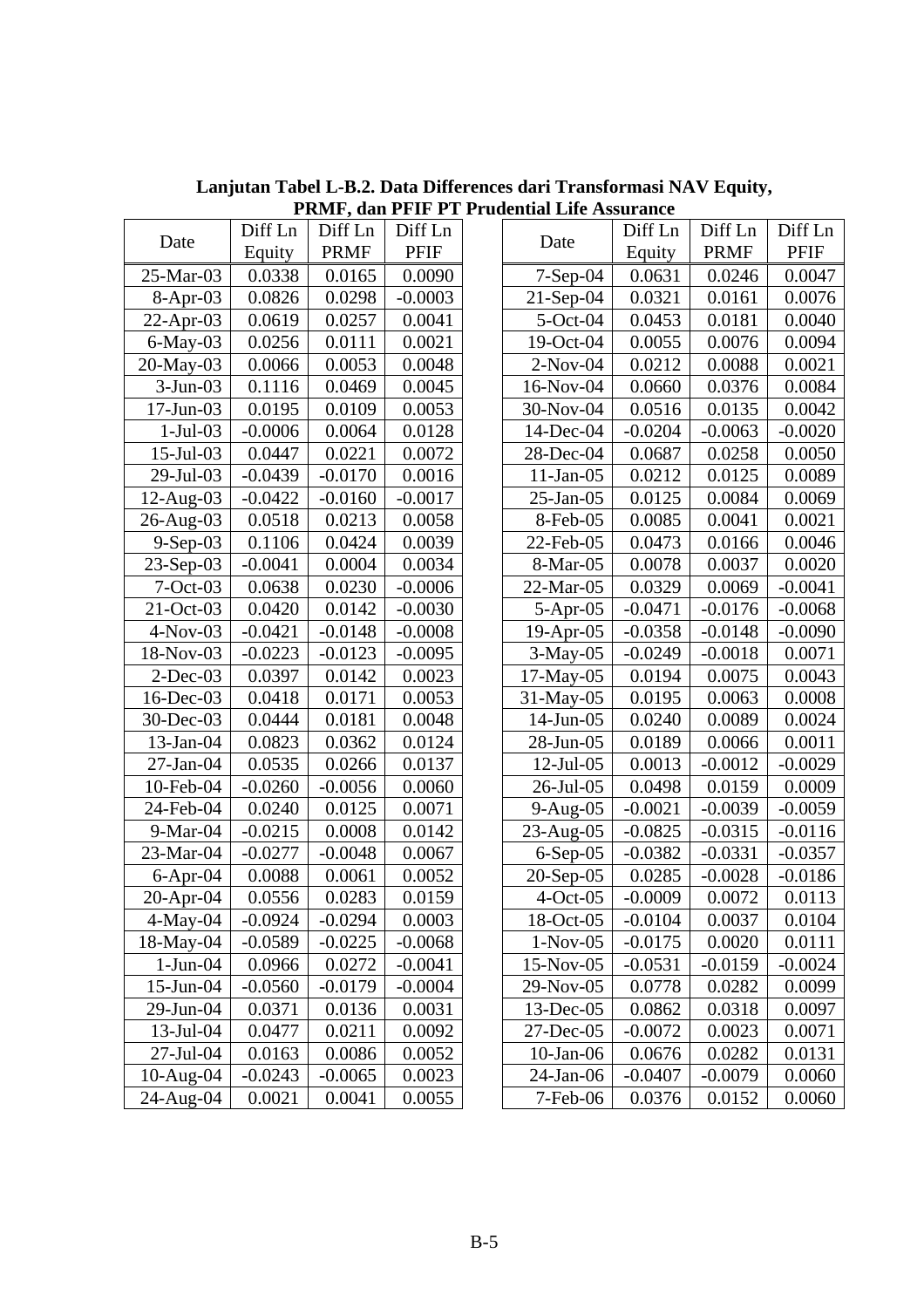|              |           | 1 IUILI , UAILLI IL 1 |           |
|--------------|-----------|-----------------------|-----------|
| Date         | Diff Ln   | Diff Ln               | Diff Ln   |
|              | Equity    | <b>PRMF</b>           | PFIF      |
| $21$ -Feb-06 | 0.0020    | 0.0075                | 0.0112    |
| $7-Mar-06$   | 0.0135    | 0.0179                | 0.0203    |
| $21-Mar-06$  | 0.0556    | 0.0157                | $-0.0030$ |
| $4-Apr-06$   | 0.0057    | 0.0063                | 0.0072    |
| 18-Apr-06    | 0.0515    | 0.0233                | 0.0111    |
| $2-May-06$   | 0.0816    | 0.0300                | 0.0054    |
| 16-May-06    | $-0.0425$ | $-0.0086$             | 0.0071    |
| 30-May-06    | $-0.0683$ | $-0.0255$             | $-0.0095$ |
| 13-Jun-06    | $-0.0413$ | $-0.0186$             | $-0.0100$ |
| $27$ -Jun-06 | 0.0174    | 0.0083                | 0.0047    |
| $11$ -Jul-06 | 0.0484    | 0.0261                | 0.0177    |
| 25-Jul-06    | $-0.0245$ | $-0.0006$             | 0.0118    |
| 8-Aug-06     | 0.0766    | 0.0328                | 0.0124    |
| 22-Aug-06    | 0.0241    | 0.0095                | 0.0021    |

**Lanjutan Tabel L-B.2. Data Differences dari Transformasi NAV Equity, PRMF, dan PFIF PT Prudential Life Assurance** 

| Date         | Diff Ln   | Diff Ln     | Diff Ln     |  | Date        | Diff Ln   | Diff Ln     | Diff Ln     |
|--------------|-----------|-------------|-------------|--|-------------|-----------|-------------|-------------|
|              | Equity    | <b>PRMF</b> | <b>PFIF</b> |  |             | Equity    | <b>PRMF</b> | <b>PFIF</b> |
| $21$ -Feb-06 | 0.0020    | 0.0075      | 0.0112      |  | $5-Sep-06$  | 0.0173    | 0.0138      | 0.0134      |
| $7-Mar-06$   | 0.0135    | 0.0179      | 0.0203      |  | $19-Sep-06$ | $-0.0033$ | 0.0106      | 0.0190      |
| $21-Mar-06$  | 0.0556    | 0.0157      | $-0.0030$   |  | $3-Oct-06$  | 0.0230    | 0.0125      | 0.0081      |
| $4-Apr-06$   | 0.0057    | 0.0063      | 0.0072      |  | 17-Oct-06   | 0.0277    | 0.0181      | 0.0150      |
| $18$ -Apr-06 | 0.0515    | 0.0233      | 0.0111      |  | 31-Oct-06   | 0.0134    | 0.0120      | 0.0126      |
| $2-May-06$   | 0.0816    | 0.0300      | 0.0054      |  | 14-Nov-06   | 0.0281    | 0.0100      | 0.0017      |
| 16-May-06    | $-0.0425$ | $-0.0086$   | 0.0071      |  | 28-Nov-06   | 0.0515    | 0.0188      | 0.0048      |
| 30-May-06    | $-0.0683$ | $-0.0255$   | $-0.0095$   |  | 12-Dec-06   | 0.0178    | 0.0119      | 0.0105      |
| $13$ -Jun-06 | $-0.0413$ | $-0.0186$   | $-0.0100$   |  | 26-Dec-06   | 0.0090    | 0.0123      | 0.0156      |
| $27$ -Jun-06 | 0.0174    | 0.0083      | 0.0047      |  | 9-Jan-07    | 0.0149    | 0.0114      | 0.0111      |
| $11$ -Jul-06 | 0.0484    | 0.0261      | 0.0177      |  | 23-Jan-07   | $-0.0087$ | $-0.0049$   | $-0.0044$   |
| $25$ -Jul-06 | $-0.0245$ | $-0.0006$   | 0.0118      |  | 6-Feb-07    | $-0.0239$ | $-0.0032$   | 0.0068      |
| $8-Aug-06$   | 0.0766    | 0.0328      | 0.0124      |  | 20-Feb-07   | 0.0058    | $-0.0014$   | $-0.0053$   |
| 22-Aug-06    | 0.0241    | 0.0095      | 0.0021      |  | 6-Mar-07    | $-0.0658$ | $-0.0182$   | 0.0026      |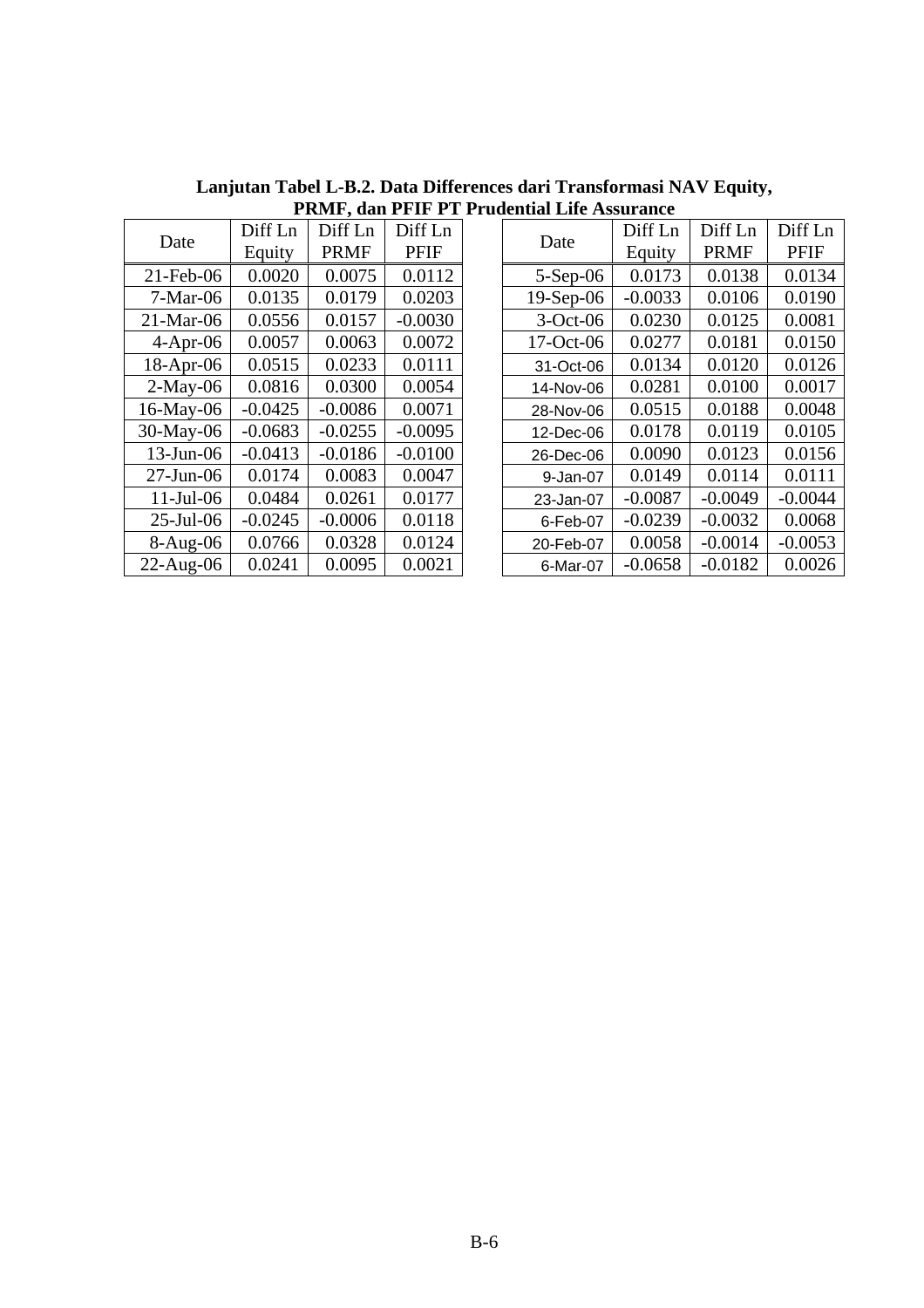## **LAMPIRAN-C**

| Lag            | Tanda ke                     | Y1t                  | Y2t       | Y3t       |
|----------------|------------------------------|----------------------|-----------|-----------|
|                | Y1t                          | 1.0000               | 0.9269    | 0.1661    |
| $\theta$       | Y2t                          | 0.9269               | 1.0000    | 0.4337    |
|                | Y3t                          | 0.1661               | 0.4337    | 1.0000    |
|                | Y1t                          | 0.0315               | 0.0479    | 0.0256    |
| $\mathbf{1}$   | Y2t                          | 0.0735               | 0.1275    | 0.1490    |
|                | Y3t                          | 0.1321               | 0.2699    | 0.4370    |
|                | Y1t                          | $-0.0117$            | $-0.0514$ | $-0.0669$ |
| $\overline{c}$ | Y2t                          | 0.0015               | $-0.0230$ | 0.0006    |
|                | $\overline{Y3t}$             | 0.0847               | 0.1050    | 0.1724    |
|                | $\overline{Y}$ <sup>1t</sup> | 0.0364               | 0.0565    | 0.0341    |
| 3              | Y2t                          | 0.0183               | 0.0525    | 0.0604    |
|                | Y3t                          | $-0.0474$            | $-0.0372$ | 0.0607    |
|                | Y1t                          | $-0.0066$            | 0.0183    | 0.0489    |
| $\overline{4}$ | Y2t                          | 0.0074               | 0.0289    | 0.0533    |
|                | Y3t                          | 0.0218               | 0.0171    | 0.0401    |
|                | Y1t                          | $-0.0818$            | $-0.0845$ | 0.0324    |
| 5              | Y2t                          | $-0.0948$            | $-0.0860$ | 0.0617    |
|                | Y3t                          | 0.0543               | 0.0574    | 0.0678    |
|                | Y1t                          | 0.0226               | 0.0286    | 0.0297    |
| 6              | Y2t                          | 0.0254               | 0.0392    | 0.0440    |
|                | Y3t                          | 0.0371               | 0.0480    | $-0.0012$ |
|                | Y1t                          | 0.0339               | 0.0430    | $-0.0885$ |
| 7              | $\overline{Y2}t$             | 0.0526               | 0.0605    | $-0.0879$ |
|                | $\overline{Y3t}$             | $-0.0262$            | $-0.0261$ | $-0.0637$ |
|                | Y1t                          | $-0.0152$            | $-0.0184$ | $-0.0289$ |
| 8              | Y2t                          | $-0.0269$            | $-0.0374$ | $-0.0280$ |
|                | Y3t                          | $-0.115\overline{3}$ | $-0.1163$ | $-0.0766$ |
|                | Y1t                          | 0.0178               | 0.0479    | 0.0521    |
| 9              | Y2t                          | 0.0246               | 0.0428    | 0.0319    |
|                | Y3t                          | $-0.0375$            | $-0.0473$ | $-0.0233$ |
|                | Y1t                          | 0.0503               | 0.0605    | 0.0770    |
| 10             | Y2t                          | 0.0607               | 0.0682    | 0.0430    |
|                | Y3t                          | 0.0033               | 0.0098    | $-0.0063$ |

## **Tabel L-C.1. Nilai MACF Data Transformasi dan Differences**

 $\overline{a}$ 

 $\overline{\phantom{a}}$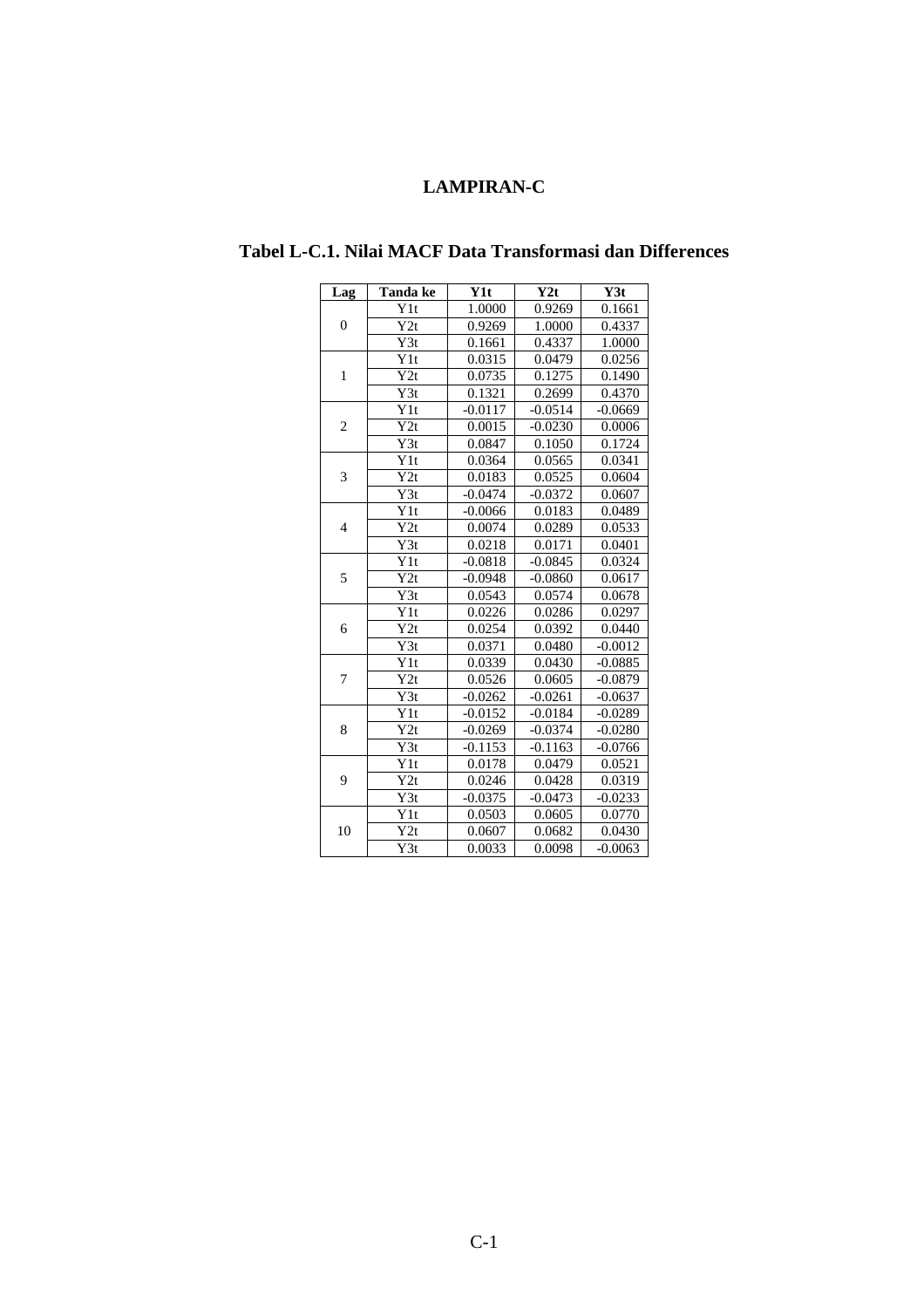| Lag            | Tanda ke | Y <sub>1</sub> t | Y2t       | Y3t       |
|----------------|----------|------------------|-----------|-----------|
|                | Y1t      | $-0.1589$        | 0.6860    | $-0.2700$ |
| $\mathbf{1}$   | Y2t      | $-0.0749$        | 0.3318    | 0.0942    |
|                | Y3t      | $-0.0516$        | 0.2229    | 0.2933    |
|                | Y1t      | 0.3496           | $-1.3112$ | 0.1114    |
| $\overline{c}$ | Y2t      | 0.1348           | $-0.5110$ | 0.1336    |
|                | Y3t      | 0.0749           | $-0.2615$ | 0.1255    |
|                | Y1t      | $-0.2786$        | 1.1794    | $-0.1594$ |
| 3              | Y2t      | $-0.1266$        | 0.4812    | $-0.1081$ |
|                | Y3t      | $-0.0059$        | $-0.0188$ | 0.0155    |
|                | Y1t      | $-0.0623$        | 0.1703    | 0.2003    |
| $\overline{4}$ | Y2t      | $-0.0003$        | 0.0028    | 0.0623    |
|                | Y3t      | 0.0330           | $-0.1006$ | 0.0705    |
|                | Y1t      | 0.1821           | $-1.0550$ | 0.7832    |
| 5              | Y2t      | 0.0307           | $-0.2529$ | 0.2723    |
|                | Y3t      | 0.0097           | $-0.0180$ | 0.0623    |
|                | Y1t      | 0.0591           | $-0.0740$ | $-0.0180$ |
| 6              | Y2t      | $-0.0027$        | 0.0589    | $-0.0683$ |
|                | Y3t      | $-0.0419$        | 0.1797    | $-0.1756$ |
|                | Y1t      | $-0.4946$        | 1.9502    | $-1.9055$ |
| 7              | Y2t      | $-0.1493$        | 0.5936    | $-0.5958$ |
|                | Y3t      | $-0.0415$        | 0.1186    | $-0.1107$ |
|                | Y1t      | $-0.2180$        | 0.7989    | $-0.2565$ |
| 8              | Y2t      | $-0.0039$        | 0.0008    | 0.0953    |
|                | Y3t      | $-0.0122$        | $-0.0253$ | 0.0184    |
|                | Y1t      | $-0.3342$        | 1.3306    | $-0.4034$ |
| 9              | Y2t      | $-0.0664$        | 0.3119    | $-0.1184$ |
|                | Y3t      | 0.0252           | $-0.0812$ | 0.0552    |
|                | Y1t      | 0.3816           | $-1.5088$ | 1.3901    |
| 10             | Y2t      | 0.0794           | $-0.2997$ | 0.2546    |
|                | Y3t      | $-0.0023$        | 0.0229    | $-0.0203$ |

**Tabel L-C.2. Nilai MPACF Data Transformasi dan Differences**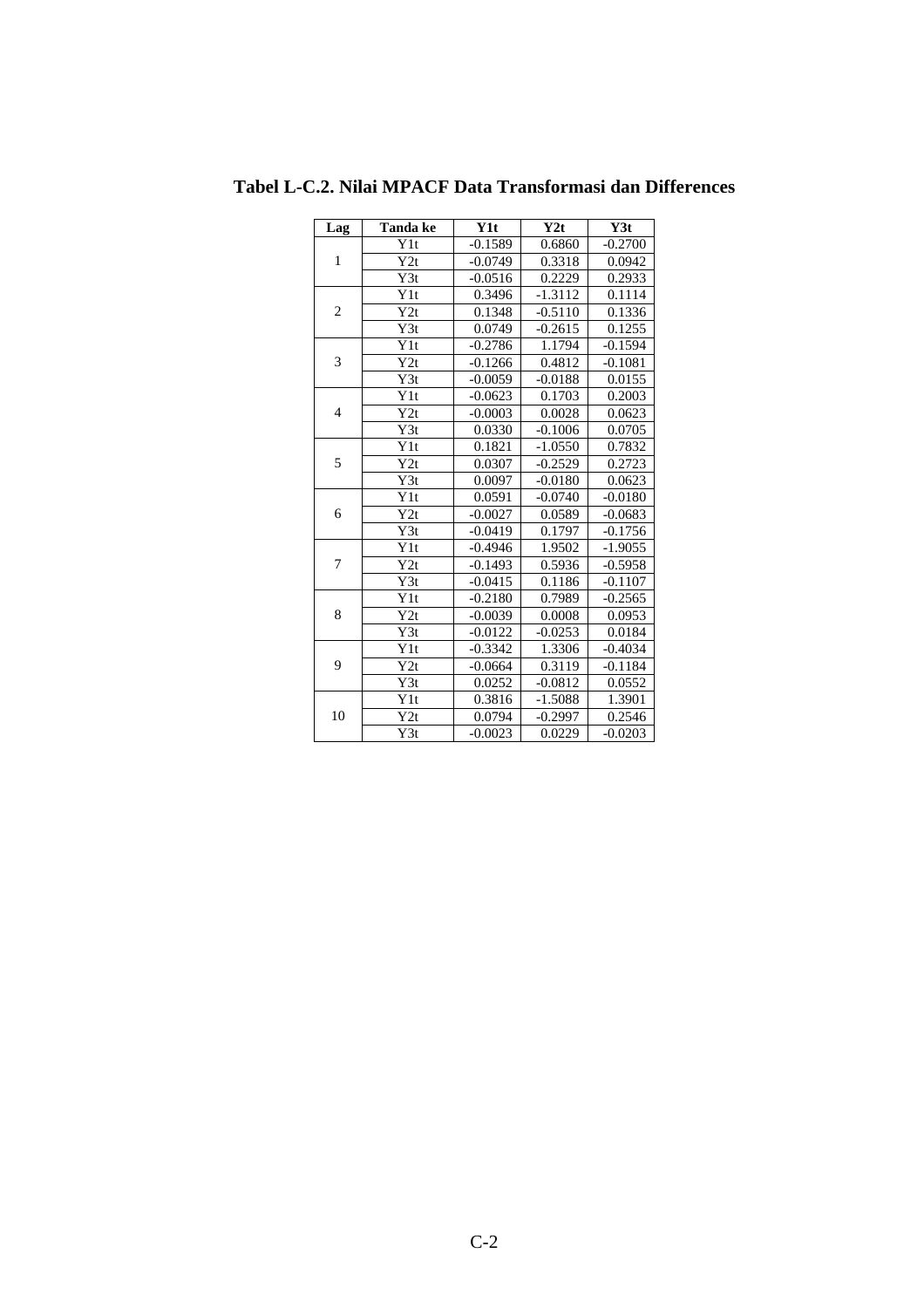# **LAMPIRAN-D**

| <b>Respon</b> | <b>Parameter</b> | Estimasi parameter | Standar error parameter | Т       |
|---------------|------------------|--------------------|-------------------------|---------|
|               | $\phi_{11}$      | $-0.15894$         | 0.195428                | $-0.81$ |
| <b>PREF</b>   | $\phi_{12}$      | 0.686015           | 0.679393                | 1.01    |
|               | $\phi_{13}$      | $-0.27004$         | 0.621201                | $-0.43$ |
|               | $\phi_{21}$      | $-0.07487$         | 0.059932                | $-1.25$ |
| <b>PRMF</b>   | $\phi_{22}$      | 0.331784           | 0.208659                | 1.59    |
|               | $\phi_{23}$      | 0.094179           | 0.191063                | 0.49    |
|               | $\phi_{31}$      | $-0.05162$         | 0.034725                | $-1.49$ |
| <b>PFIF</b>   | $\phi_{32}$      | 0.222862           | 0.122459                | 1.82    |
|               | $\varphi_{33}$   | 0.293294           | 0.099300                | 2.95    |

# **Tabel L-D.1. Eliminasi backward step 1**

# **Tabel L-D.2. Eliminasi backward step 2**

| <b>Respon</b> | <b>Parameter</b>                     | Estimasi parameter | Standar error parameter | T       |
|---------------|--------------------------------------|--------------------|-------------------------|---------|
| <b>PREF</b>   | $\varphi_{\scriptscriptstyle \rm I}$ | $-0.09178$         | 0.198812                | $-0.46$ |
|               | $\phi_{12}$                          | 0.429026           | 0.641366                | 0.67    |
|               | $\phi_{21}$                          | $-0.05570$         | 0.064345                | $-0.87$ |
| <b>PRMF</b>   | $\phi_{22}$                          | 0.258462           | 0.212071                | 1.22    |
|               | $\phi_{23}$                          | 0.171196           | 0.084691                | 2.02    |
|               | $\phi_{31}$                          | $-0.05016$         | 0.036606                | $-1.37$ |
| <b>PFIF</b>   | $\phi_{32}$                          | 0.217275           | 0.129083                | 1.68    |
|               | $\phi_{33}$                          | 0.299209           | 0.101650                | 2.94    |

# **Tabel L-D.3. Eliminasi backward step 3**

| <b>Respon</b> | <b>Parameter</b> | Estimasi parameter | Standar error parameter | T       |
|---------------|------------------|--------------------|-------------------------|---------|
| <b>PREF</b>   | $\phi_{12}$      | 0.154583           | 0.240801                | 0.64    |
|               | $\phi_{21}$      | $-0.02949$         | 0.030267                | $-0.97$ |
| <b>PRMF</b>   | $\phi_{22}$      | 0.180084           | 0.127056                | 1.42    |
|               | $\phi_{23}$      | 0.171196           | 0.084668                | 2.02    |
|               | $\phi_{31}$      | $-0.04814$         | 0.036327                | $-1.33$ |
| <b>PFIF</b>   | $\phi_{32}$      | 0.211233           | 0.128360                | 1.65    |
|               | $\phi_{33}$      | 0.299208           | 0.101622                | 2.94    |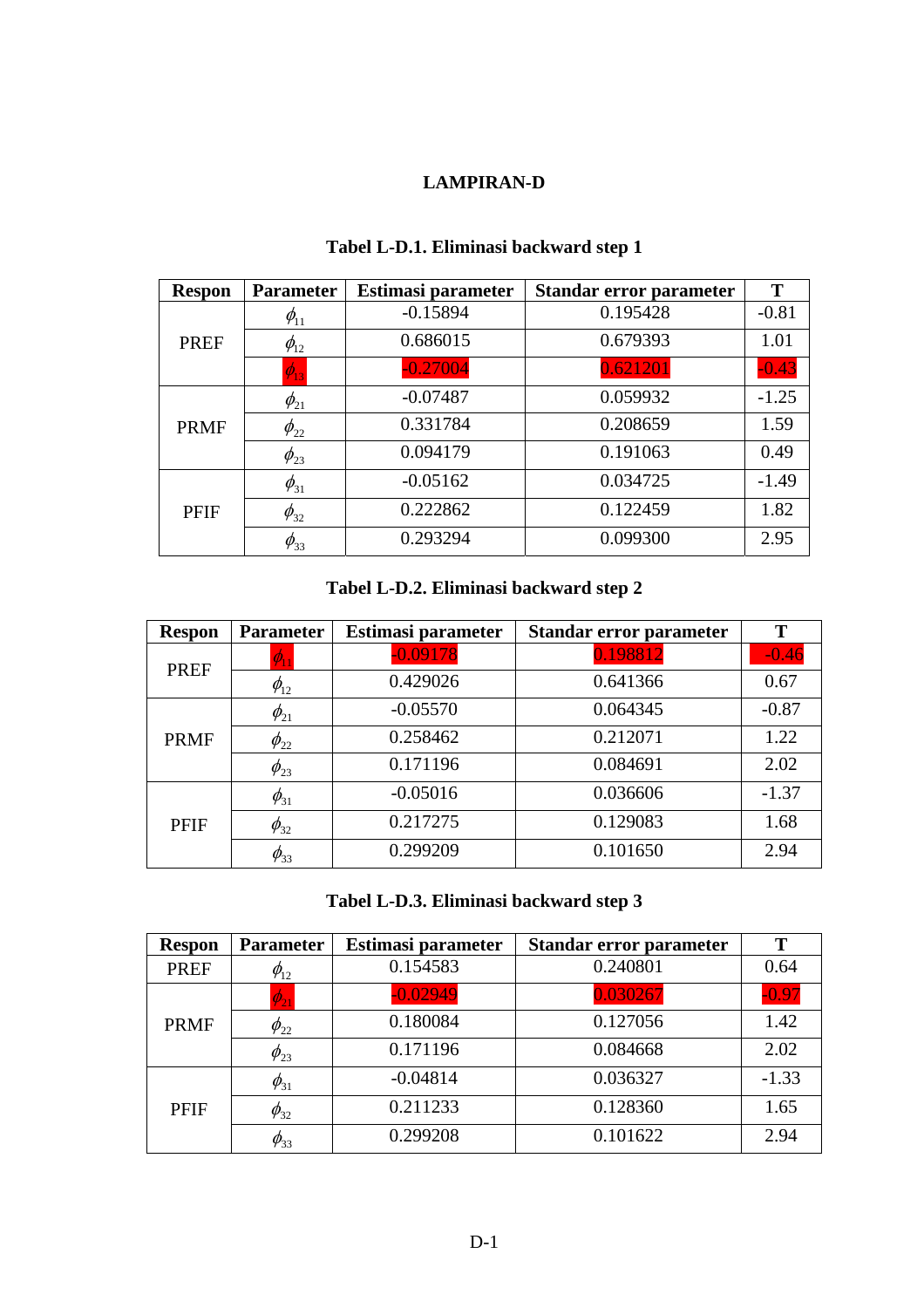| <b>Respon</b> | <b>Parameter</b>                  | Estimasi parameter | Standar error parameter | Т       |
|---------------|-----------------------------------|--------------------|-------------------------|---------|
| <b>PREF</b>   | $\varphi_{12}$                    | 0.154583           | 0.240800                | 0.64    |
|               | $\varphi_{22}$                    | 0.079902           | 0.074792                | 1.07    |
| <b>PRMF</b>   | $\varphi_{23}$                    | 0.228740           | 0.060829                | 3.76    |
|               | $\phi_{\scriptscriptstyle 31}^{}$ | $-0.02281$         | 0.025391                | $-0.90$ |
| <b>PFIF</b>   | $\varphi_{32}$                    | 0.125213           | 0.093240                | 1.34    |
|               | $\varphi_{33}$                    | 0.348619           | 0.088156                | 3.95    |

# **Tabel L-D.4. Eliminasi backward step 4**

# **Tabel L-D.5. Eliminasi backward step 5**

| <b>Respon</b> | <b>Parameter</b>                | Estimasi parameter | Standar error parameter | т    |
|---------------|---------------------------------|--------------------|-------------------------|------|
| <b>PREF</b>   | $\phi_{\scriptscriptstyle{12}}$ | 0.154583           | 0.154583                | 0.64 |
|               | $\phi_{22}$                     | 0.079902           | 0.079902                | 1.07 |
| <b>PRMF</b>   | $\phi_{23}$                     | 0.228740           | 0.228740                | 3.76 |
|               | $\phi_{32}$                     | 0.047725           | 0.047725                | 1.34 |
| <b>PFIF</b>   | $\varphi_{33}$                  | 0.393128           | 0.393128                | 5.37 |

### **Tabel L-D.6. Eliminasi backward step 6**

| <b>Respon</b> | <b>Parameter</b>                         | Estimasi parameter | Standar error parameter | T    |
|---------------|------------------------------------------|--------------------|-------------------------|------|
|               | ${\textcolor{black} {\mathcal{D}}_{22}}$ | 0.035702           | 0.029216                |      |
| <b>PRMF</b>   | $\varphi_{23}$                           | 0.228740           | 0.060830                | 3.76 |
|               | $\varphi_{32}$                           | 0.044236           | 0.035145                | 1.26 |
| <b>PFIF</b>   | $\phi_{33}$                              | 0.393128           | 0.073174                | 5.37 |

# **Tabel L-D.7. Eliminasi backward step 7**

| <b>Respon</b> | <b>Parameter</b> | Estimasi parameter | Standar error parameter | т    |
|---------------|------------------|--------------------|-------------------------|------|
| <b>PRMF</b>   | $\varphi_{23}$   | 0.260907           | 0.055039                | 4.74 |
| PFIF          | $\rho_{_{32}}$   | 0.013435           | 0.024493                | ).55 |
|               | $\phi_{33}$      | 0.420878           | 0.069660                | 6.04 |

### **Tabel L-D.8. Eliminasi backward step 8**

| <b>Respon</b> | <b>Parameter</b>  | Estimasi parameter | Standar error parameter | m    |
|---------------|-------------------|--------------------|-------------------------|------|
| PRMF          | $\varphi_{23}^{}$ | 0.260907           | 0.055029                |      |
| PFIF          | $\phi_{33}$       | 0.432983           | 0.066212                | 6.54 |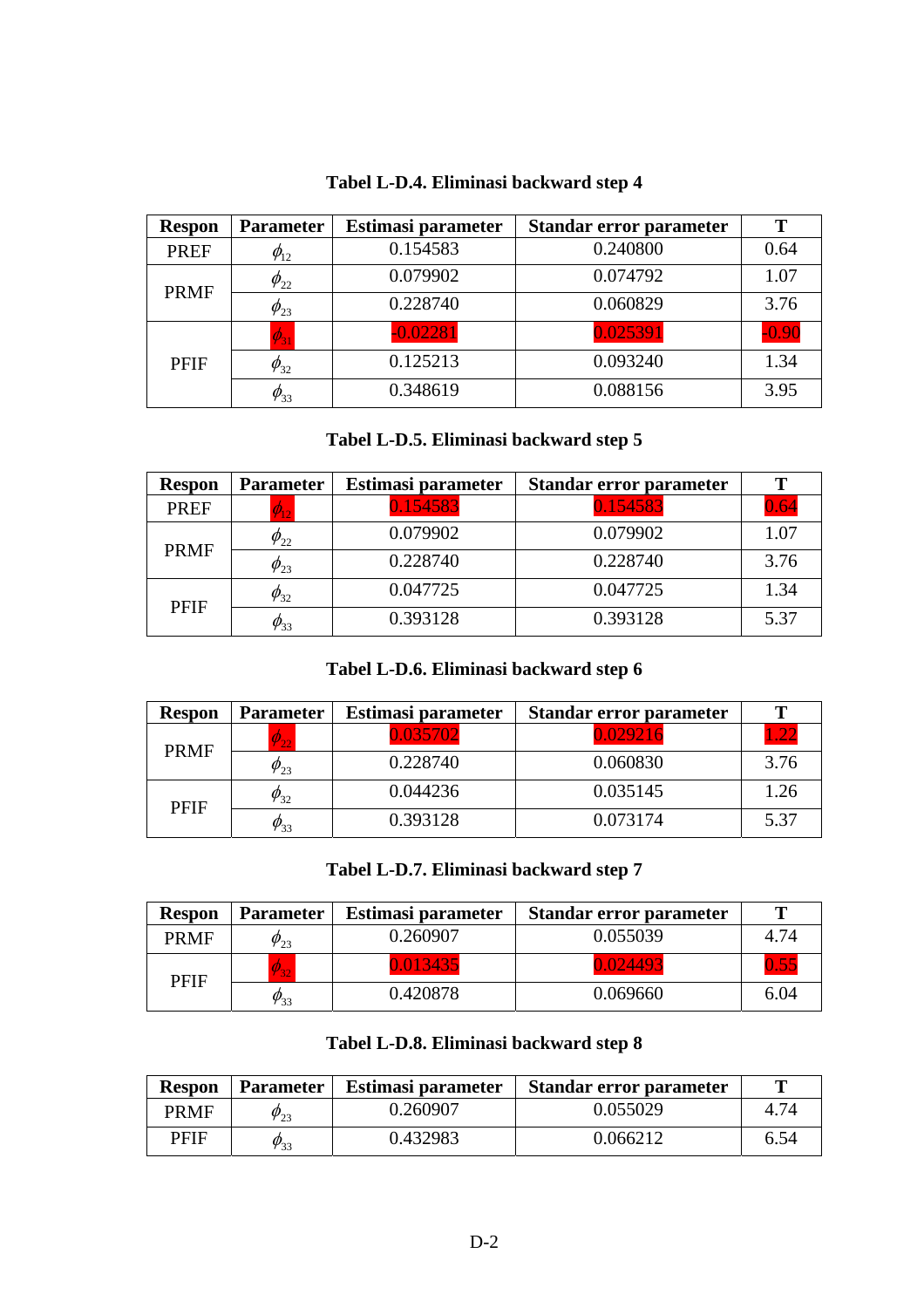### **LAMPIRAN-E**

# **Output SAS tentang VARIMA**

The STATESPACE Procedure

Number of Observations 179

| Vari abl e | Mean     | Standard<br>Error |                                              |
|------------|----------|-------------------|----------------------------------------------|
| VT         | 0.00881  | 0.046895          | Has been differenced.<br>With period(s) = 1. |
| ν2         | 0.006137 | 0.014537          | Has been differenced.<br>With period(s) = 1. |
| v3         | 0.004693 | 0.006982          | Has been differenced.<br>With period(s) = 1. |

Information Criterion for Autoregressive Models

 Lag=0 Lag=1 Lag=2 Lag=3 Lag=4 Lag=5 Lag=6 Lag=7 Lag=8 Lag=9 -4895.13 -4919.71 -4909.28 -4901.02 -4884.82 -4876.93 -4862.96 -4854.7 -4851.85 -4840.17

Lag=10

-4829.36

Covariance Matrices of Input Series

| y1<br>$y_2$<br>y3          |                                    |  |                                       |  | 0.002199 0.000632 0.000054 0.000069 0.000033 8.389E-6 -0.00003 -0.00004 -0.00002<br>0.000632 0.000211 0.000044 0.00005 0.000027 0.000015 1.041E-6 -4.86E-6 6.539E-8<br>0.000054 0.000044 0.000049 0.000043 0.000027 0.000021 0.000028 0.000011 8.404E-6 |  |  |
|----------------------------|------------------------------------|--|---------------------------------------|--|---------------------------------------------------------------------------------------------------------------------------------------------------------------------------------------------------------------------------------------------------------|--|--|
|                            |                                    |  |                                       |  | ------------Lag=3---------- ------------Lag=4---------- -------------Lag=5-----------<br>y1     y2     y1         y2     y1       y2                                                                                                                    |  |  |
| y1<br>$\overline{y}$<br>y3 |                                    |  |                                       |  | 0.00008 0.000039 0.000011 -0.00001 0.000012 0.000016 -0.00018 -0.00006 0.000011<br>0.000013 0.000011 6.13E-6 5.071E-6 6.117E-6 5.414E-6 -0.00006 -0.00002 6.261E-6<br>-0.00002 -3.77E-6 2.959E-6 7.137E-6 1.731E-6 1.952E-6 0.000018 5.823E-6 3.306E-6  |  |  |
|                            |                                    |  |                                       |  |                                                                                                                                                                                                                                                         |  |  |
| y1<br>$\frac{y}{y^3}$      |                                    |  |                                       |  | 0.00005 0.00002 9.731E-6 0.000075 0.000029 -0.00003 -0.00003 -0.00001 -9.46E-6<br>0.000017 8.279E-6 4.466E-6 0.000036 0.000013 -8.92E-6 -0.00002 -7.91E-6 -2.84E-6<br>0.000012 4.873E-6 -5.88E-8 -8.57E-6 -2.65E-6 -3.1E-6 -0.00004 -0.00001 -3.74E-6   |  |  |
|                            |                                    |  |                                       |  |                                                                                                                                                                                                                                                         |  |  |
|                            |                                    |  |                                       |  |                                                                                                                                                                                                                                                         |  |  |
|                            |                                    |  |                                       |  |                                                                                                                                                                                                                                                         |  |  |
|                            | y1<br>y <sub>2</sub><br>$\bar{v}3$ |  |                                       |  | 0. 000039        0. 000033        0. 000017        0. 000111        0. 000041        0. 000025<br>0. 000017           9. 046E-6         3. 238E-6        0. 000041        0. 000014        4. 367E-6<br>-0. 00001            -4. 8E-                    |  |  |
|                            |                                    |  | Correl ation Matrices of Input Series |  |                                                                                                                                                                                                                                                         |  |  |
|                            |                                    |  |                                       |  | ------------Lag=0----------- -----------Lag=1----------- ------------Lag=2-----------<br>y1 y2 y3 y1 y2 y3 y1 y2 y3                                                                                                                                     |  |  |
| y1<br>$\frac{y}{y3}$       |                                    |  |                                       |  | 1 0.926943 0.166129 0.031495 0.047884 0.025623 -0.01165 -0.05135 -0.06693<br>0.926943 1 0.433721 0.073531 0.127519 0.149009 0.001527 -0.02301 0.000644<br>0.166129 0.433721 1 0.132141 0.269854 0.436953 0.084735 0.105042 0.172415                     |  |  |

y1 0.036406 0.056498 0.034119 -0.0066 0.018292 0.048945 -0.0818 -0.08446 0.032403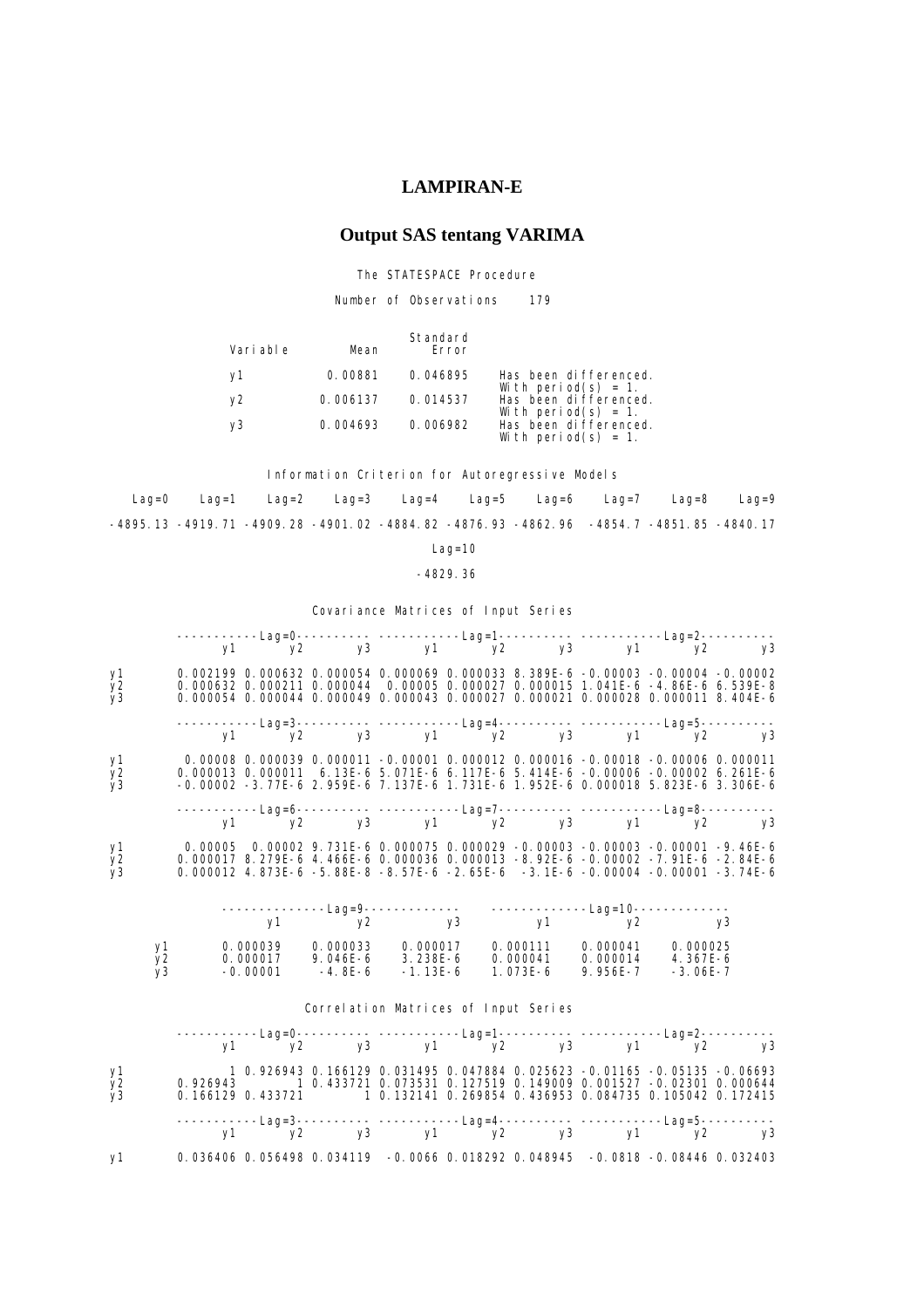| y2<br>y3         |                            |                         |                |                                                     |                                                                                                       |                                                                                                                                                                                                                                                                                                                                                                                                                                                                                                                           |                                       |                                  |                                                                                                                |                                        | 0.018337 0.052506 0.060398 0.007438 0.028949 0.053347 -0.09481 -0.08603 0.061688<br>-0.04744 -0.03719 0.060709 0.021798 0.017059 0.040051 0.054349 0.057376 0.067824                                                                                            |    |
|------------------|----------------------------|-------------------------|----------------|-----------------------------------------------------|-------------------------------------------------------------------------------------------------------|---------------------------------------------------------------------------------------------------------------------------------------------------------------------------------------------------------------------------------------------------------------------------------------------------------------------------------------------------------------------------------------------------------------------------------------------------------------------------------------------------------------------------|---------------------------------------|----------------------------------|----------------------------------------------------------------------------------------------------------------|----------------------------------------|-----------------------------------------------------------------------------------------------------------------------------------------------------------------------------------------------------------------------------------------------------------------|----|
|                  |                            |                         |                |                                                     |                                                                                                       |                                                                                                                                                                                                                                                                                                                                                                                                                                                                                                                           |                                       |                                  |                                                                                                                |                                        | -----------Lag=6---------- -----------Lag=7---------- -----------Lag=8----------                                                                                                                                                                                |    |
|                  |                            |                         |                |                                                     |                                                                                                       |                                                                                                                                                                                                                                                                                                                                                                                                                                                                                                                           |                                       |                                  |                                                                                                                |                                        | y1 y2 y3 y1 y2 y3 y1 y2 y3                                                                                                                                                                                                                                      |    |
| y1<br>y2<br>y3   |                            |                         |                |                                                     |                                                                                                       |                                                                                                                                                                                                                                                                                                                                                                                                                                                                                                                           |                                       |                                  |                                                                                                                |                                        | 0.022639 0.028613 0.029723 0.033933 0.043019 -0.08846 -0.0152 -0.01842 -0.0289<br>0.025368 0.039177 0.044 0.052561 0.06047 -0.08792 -0.02687 -0.03742 -0.02801<br>0.037077 0.048013 -0.00121 -0.02617 -0.02612 -0.0637 -0.11531 -0.11633 -0.07664               |    |
|                  |                            |                         |                |                                                     |                                                                                                       |                                                                                                                                                                                                                                                                                                                                                                                                                                                                                                                           |                                       |                                  |                                                                                                                |                                        |                                                                                                                                                                                                                                                                 | y3 |
|                  | y1<br>y <sub>2</sub><br>y3 |                         |                |                                                     | $-0.03749$ $-0.04732$                                                                                 | $-0.02328$                                                                                                                                                                                                                                                                                                                                                                                                                                                                                                                |                                       |                                  | 0.003277                                                                                                       |                                        | $\begin{array}{cccc} 0.017833 & 0.047939 & 0.05209 & 0.050321 & 0.060453 & 0.077043 \\ 0.024565 & 0.042807 & 0.031905 & 0.060725 & 0.06818 & 0.043026 \end{array}$                                                                                              |    |
|                  |                            |                         |                |                                                     | Schematic Representation of Correlations                                                              |                                                                                                                                                                                                                                                                                                                                                                                                                                                                                                                           |                                       |                                  |                                                                                                                |                                        |                                                                                                                                                                                                                                                                 |    |
|                  | Name/Lag                   | $\overline{\mathbf{0}}$ |                |                                                     |                                                                                                       |                                                                                                                                                                                                                                                                                                                                                                                                                                                                                                                           |                                       |                                  |                                                                                                                |                                        | 1 2 3 4 5 6 7 8 9 10                                                                                                                                                                                                                                            |    |
| у1 —<br>у2<br>y3 |                            |                         | $+++$<br>$+++$ | $\qquad \qquad + + +$<br><b>Contractor</b><br>$+ +$ | and a state of the state of the<br><b>Contract Contract</b><br>$\cdots$                               | $\label{eq:2} \begin{split} \mathcal{L}_{\text{eff}}(\mathbf{r}) &= \mathcal{L}_{\text{eff}}(\mathbf{r}) \mathcal{L}_{\text{eff}}(\mathbf{r}) \mathcal{L}_{\text{eff}}(\mathbf{r}) \mathcal{L}_{\text{eff}}(\mathbf{r}) \mathcal{L}_{\text{eff}}(\mathbf{r}) \mathcal{L}_{\text{eff}}(\mathbf{r}) \mathcal{L}_{\text{eff}}(\mathbf{r}) \mathcal{L}_{\text{eff}}(\mathbf{r}) \mathcal{L}_{\text{eff}}(\mathbf{r}) \mathcal{L}_{\text{eff}}(\mathbf{r}) \mathcal{L}_{\text{eff}}(\mathbf{r}) \mathcal$<br><b>Contractor</b> |                                       | <b>Contractor</b>                | the contract of the contract of the con-<br>$\frac{1}{2} \left( \frac{1}{2} \frac{1}{2} \frac{1}{2} \right)$ . | <b>Contractor</b><br><b>Contractor</b> | <b>Contractor</b><br><b>Contractor</b>                                                                                                                                                                                                                          |    |
|                  |                            |                         |                |                                                     | $+$ is > 2*std error, $-$ is < $-2$ *std error, . is between                                          | $\sim 100$ km $^{-1}$                                                                                                                                                                                                                                                                                                                                                                                                                                                                                                     |                                       | $\sim 100$ km $^{-1}$            |                                                                                                                | $\sim 100$ km s $^{-1}$                | $\mathcal{L}(\mathcal{A},\mathcal{A})$                                                                                                                                                                                                                          |    |
|                  |                            |                         |                |                                                     |                                                                                                       |                                                                                                                                                                                                                                                                                                                                                                                                                                                                                                                           |                                       |                                  |                                                                                                                |                                        |                                                                                                                                                                                                                                                                 |    |
|                  |                            |                         |                |                                                     |                                                                                                       |                                                                                                                                                                                                                                                                                                                                                                                                                                                                                                                           |                                       |                                  |                                                                                                                |                                        | Partial Autoregressive Matrices<br>-----------Lag=1----------- -------------Lag=2----------- -----------Lag=3-----------<br>y1 y2 y3 y1 y2 y3 y3 y3                                                                                                             |    |
|                  |                            |                         |                |                                                     |                                                                                                       |                                                                                                                                                                                                                                                                                                                                                                                                                                                                                                                           |                                       |                                  |                                                                                                                |                                        |                                                                                                                                                                                                                                                                 |    |
| y1<br>y2<br>y3   |                            |                         |                |                                                     |                                                                                                       |                                                                                                                                                                                                                                                                                                                                                                                                                                                                                                                           |                                       |                                  |                                                                                                                |                                        | -0. 15894 0. 686018 -0. 27004 0. 349565 -1. 31121 0. 111422 -0. 27857 1. 179418 -0. 15944<br>-0.07487 0.331784 0.094179 0.134781 -0.51103 0.13357 -0.12657 0.481164 -0.10808<br>-0.05162 0.222862 0.293294 0.074922 -0.26153 0.125516 -0.00586 -0.0188 0.015526 |    |
|                  |                            |                         | y1             |                                                     |                                                                                                       |                                                                                                                                                                                                                                                                                                                                                                                                                                                                                                                           |                                       |                                  |                                                                                                                |                                        | -----------Lag=4---------- -----------Lag=5---------- ------------Lag=6----------<br>° y2 y3 y1 ° y2 y3 y1 ° y2 y3                                                                                                                                              |    |
| y1<br>y2<br>y3   |                            |                         |                |                                                     |                                                                                                       |                                                                                                                                                                                                                                                                                                                                                                                                                                                                                                                           |                                       |                                  |                                                                                                                |                                        | -0.0623 0.170292 0.200268 0.182071 -1.055 0.783172 0.059127 -0.07397 -0.01795<br>-0.00028 0.00278 0.062304 0.030737 -0.25288 0.272285 -0.0027 0.058858 -0.06825<br>0.03303 -0.10056 0.070522 0.009674 -0.01798 0.062295 -0.04187 0.179657 -0.17555              |    |
|                  |                            |                         |                |                                                     |                                                                                                       |                                                                                                                                                                                                                                                                                                                                                                                                                                                                                                                           |                                       |                                  |                                                                                                                |                                        |                                                                                                                                                                                                                                                                 |    |
| y1               |                            |                         |                |                                                     |                                                                                                       |                                                                                                                                                                                                                                                                                                                                                                                                                                                                                                                           |                                       |                                  |                                                                                                                |                                        | -0.49463 1.950222 -1.9055 -0.21795 0.798914 -0.25648 -0.33423 1.330594 -0.40337                                                                                                                                                                                 |    |
| y2<br>y3         |                            |                         |                |                                                     |                                                                                                       |                                                                                                                                                                                                                                                                                                                                                                                                                                                                                                                           |                                       |                                  |                                                                                                                |                                        | -0. 14932 0. 593594 -0. 59581 -0. 00387 0. 000815 0. 095259 -0. 0664 0. 311861 -0. 11844<br>-0.04152 0.11855 -0.11072 -0.01217 -0.02525 0.018351 0.025232 -0.08117 0.055161                                                                                     |    |
|                  |                            |                         |                |                                                     |                                                                                                       |                                                                                                                                                                                                                                                                                                                                                                                                                                                                                                                           |                                       |                                  | -------------Lag=10-------------<br>y1 y2 y3                                                                   |                                        |                                                                                                                                                                                                                                                                 |    |
|                  |                            |                         |                | y1<br>y2<br>y3                                      |                                                                                                       | -0.00226                                                                                                                                                                                                                                                                                                                                                                                                                                                                                                                  | 0.022894                              |                                  | -0. 02031                                                                                                      |                                        |                                                                                                                                                                                                                                                                 |    |
|                  |                            |                         |                |                                                     | Schematic Representation of Partial Autocorrelations                                                  |                                                                                                                                                                                                                                                                                                                                                                                                                                                                                                                           |                                       |                                  |                                                                                                                |                                        |                                                                                                                                                                                                                                                                 |    |
|                  |                            | Name/Lag                |                | $\mathbf{1}$                                        | 2<br>3                                                                                                | 4                                                                                                                                                                                                                                                                                                                                                                                                                                                                                                                         | 5                                     |                                  | 6                                                                                                              | $\overline{7}$<br>8                    | 9                                                                                                                                                                                                                                                               | 10 |
|                  | y1                         |                         |                | $\cdots$                                            | $\sim 100$ km s $^{-1}$<br>$\cdots$                                                                   | $\alpha$ , $\alpha$ , $\alpha$                                                                                                                                                                                                                                                                                                                                                                                                                                                                                            | $\sim 100$ km s $^{-1}$               |                                  | $\sim 100$ km s $^{-1}$<br>$\ldots$ -                                                                          | $\cdots$                               |                                                                                                                                                                                                                                                                 | .  |
|                  | y2<br>y3                   |                         |                | $\cdots$<br>$\dots$ +                               | $\sim 100$ km s $^{-1}$<br>$\sim 100$ km s $^{-1}$<br>$\sim$ $\sim$ $\sim$<br>$\sim 100$ km s $^{-1}$ | $\sim 100$ km s $^{-1}$<br>$\sim$ $\sim$ $\sim$                                                                                                                                                                                                                                                                                                                                                                                                                                                                           | $\sim 100$ km $^{-1}$<br>$\sim 100$ . |                                  | $\sim 100$<br>$\ldots$ =<br>$\sim$ $\sim$ $\sim$<br>$\sim$ $\sim$ $\sim$                                       | $\cdots$<br>$\sim 100$                 | $\cdots$<br>.                                                                                                                                                                                                                                                   |    |
|                  |                            |                         |                |                                                     | + is > $2*std$ error, - is < - $2*std$ error, . is between                                            |                                                                                                                                                                                                                                                                                                                                                                                                                                                                                                                           |                                       |                                  |                                                                                                                |                                        |                                                                                                                                                                                                                                                                 |    |
|                  |                            |                         |                |                                                     | Yule-Walker Estimates for Minimum AIC                                                                 |                                                                                                                                                                                                                                                                                                                                                                                                                                                                                                                           |                                       |                                  |                                                                                                                |                                        |                                                                                                                                                                                                                                                                 |    |
|                  |                            |                         |                |                                                     |                                                                                                       | у1                                                                                                                                                                                                                                                                                                                                                                                                                                                                                                                        |                                       |                                  | --------Lag=1-------------<br>y2                                                                               | y3                                     |                                                                                                                                                                                                                                                                 |    |
|                  |                            |                         |                | y1<br>y2<br>vЗ                                      |                                                                                                       | -0. 15894<br>$-0.07487$<br>-0.05162                                                                                                                                                                                                                                                                                                                                                                                                                                                                                       |                                       | 0.686018<br>0.331784<br>0.222862 |                                                                                                                | $-0.27004$<br>0.094179<br>0.293294     |                                                                                                                                                                                                                                                                 |    |

Covariance of Residuals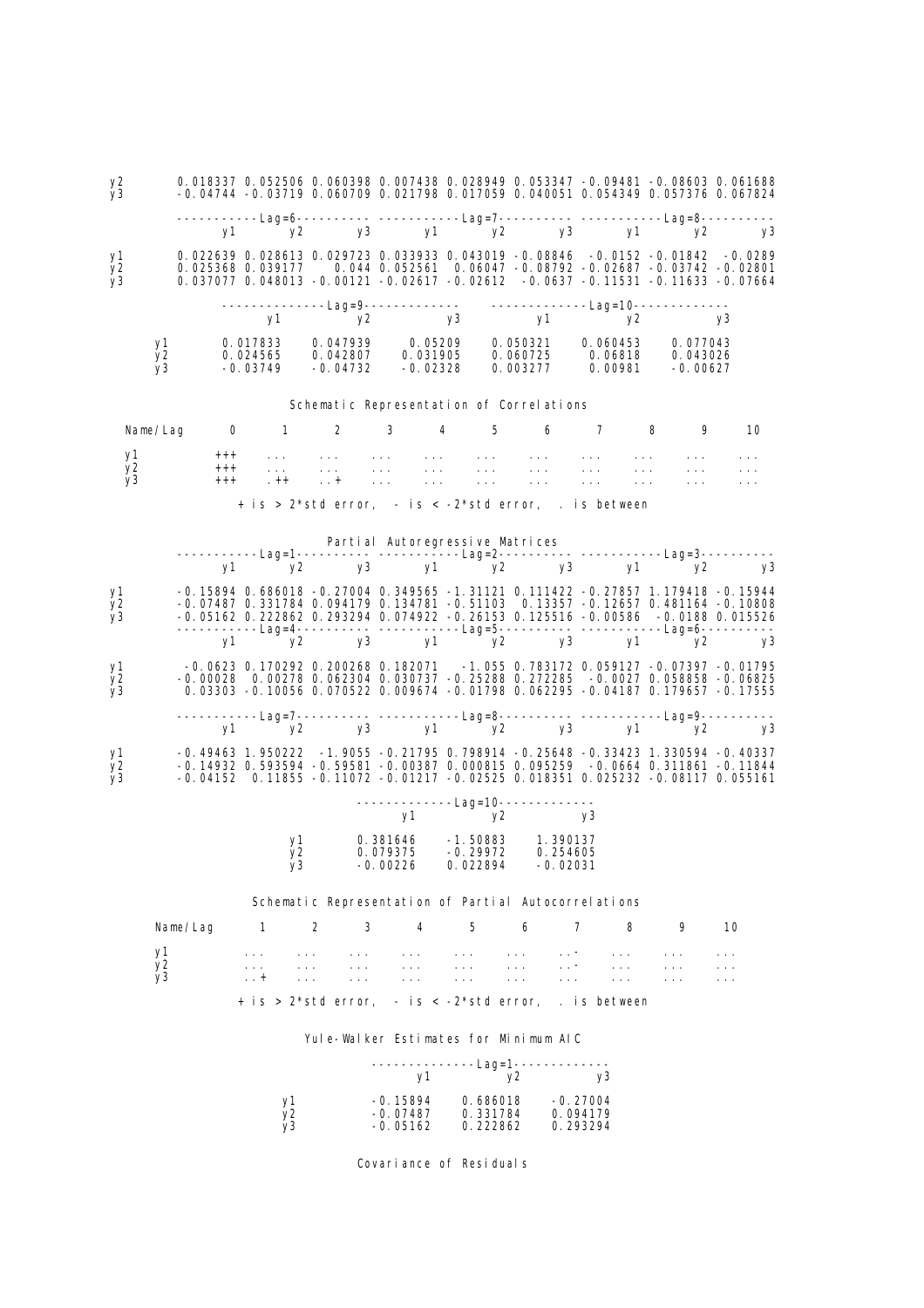| y1<br>y2<br>y3             |                | $\begin{array}{cccccccc} 0. & 002199 & 0. & 000632 & 0. & 000054 & 0. & 00219 & 0. & 000645 & 0. & 000048 & 0. & 002152 & 0. & 000613 & 0. & 000043 \\ 0. & 000632 & 0. & 000211 & 0. & 000044 & 0. & 000625 & 0. & 000205 & 0. & 000036 & 0. & 000613 & 0. & 0002 & 0. & 000034$<br>0.000054 0.000044 0.000049 0.000048 0.000036 0.000039 0.000043 0.000034 0.000038 |                                      |                                 |      |                                        |                            |                      |          |
|----------------------------|----------------|-----------------------------------------------------------------------------------------------------------------------------------------------------------------------------------------------------------------------------------------------------------------------------------------------------------------------------------------------------------------------|--------------------------------------|---------------------------------|------|----------------------------------------|----------------------------|----------------------|----------|
|                            |                |                                                                                                                                                                                                                                                                                                                                                                       |                                      |                                 |      |                                        |                            |                      |          |
|                            |                |                                                                                                                                                                                                                                                                                                                                                                       |                                      |                                 |      |                                        |                            |                      |          |
|                            |                | -----------Lag=3---------- -----------Lag=4----------- -----------Lag=5-----------<br>y1 y2 y3 y1 y2 y3 y1 y2 y3                                                                                                                                                                                                                                                      |                                      |                                 |      |                                        |                            |                      |          |
| y1<br>y2<br>y <sub>3</sub> |                | 0.000045 0.000035 0.000037 0.000045 0.000035 0.000037 0.000046 0.000035 0.000037                                                                                                                                                                                                                                                                                      |                                      |                                 |      |                                        |                            |                      |          |
|                            |                | ------------Lag=6---------- ------------Lag=7----------- ------------Lag=8-----------<br>y1 y2 y3 y1 y2 y3 y1 y2 y3                                                                                                                                                                                                                                                   |                                      |                                 |      |                                        |                            |                      |          |
| y1<br>y <sub>2</sub><br>y3 |                | 0.002077 0.000589 0.000045 0.002008 0.000567 0.000042 0.001999 0.000566 0.000042<br>0.000589 0.000192 0.000034 0.000567 0.000185 0.000033 0.000566 0.000185 0.000033<br>0.000045 0.000034 0.000036 0.000042 0.000033 0.000036 0.000042 0.000033 0.000035                                                                                                              |                                      |                                 |      |                                        |                            |                      |          |
|                            |                |                                                                                                                                                                                                                                                                                                                                                                       |                                      |                                 |      |                                        |                            |                      |          |
|                            |                |                                                                                                                                                                                                                                                                                                                                                                       |                                      |                                 |      |                                        |                            |                      |          |
|                            |                | $\begin{array}{cccccccc} y1 & \hspace{1.5mm} 0. \hspace{.05mm} 001973 & \hspace{.05mm} 0. \hspace{.05mm} 00056 & \hspace{.05mm} 0. \hspace{.05mm} 000043 & \hspace{.05mm} 0. \hspace{.05mm} 000553 & \hspace{.05mm} 0. \hspace{.05mm} 000043 \\ y2 & \hspace{.05mm} 0. \hspace{.05mm} 00056 & \hspace{.05mm} 0. \hspace{.05mm} 000183 & \hspace{.$                    |                                      |                                 |      |                                        |                            |                      |          |
|                            |                |                                                                                                                                                                                                                                                                                                                                                                       | Residual Correlations from AR Models |                                 |      |                                        |                            |                      |          |
|                            |                | $-$ -----------Lag=0---------- -------------Lag=1----------- ------------Lag=2-----------<br>y1 y2 y3 y1 y2 y3 y1 y2 y3                                                                                                                                                                                                                                               |                                      |                                 |      |                                        |                            |                      |          |
| y1<br>y2                   |                | 1 0.926943 0.166129 1 0.934142 0.165829 1 0.933376 0.152638<br>0.926943 1 0.433721 0.934142 1 0.406709 0.933376 1 0.395658                                                                                                                                                                                                                                            |                                      |                                 |      |                                        |                            |                      |          |
| y3                         |                | 0.166129 0.433721 1 0.165829 0.406709 1 0.152638 0.395658 1                                                                                                                                                                                                                                                                                                           |                                      |                                 |      |                                        |                            |                      |          |
|                            |                | ------------Lag=3----------- -------------Lag=4----------- ------------Lag=5-----------<br>y1 y2 y3 y1 y2 y3 y1 y2 y3                                                                                                                                                                                                                                                 |                                      |                                 |      |                                        |                            |                      |          |
| y1<br>y2<br>y <sub>3</sub> |                | 1 0.933053 0.159161 1 0.933233 0.160377 1 0.932719 0.16433<br>0.933053 1 0.403847 0.933233 1 0.404504 0.932719 1 0.411157<br>0.159161 0.403847 1 0.160377 0.404504 1 0.16433 0.411157                                                                                                                                                                                 |                                      |                                 |      |                                        |                            |                      | $\sim$ 1 |
|                            |                |                                                                                                                                                                                                                                                                                                                                                                       |                                      |                                 |      |                                        |                            |                      |          |
| y1<br>y2<br>y3             |                | 1 0.932832 0.164294 1 0.930493 0.154802 1 0.932212 0.157836<br>0.932832 1 0.410869 0.930493 1 0.407396 0.932212 1 0.410921<br>0.164294 0.410869 1 0.154802 0.407396 1 0.157836 0.410921 1                                                                                                                                                                             |                                      |                                 |      |                                        |                            |                      |          |
|                            |                |                                                                                                                                                                                                                                                                                                                                                                       | Residual Correlations from AR Models |                                 |      |                                        |                            |                      |          |
|                            |                |                                                                                                                                                                                                                                                                                                                                                                       | ------Lag=9-------------             |                                 |      | -------------Lag=10-----------         |                            |                      |          |
|                            |                | y1                                                                                                                                                                                                                                                                                                                                                                    | y2                                   |                                 | у3 — | y1                                     | y2                         |                      | y3       |
|                            | у1<br>y2<br>y3 | $\mathbf{1}$<br>0.932334<br>0.162228                                                                                                                                                                                                                                                                                                                                  | 0.932334<br>- 1<br>0.415244          | 0.162228<br>0.415244            | 1    | $\overline{1}$<br>0.933005<br>0.166236 | 0.933005<br>-1<br>0.418069 | 0.166236<br>0.418069 | 1        |
|                            |                |                                                                                                                                                                                                                                                                                                                                                                       |                                      | Canonical Correlations Analysis |      |                                        |                            |                      |          |
|                            |                | $y1(T; T)$ $y2(T; T)$                                                                                                                                                                                                                                                                                                                                                 | $y3(T; T)$ $y1(T+1; T)$              |                                 |      | Information<br>Criterion               |                            | Chi<br>Square        | DF       |
|                            | $\mathbf{1}$   | $\mathbf{1}$                                                                                                                                                                                                                                                                                                                                                          |                                      | $\mathbf{1}$                    |      | $0.131352 -2.88471$                    |                            | 3.089186             | 3        |
|                            |                | $y1(T; T)$ $y2(T; T)$ $y3(T; T)$ $y2(T+1; T)$                                                                                                                                                                                                                                                                                                                         |                                      |                                 |      | Information<br>Criterion               |                            | Chi<br>Square        | DF       |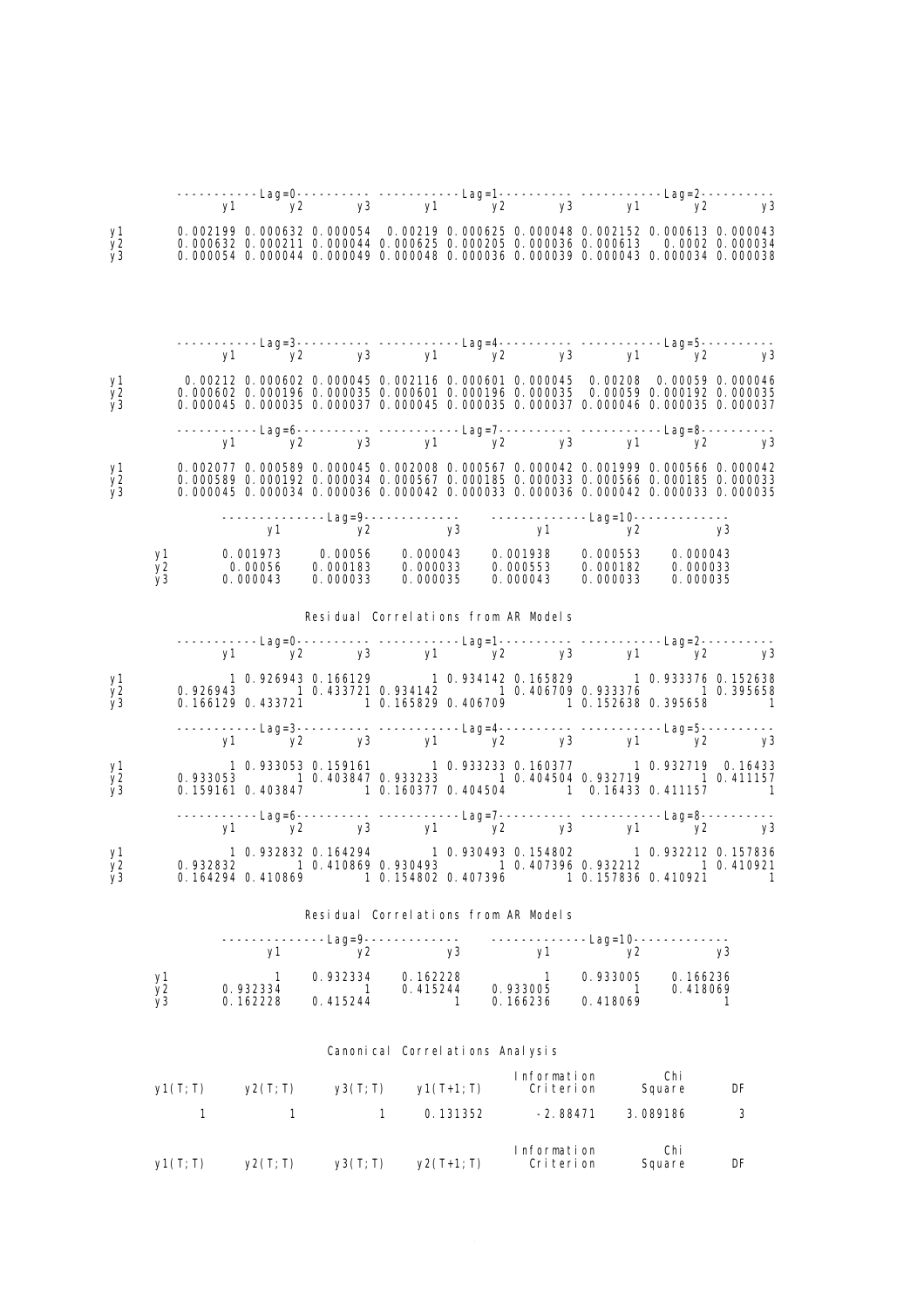|    | $-2.17698$ 3.79098 |                            |                                 | 1 1 0.145366 |         |
|----|--------------------|----------------------------|---------------------------------|--------------|---------|
| DF | Chi<br>Square      | Information<br>Cri teri on | $y2(T;T)$ $y3(T;T)$ $y3(T+1;T)$ |              | V1(T;T) |
|    | 4.200917           | -1. 76358                  | 1 1 0.152935                    |              |         |

Selected Statespace Form and Preliminary Estimates

#### State Vector

### $y1(T; T)$   $y2(T; T)$   $y3(T; T)$

Estimate of Transition Matrix

| $-0.15894$ | 0.686018 | $-0.27004$ |
|------------|----------|------------|
| $-0.07487$ | 0.331784 | 0.094179   |
| $-0.05162$ | 0.222862 | 0.293294   |

Input Matrix for Innovation

|                | $\overline{0}$ and $\overline{0}$ and $\overline{0}$ and $\overline{0}$ and $\overline{0}$ and $\overline{0}$ and $\overline{0}$ and $\overline{0}$ and $\overline{0}$ and $\overline{0}$ and $\overline{0}$ and $\overline{0}$ and $\overline{0}$ and $\overline{0}$ and $\overline{0}$ and $\overline{0}$ and $\overline{0}$ and |  |
|----------------|------------------------------------------------------------------------------------------------------------------------------------------------------------------------------------------------------------------------------------------------------------------------------------------------------------------------------------|--|
| $\overline{a}$ | $\sim$ 1                                                                                                                                                                                                                                                                                                                           |  |
|                | $\overline{a}$                                                                                                                                                                                                                                                                                                                     |  |

Variance Matrix for Innovation

| 0.00219  | 0.000625 | 0.000048 |
|----------|----------|----------|
| 0.000625 | 0.000205 | 0.000036 |
| 0.000048 | 0.000036 | 0.000039 |

Maximum likelihood estimation has converged.

Selected Statespace Form and Fitted Model

#### State Vector

| y1(T; T) | y2(T; T) | y3(T; T) |
|----------|----------|----------|
|          |          |          |

Estimate of Transition Matrix

| $-0.15894$ | 0.686018 | $-0.27004$ |
|------------|----------|------------|
| $-0.07487$ | 0.331784 | 0.094179   |
| $-0.05162$ | 0.222862 | 0.293294   |
|            |          |            |

#### Input Matrix for Innovation

|  | $\overline{0}$ and $\overline{0}$               |  |
|--|-------------------------------------------------|--|
|  | $\begin{array}{ccc} 1 & 0 \\ 0 & 1 \end{array}$ |  |
|  | $\overline{a}$                                  |  |

#### Variance Matrix for Innovation

| 0.00219  | 0.000625 | 0.000048 |
|----------|----------|----------|
| 0.000625 | 0.000205 | 0.000036 |
| 0.000048 | 0.000036 | 0.000039 |

#### Parameter Estimates

| Parameter | Estimate                                                                   | Standard<br>Error                                                    | Val ue<br>t.                                          |
|-----------|----------------------------------------------------------------------------|----------------------------------------------------------------------|-------------------------------------------------------|
|           | $-0.15894$<br>0.686018<br>$-0.27004$<br>$-0.07487$<br>0.331784<br>0.094179 | 0.195428<br>0.679393<br>0.621201<br>0.059932<br>0.208659<br>0.191063 | $-0.81$<br>1.01<br>$-0.43$<br>$-1.25$<br>1.59<br>0.49 |
|           | $-0.05162$                                                                 | 0.034725                                                             | $-1.49$                                               |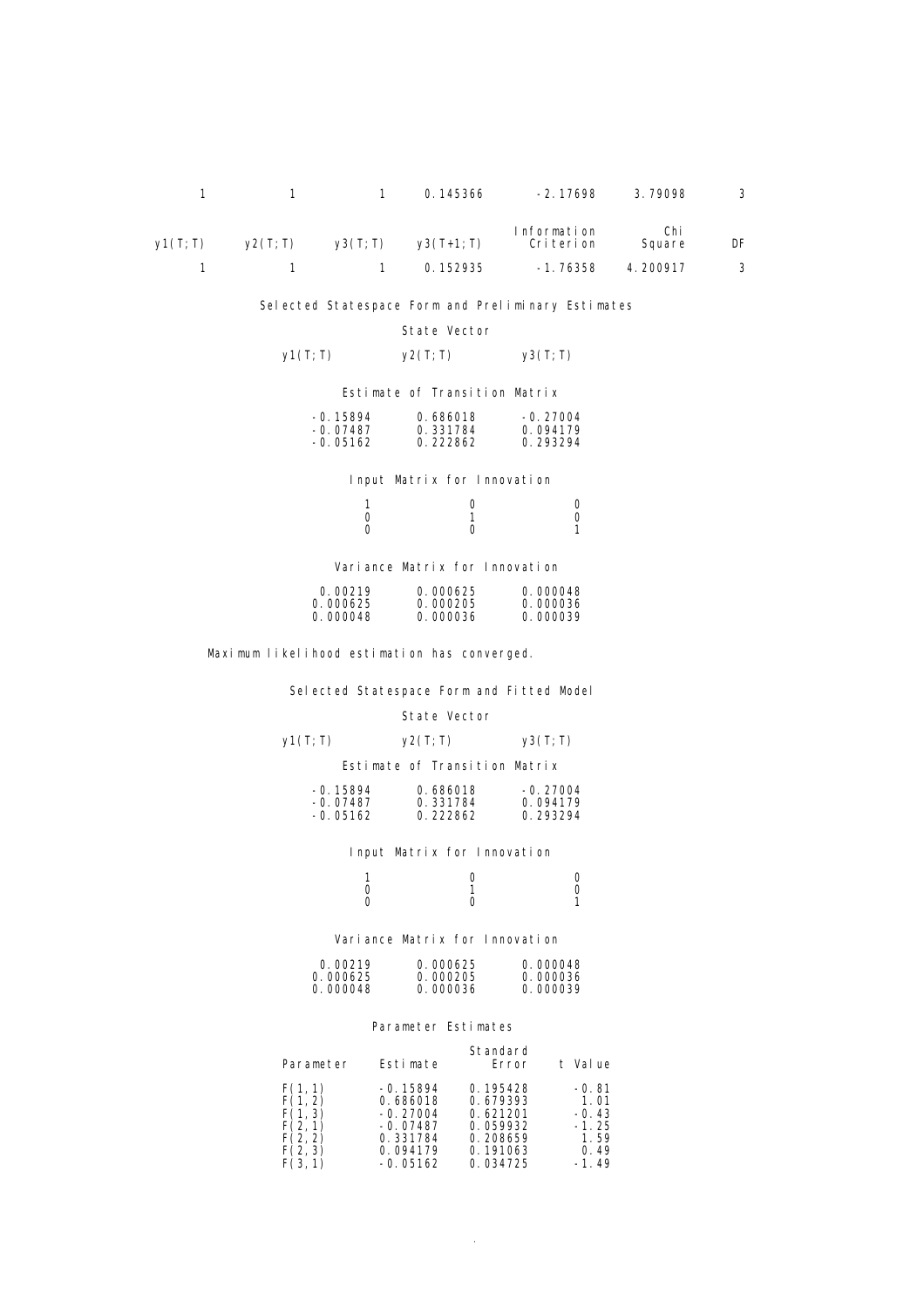#### Forecasts

|                                                                                                 | -v1       |                                                                                                        |                                                                                                          |          |           | -v2-                                                                                                     |                                                                                                         |
|-------------------------------------------------------------------------------------------------|-----------|--------------------------------------------------------------------------------------------------------|----------------------------------------------------------------------------------------------------------|----------|-----------|----------------------------------------------------------------------------------------------------------|---------------------------------------------------------------------------------------------------------|
| Observed                                                                                        | Resi dual | Forecast                                                                                               | Standard<br>Error                                                                                        | Observed | Resi dual | Forecast                                                                                                 | Standard<br>Error                                                                                       |
| $\cdot$<br>$\cdot$<br>$\cdot$<br>$\cdot$<br>$\cdot$<br>$\cdot$<br>$\cdot$<br>$\cdot$<br>$\cdot$ |           | 8.489322<br>8.497562<br>8.506207<br>8.51495<br>8.523732<br>8.53253<br>8.541335<br>8.550142<br>8.558952 | 0.046797<br>0.067266<br>0.082973<br>0.096186<br>0.107805<br>0.118293<br>0.127926<br>0.136884<br>0.145291 | $\cdot$  |           | 8.144997<br>8.150363<br>8.156192<br>8.162198<br>8.168279<br>8.174392<br>8.180518<br>8.186651<br>8.192786 | 0.014307<br>0.021542<br>0.027283<br>0.032152<br>0.03643<br>0.040277<br>0.043796<br>0.047056<br>0.050106 |
| $\cdot$<br>٠<br>٠                                                                               |           | 8.567761<br>8.576571<br>8.585381                                                                       | 0.153238<br>0.160792<br>0.168007                                                                         |          |           | 8.198923<br>8.20506<br>8.211197                                                                          | 0.052981<br>0.055708<br>0.058308                                                                        |

# ---------------------y3--------------------- Standard

| Observed | Resi dual | Forecast | Error    |
|----------|-----------|----------|----------|
|          | ٠         | 7.750286 | 0.006215 |
|          | ٠         | 7.753968 | 0.01092  |
|          |           | 7.758222 | 0.014939 |
|          | ٠         | 7.762725 | 0.018387 |
|          | ٠         | 7.767337 | 0.021398 |
|          |           | 7.771995 | 0.024079 |
|          |           | 7.776673 | 0.026508 |
|          | ٠         | 7.781359 | 0.028739 |
|          |           | 7.786049 | 0.030812 |
|          |           | 7.79074  | 0.032755 |
|          |           | 7.795433 | 0.034589 |
|          |           | 7.800125 | 0.036331 |
|          |           |          |          |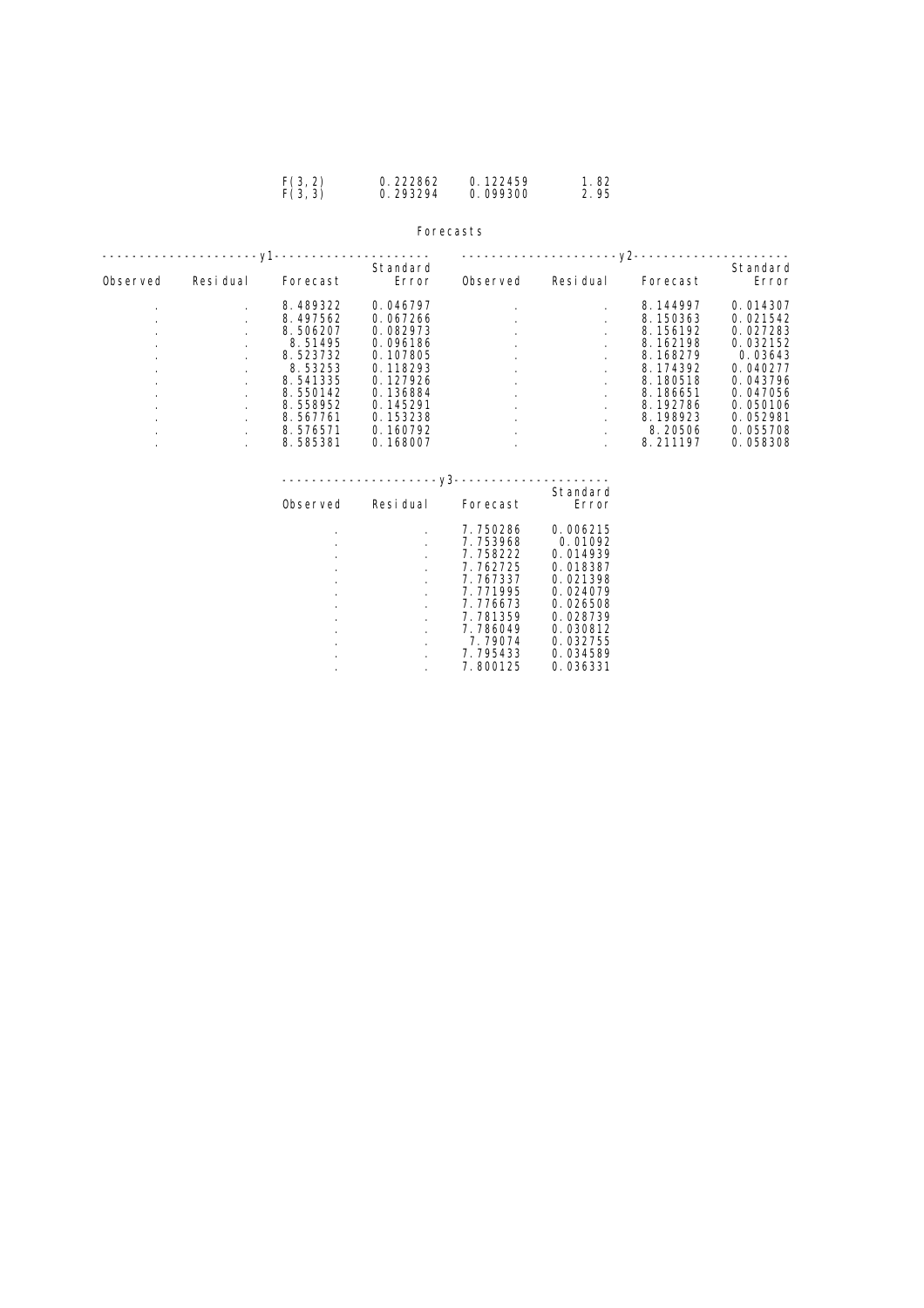# **Output SAS tentang ARIMA**

#### The ARIMA Procedure

Name of Variable = y1

| Period(s) of Differencing                 |          |
|-------------------------------------------|----------|
| Mean of Working Series                    | 0.00881  |
| Standard Deviation                        | 0.046763 |
| Number of Observations                    | 179      |
| Observation(s) eliminated by differencing |          |

#### Maximum Likelihood Estimation

| Parameter | Estimate           | Standard<br>Error                                                                   | t Value                                                          | Approx<br>Pr >  t | Lag |
|-----------|--------------------|-------------------------------------------------------------------------------------|------------------------------------------------------------------|-------------------|-----|
| MU        | 0.0088101          | 0.0035050                                                                           | 2.51                                                             | 0.0120            | O   |
|           | AI C<br><b>SBC</b> | Constant Estimate<br>Variance Estimate<br>Std Error Estimate<br>Number of Residuals | 0.00881<br>0.002199<br>0.046894<br>$-586.453$<br>-583.265<br>179 |                   |     |

#### Autocorrelation Check of Residuals

| To<br>Lag | Chi –<br>Square | DF | Pr ><br>Chi Sa |          |          |       |          | -Autocorrel ati ons---------------- |          |
|-----------|-----------------|----|----------------|----------|----------|-------|----------|-------------------------------------|----------|
| O         | . 80            | 6  | 0.9368         | 0.032    | $-0.012$ | 0.037 | $-0.007$ | $-0.082$                            | 0.023    |
| 12        | 6.30            | 12 | 0.9001         | 0.034    | $-0.015$ | 0.018 | 0.051    | $-0.130$                            | $-0.047$ |
| 18        | 8.61            | 18 | 0.9682         | $-0.029$ | $-0.009$ | 0.048 | $-0.058$ | $-0.040$                            | $-0.058$ |
| 24        | 10. 28          | 24 | 0.9933         | 0.014    | 0.023    | 0.055 | $-0.054$ | $-0.022$                            | $-0.031$ |
| 30        | 12.56           | 30 | 0.9978         | $-0.067$ | $-0.022$ | 0.060 | 0.016    | 0.043                               | $-0.005$ |

### Model for variable y1

Estimated Mean 0.00881 Period(s) of Differencing 1

### Name of Variable = y2

| Period(s) of Differencing                 |          |
|-------------------------------------------|----------|
| Mean of Working Series                    | 0.006137 |
| Standard Deviation                        | 0.014499 |
| Number of Observations                    | 179      |
| Observation(s) eliminated by differencing |          |

#### Maximum Likelihood Estimation

| Parameter | Estimate           | Standard<br>Error                                                                   | t Value                                                            | Approx<br>Pr >  t | Lag |
|-----------|--------------------|-------------------------------------------------------------------------------------|--------------------------------------------------------------------|-------------------|-----|
| MU        | 0.0061369          | 0.0010868                                                                           | 5.65                                                               | < 0.001           | 0   |
|           | AI C<br><b>SBC</b> | Constant Estimate<br>Variance Estimate<br>Std Error Estimate<br>Number of Residuals | 0.006137<br>0.000211<br>0.01454<br>$-1005.67$<br>$-1002.49$<br>179 |                   |     |
|           |                    | Autocorrelation Check of Residuals                                                  |                                                                    |                   |     |

|     |        |    | ۔ د    |                                                              |
|-----|--------|----|--------|--------------------------------------------------------------|
| Lag | iguare | DF | Chi So | ---------------------Autocorrel ati ons--------------------- |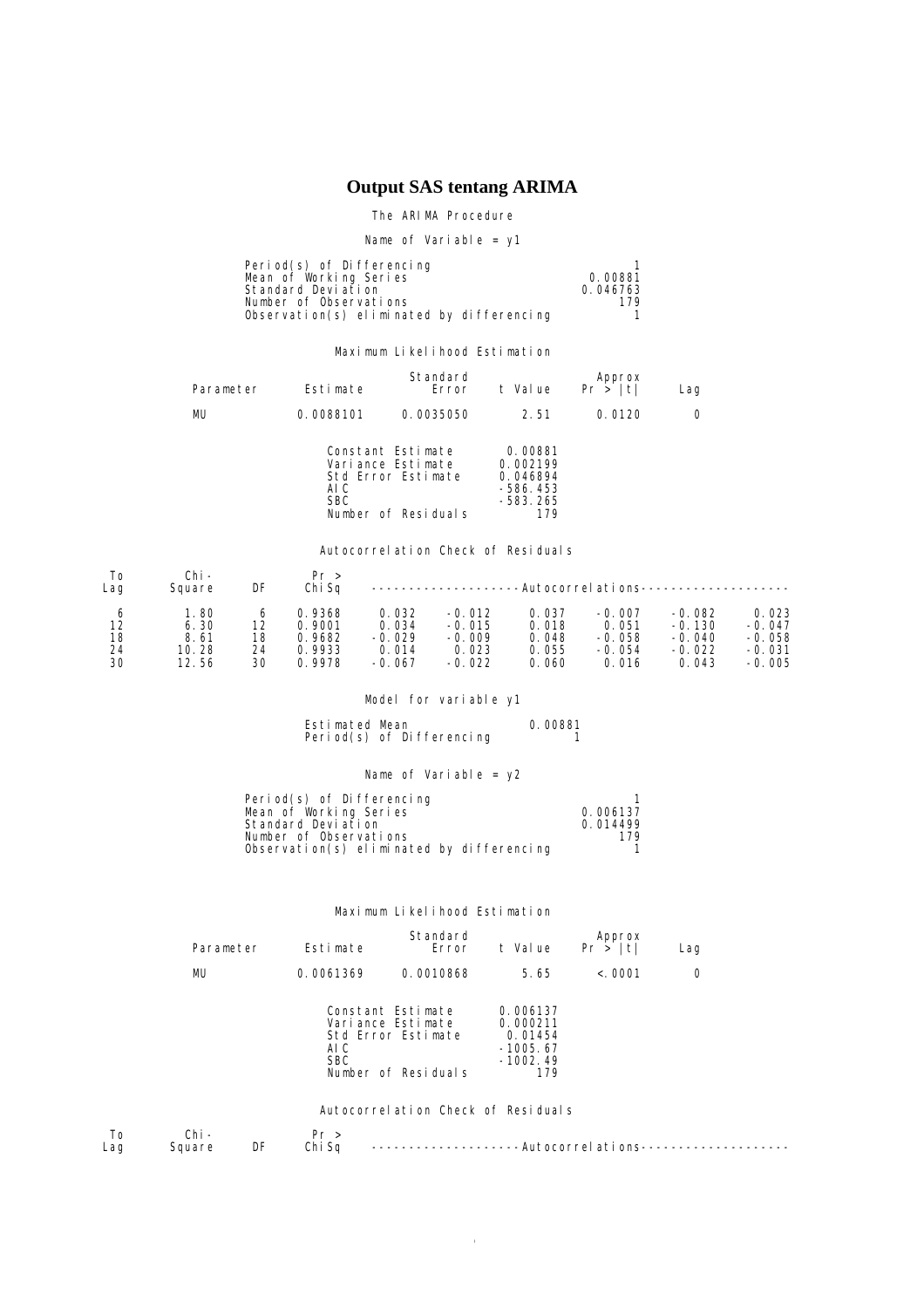|    | 5.39       |    | 4944   | 0.127         | $-0.023$ | ว. 053 | 0.029    | $-0.086$ | 0.039    |
|----|------------|----|--------|---------------|----------|--------|----------|----------|----------|
| 12 | . 28<br>11 | 12 | . 5050 | 0. 061        | $-0.038$ | 0.043  | 0.068    | $-0.116$ | $-0.074$ |
| 18 | 13.92      | 18 | 7343   | $-0.032$      | $-0.048$ | 0.025  | $-0.025$ | $-0.089$ | -0. 026  |
| 24 | 19. 65     | 24 | 7162   | 0.077         | 0. 090   | 0.041  | $-0.041$ | $-0.033$ | $-0.097$ |
| 30 | 23.11      | 30 | 8108   | 103<br>$-0$ . | $-0.050$ | 0.019  | 0.054    | $-0.008$ | $-0.004$ |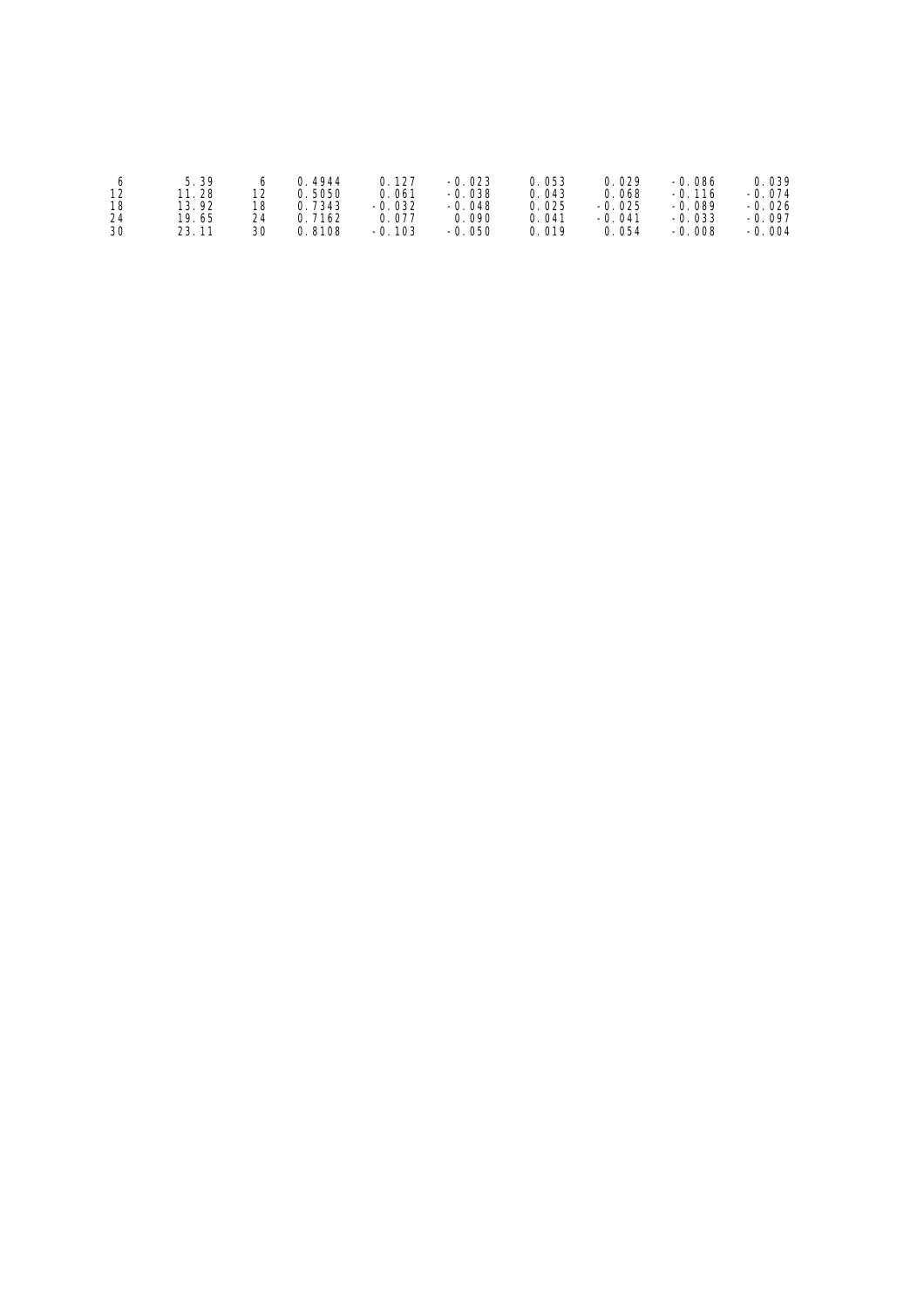### **PERAMALAN NILAI NAV RMF, EQUITY DAN FIXED FUND PT. PRUDENTIAL LIFE ASSURANCE DENGAN MODEL VARIMA DAN ARIMA**

Eric Gunawan<sup>1)</sup>, Suhartono<sup>2)</sup>, dan Dian Retno<sup>2)</sup> E-mail : c3nt4r0\_gun@yahoo.com, har\_arema@yahoo.com, dessi@mail.wima.ac.id

### **Abstrak**

Secara garis besar, investasi bisa dibagi menjadi tiga yaitu investasi keuangan, investasi komoditi perhiasan (emas, intan) dan investasi sektor riil. PT. Prudential Life Assurance merupakan perusahaan asuransi yang bergerak dalam bidang asuransi jiwa yang dikaitkan dengan investasi. Model yang digunakan untuk analisis ini adalah metode VARIMA dan ARIMA sebagai pembandingnya. Parameter-parameter yang digunakan adalah PREF (Prudential Equity Fund), PRMF (Prudential Managed Fund) dan PFIF (Prudential Fixed Income Fund). Fluktuasi nilai PREF dipengaruhi oleh saham dan pasar uang sedangkan untuk PRMF (Prudential Rupiah Managed Fund) dipengaruhi oleh PFIF (Prudential Fixed Income Fund), PREF (Prudential Rupiah Equity Fund), dan Cash Fund, untuk PFIF dipengaruhi oleh fluktuasi pendapatan tetap (obligasi) dan pasar uang. Hasil dari penelitian adalah nilai ramalan terbaik untuk NAV PREF dan PRMF menggunakan ARIMA dengan *One Step Ahead Forecasting* sedangkan PFIF menggunakan VARIMA dengan *One Step Ahead Forecasting*.

### **Kata kunci :** NAV, VARIMA, ARIMA.

### **I. Pendahuluan**

Reksadana merupakan salah satu jenis investasi yang akhir-akhir ini banyak dipilih oleh seorang investor. Ada tiga cara kerja reksadana. Pertama, manajer investasi mengumpulkan dana dari para investor. Untuk bisa mengumpulkan dana ini, manajer investasi menerbitkan sertifikat reksadana yang dijual kepada investor. Kedua, setelah dana terkumpul manajer investasi akan menginvestasikannya pada surat-surat berharga yang dianggap paling menguntungkan. Untuk bisa mendapatkan keuntungan ini, biasanya manajer investasi melakukan spesialisasi sesuai dengan keahliannya. Ketiga*,* manajer investasi akan membagikan keuntungan yang didapatnya kepada para investor.

PT. Prudential Life Assurance merupakan perusahaan asuransi yang bergerak dalam bidang asuransi jiwa yang dikaitkan dengan investasi. Istilah lain yang digunakan adalah unit link. PT. Prudential Life Assurance menawarkan berbagai macam produk dana investasi untuk menyesuaikan berbagai macam kebutuhan para investor. Data time series yang berupa NAV merupakan data *financial time series*. Beberapa jenis dana investasi di PT. Prudential Life Assurance adalah *Prulink Rupiah Equity Fund* (PREF), *Prulink Rupiah Managed Fund* (PRMF), dan *Prulink Fixed Income Fund* (PFIF). Ada beberapa penelitian terdahulu yang membahas tentang pemodelan saham, antara lain Siahaan (2006) yang meneliti tentang peranan pasar derivatif dalam membantu peningkatan efisiensi pasar keuangan Indonesia. Ada beberapa penelitian terdahulu yang membahas tentang pemodelan saham, antara lain Siahaan (2006) yang meneliti tentang peranan pasar derivatif dalam membantu peningkatan efisiensi pasar keuangan Indonesia.

Dugaan yang tepat dari besarnya nilai PRMF, PREF, dan PFIF di waktu-waktu yang akan datang adalah informasi utama yang dibutuhkan investor dalam menentukan strategi yang tepat untuk investasi. Sampai saat ini, salah satu pertanyaan terbuka yang belum terjawab adalah apakah fluktuasi nilai PREF ini berkaitan atau berhubungan dengan fluktuasi PRMF dan PFIF

Berdasarkan latar belakang diatas dapat dijelaskan bahwa ada fluktuasi yang cukup tinggi diantara nilai-nilai NAV PRMF, PREF dan PFIF di PT. Prudential Life Assurance. Untuk itu, permasalahan yang akan dibahas dalam penelitian ini adalah

1. Apakah ada keterkaitan antara NAV PRMF, PREF dan PFIF ?

<sup>1)</sup> Mahasiswa Fakultas Teknik Jurusan Teknik Industri Universitas Katolik Widya Mandala Surabaya

<sup>2)</sup> Staf pengajar Fakultas Teknik Jurusan Teknik Industri Universitas Katolik Widya Mandala Surabaya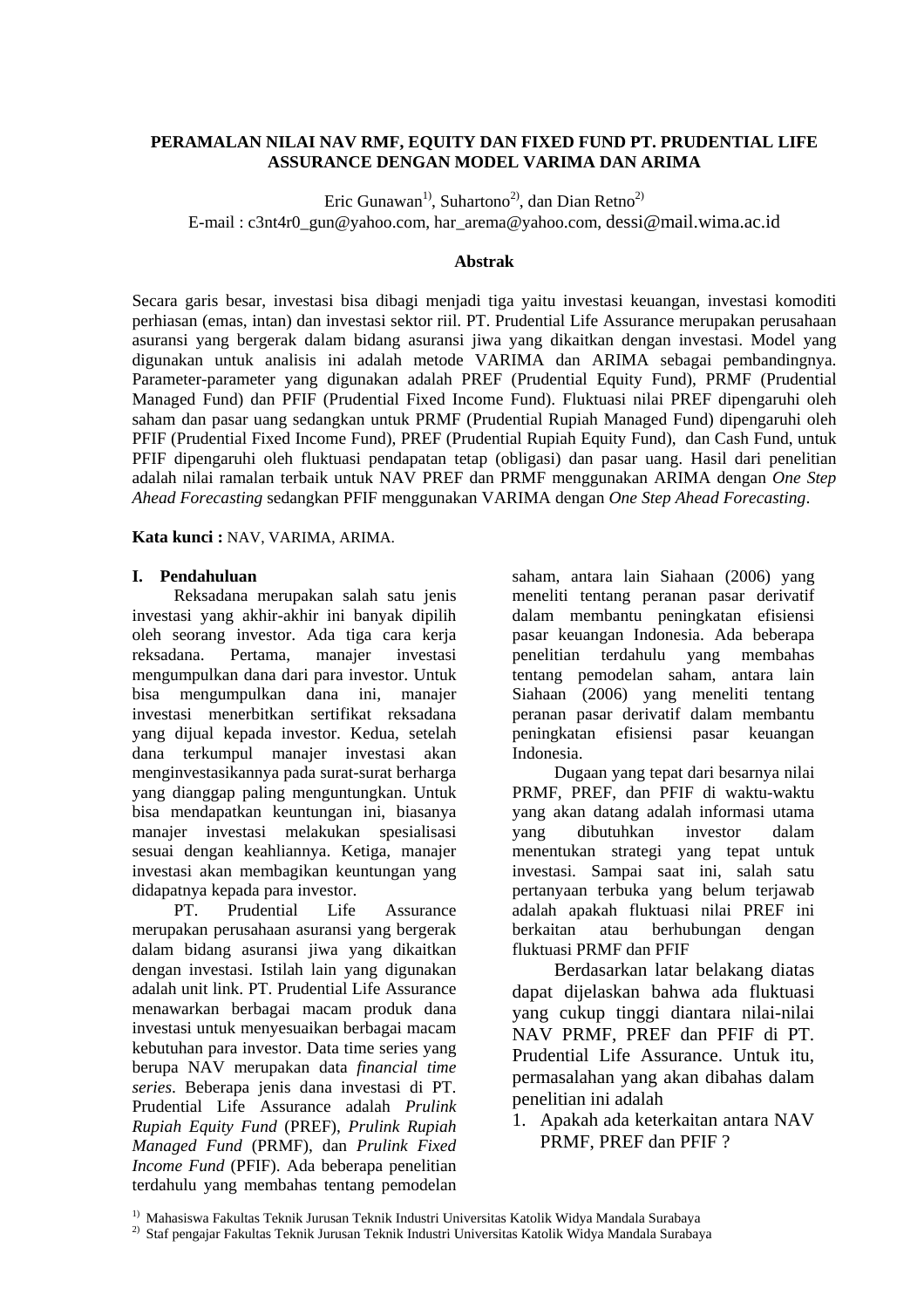- 2. Apa model yang sesuai untuk menjelaskan hubungan antara NAV PRMF, PREF dan PFIF ?
- 3. Bagaimana tingkat akurasi nilai ramalan NAV dari model yang terbentuk ?

### **II. Landasan Teori**

Pada bagian ini akan dijelaskan teoriteori yang berkaitan dengan investasi di PT Prudential Life Assurance, Model Arima dan Varima.

### **2.1 Reksadana**

Untuk reksadana terbuka, jumlah dana yang harus dibayarkan atau disetorkan oleh investor untuk mendapatkan satu unit reksadana tergantung pada besarnya Nilai Aktiva Bersih per Unit yang nilainya ditentukan setiap hari. Sementara itu, untuk reksadana tertutup, mekanisme perdagangan mengikuti mekanisme perdagangan saham.

Cara kerja reksadana adalah *pertama*, manajer investasi mengumpulkan dana dari para investor. Untuk bisa mengumpulkan dana ini, manajer investasi menerbitkan saham yang dijual kepada investor. Saham yang diterbitkan oleh manajer investasi inilah yang kemudian disebut sertifikat reksadana. *Kedua*, setelah dana terkumpul manajer investasi akan menginvestasikannya pada surat-surat berharga yang dianggap paling menguntungkan. Untuk bisa mendapatkan keuntungan ini, biasanya manajer investasi melakukan spesialisasi sesuai dengan keahliannya. *Ketiga,* manajer investasi akan membagikan keuntungan yang didapatnya kepada para investor. Mekanisme dari reksadana adalah sebagai berikut :



**Gambar 1.** Mekanisme Reksadana

### **2.2 Profil Perusahaan**

Didirikan pada tahun 1995, PT Prudential Life Assurance (Prudential Indonesia) merupakan bagian dari Prudential plc, sebuah grup perusahaan jasa keuangan terkemuka dari Inggris yang mengelola dana sebesar lebih dari US\$490 miliar dan melayani lebih dari 21 juta nasabah di seluruh dunia (data per 31 Desember 2006). Dengan menggabungkan pengalaman internasional Prudential di bidang asuransi jiwa dengan pengetahuan tata cara bisnis lokal, Prudential Indonesia memiliki komitmen untuk mengembangkan bisnisnya di Indonesia.

Sejak meluncurkan produk asuransi yang dikaitkan dengan investasi (unit link) pertamanya di tahun 1999, Prudential Indonesia merupakan pemimpin pasar untuk produk tersebut di Indonesia. Di samping itu, Prudential Indonesia juga menyediakan berbagai produk yang dirancang untuk memenuhi dan melengkapi setiap kebutuhan para nasabahnya di Indonesia.

Dari data terakhir per 31 Desember 2006, Prudential Indonesia memiliki 6 kantor pemasaran (di Jakarta, Medan, Surabaya, Bandung, Denpasar dan Semarang) dan 97 kantor keagenan (termasuk di Jakarta,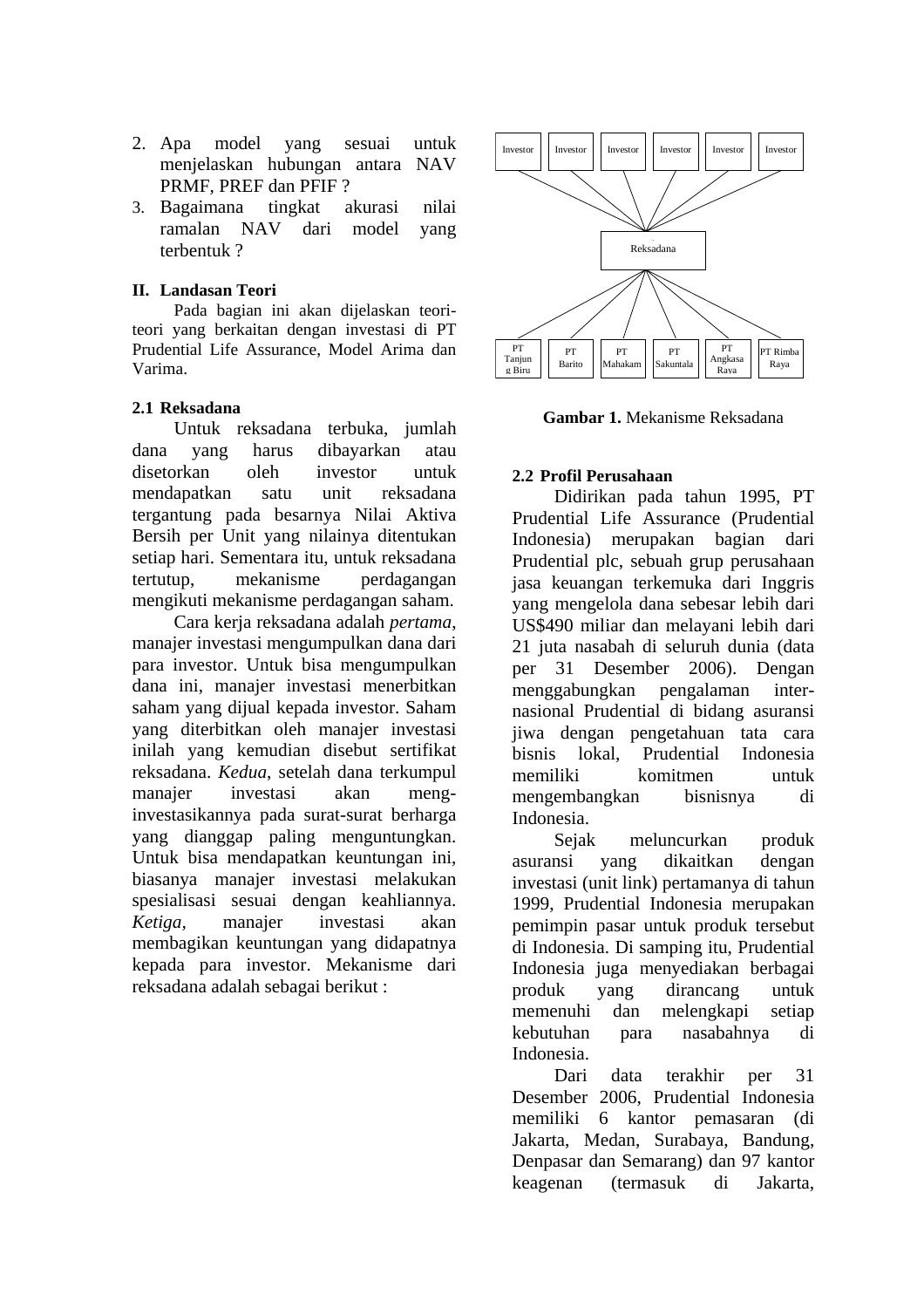Surabaya, Medan, Bandung, Yogyakarta, Batam, dan Bali). Prudential Indonesia memiliki lebih dari 33.000 jaringan tenaga pemasaran yang melayani lebih dari 300.000 nasabah.

Beragam penghargaan diterima Prudential Indonesia selama masa beroperasinya, termasuk di tahun 2006:

- 1. Perusahaan Asuransi Jiwa Terbaik dalam kategori aset di atas Rp 1 triliun dari Majalah Investor
- 2. Nilai "Sangat Baik" dalam kategori perusahaan asuransi jiwa dengan premi bruto di ats Rp 500 miliar dari Majalah InfoBank
- 3. Perusahaan asuransi jiwa patungan (joint venture) dengan nilai tertinggi dalam survei "Indonesian Best Brand Awards" oleh Majalah SWA Sembada

Perusahaan Asuransi Jiwa Terbaik dalam kategori kelompok modal di atas Rp 250 miliar oleh Majalah Proteksi

### **2.3 Dana-dana investasi**

PT Prudential Life Assurance merupakan perusahaan yang bergerak dalam asuransi jiwa yang menggunakan investasi. Dana-dana investasi yang dikelola oleh PT Prudential Life Assurance dibagi atas :

- 1. PRUlink Rupiah Managed Fund (PRMF)
- 2. PRUlink Rupiah Equity Fund (PREF)
- 3. PRUlink Rupiah Fixed Income Fund (PFIF)

### **2.4 Model ARIMA**

Model ARIMA diperkenalkan oleh *Box-Jenkins* (1976) untuk menganalisa data deret waktu baik itu univariate maupun multivariate. Dalam melakukan peramalan ARIMA, suatu data deret waktu harus memenuhi syarat stasioner baik dalam mean maupun varians. Suatu data deret waktu dikatakan stasioner dalam mean apabila berfluktuasi dalam mean yang konstan dan dapat dikatakan stasioner dalam varians apabila berfluktuasi dalam varians yang konstan. Untuk data deret waktu yang tidak stasioner dalam mean dapat diselesaikan dengan *difference*. Sedangkan untuk data deret waktu yang tidak stasioner dalam varians dapat diselesaikan dengan menggunakan transformasi.

Model ARIMA terdiri dari dua jenis model, yaitu model deret waktu yang stasioner dan model deret waktu yang non stasioner. Model untuk deret waktu yang stasioner berupa model *Autoregressive* orde p atau AR (p), model *Moving Average* orde q atau MA (q), dan model campuran antara *Autoregressive* dan *Moving Average* atau ARMA (p,q). Sedangkan model deret waktu non stasioner dapat berupa model *Autoregressive Integrated Moving Average*  atau ARIMA (p,d,q) untuk model non musiman dan  $ARIMA$   $(P,D,Q)^s$  untuk model musiman.

Secara umum bentuk model ARIMA *Box-Jenkins* non musiman atau ARIMA (p,d,q) adalah : (*Wei,* 1990)

$$
\phi_p(B)(1-B)^d Y_t = \theta_q(B)a_t \tag{1}
$$

### **2.5 Model VARIMA**

Metode ini merupakan metode time series yang digunakan untuk mengetahui hubungan di antara beberapa variabel time series pada waktu *t* dengan *p* periode sebelumnya. Sehingga dapat diketahui bahwa suatu variabel tidak hanya dipengaruhi oleh variabel itu sendiri tetapi juga dipengaruhi oleh variabel-variabel yang lain pada lag tertentu (Wei, 1990). Secara umum bentuk model VARIMA adalah

$$
\Phi_p(B)Y_t = \Theta_q(B)a(t) \tag{2}
$$

dengan Y<sub>t</sub> adalah vektor deret waktu multivariat yang terkoreksi nilai rataratanya,  $\Phi_p(B)$  dan  $\Theta_q(B)$  berturut-turut adalah suatu matriks *autoregressive* dan *moving average* polinomial orde *p* dan *q*.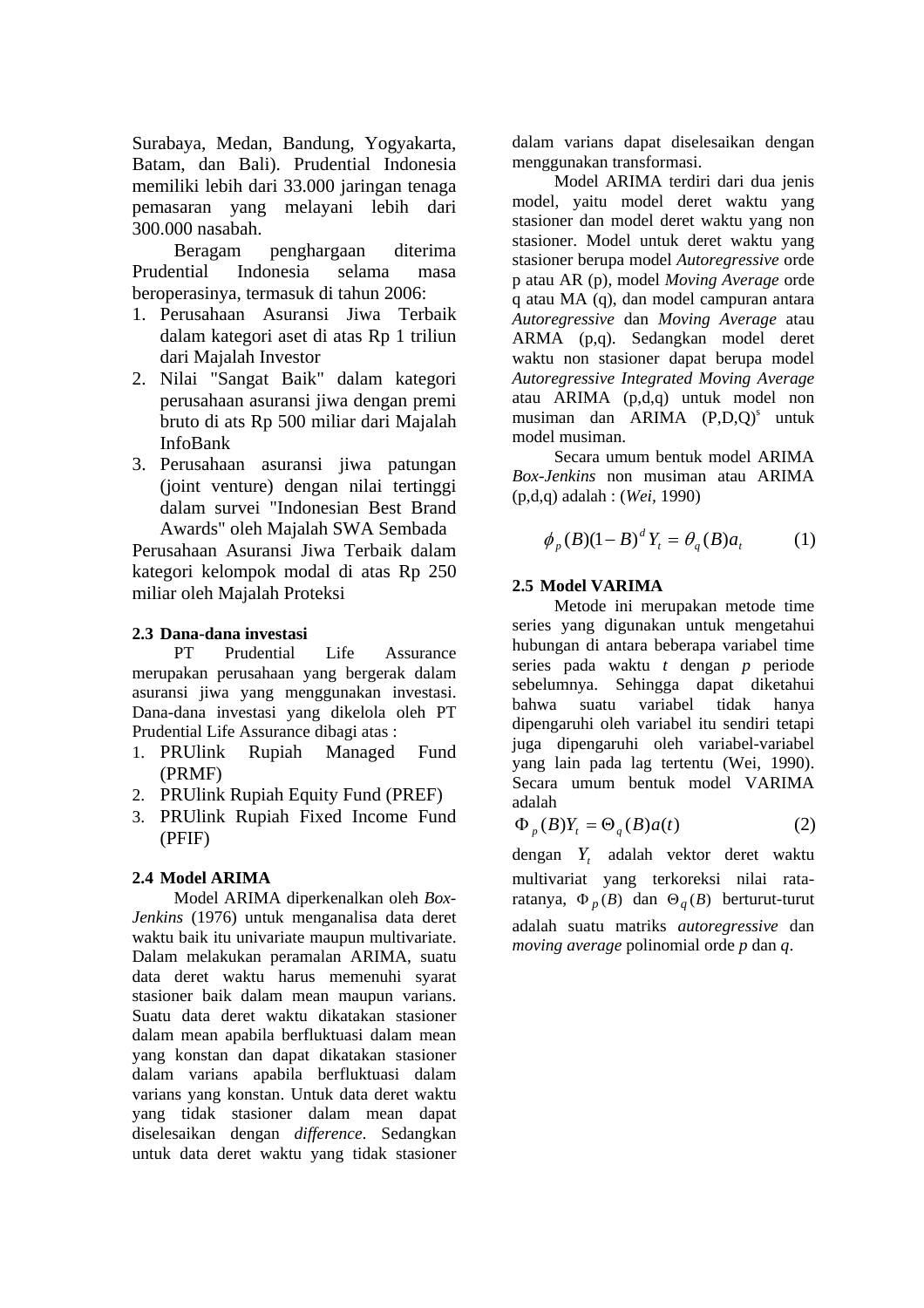

**Gambar 2.** Metodologi Penelitian

Pengumpulan data dilakukan melalui diberikan beberapa contoh yang menunjukkan data telah stasioner dalam informasi **dari** Merdi**an**i mean. Hal tersebut dilakukan untuk http://www.prudential.co.id/corporate\_id/fDugaan masing-masing NAV yang dianalisis. und/viewfundpricing.do. Data yang digunakan dimulai dari 25 April 2000 sampai dengan 6 Maret 2007 seb**unyak sebanyak terdengan** data. Metoda Maximum Likelihood

Signifikan

akan diketahui apakah data telah stasioner dalam mean ataukah tidak. Berikut ini akan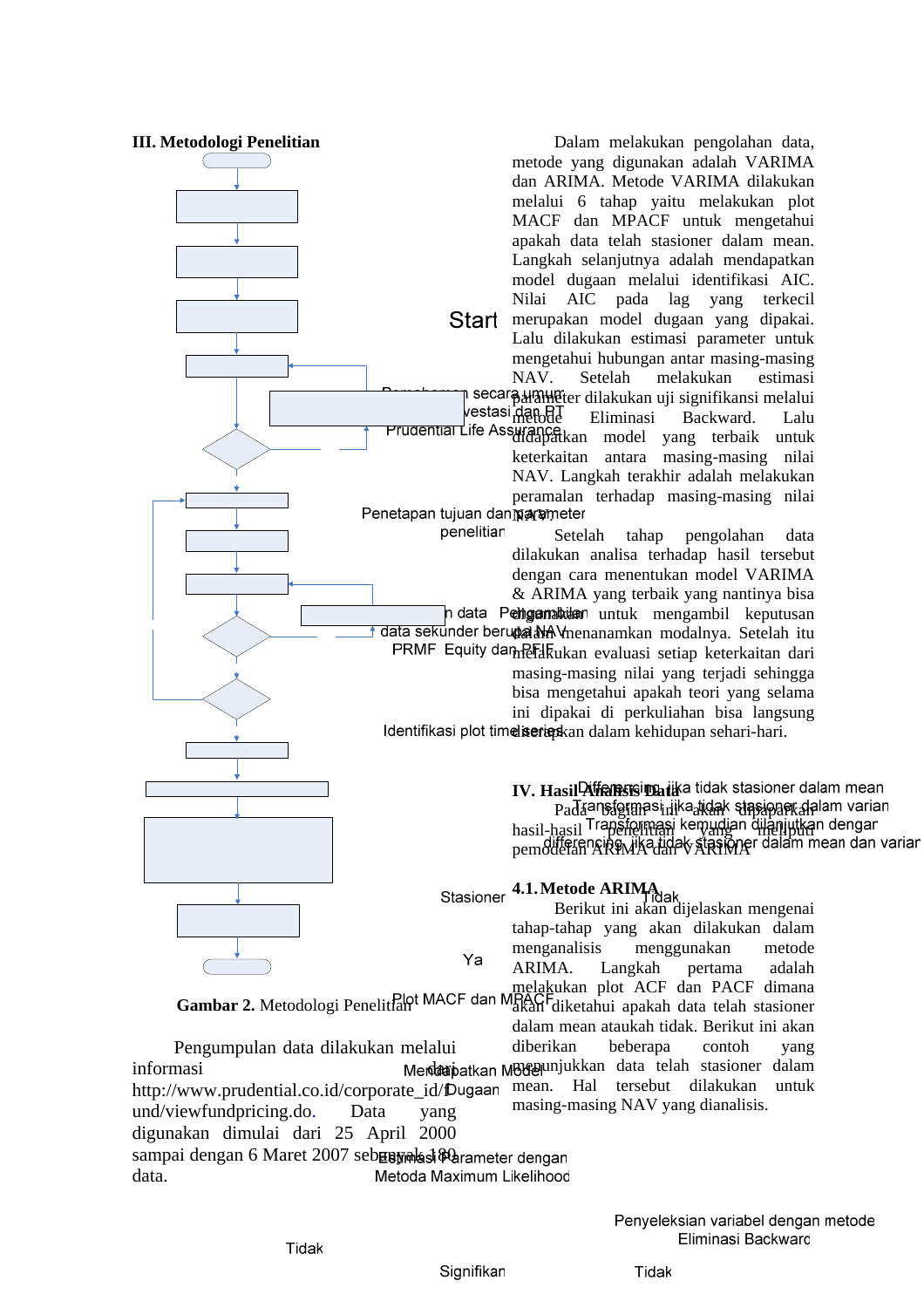

**Gambar 3a.** ACF untuk NAV PREF



**Gambar 3b.** PACF untuk NAV PREF

Dari model ACF dan PACF di atas dapat diketahui bahwa datas telah stasioner dalam mean. Langkah selanjutnya adalah mendapatkan rumus untuk masing-masing model ARIMA :

$$
Y1_t = 1.00885 * Y1_{t-1} + a1_t
$$
 (3)

$$
Y2_t = 1.006156 * Y2_{t-1} + a2_t
$$
 (4)

$$
Y3_{t} = 1.00263 * Y3_{t-1}^{1.4373} / Y3_{t-2}^{0.4373}
$$
  
+ a3<sub>t</sub> (5)

**4.2.Metode VARIMA** 

Pengambilan Nilai NAV PREF, PRMF, dan PFIF PT Prudential Life Assurance dilakukan melalui internet dengan alamat *homepage*

[http://www.prudential.co.id/corporate\\_id/fund/](http://www.prudential.co.id/corporate_id/fund/viewfundpricing.do.%20Perhitungan) [viewfundpricing.do.](http://www.prudential.co.id/corporate_id/fund/viewfundpricing.do.%20Perhitungan) Nilai NAV yang ada merupakan kemampuan seorang *fund manager* untuk mengelola dana nasabah di pasar uang sehingga semaksimal mungkin dapat diperoleh keuntungan. Data NAV PREF, PRMF, dan PFIF PT Prudential Life sebanyak 180 data (dari tanggal 25 April 2000 sampai dengan tanggal 6 Maret 2007), akan digunakan untuk mengetahui apakah adanya keterkaitan antara nilai NAV PRMF, PREF dan PFIF serta mendapatkan nilai ramalannya untuk 12 bulan terakhir (25 data).



**Gambar 4.** Plot Data nilai NAV PREF, PRMF, dan PFIF PT Prudential Life Assurance

Dari gambar 2., dapat diketahui bahwa data belum stasioner dalam mean dimana terlihat dari fluktuasi nilai NAV masih tergolong cukup tinggi (antara 1000 sampai 5000). Untuk data seperti di atas menunjukkan bahwa terdapat tren naik dari satu periode ke periode selanjutnya, sehingga perlu dilakukan uji kestasioneran dalam varian. Maka langkah selanjutnya diperlukan adanya identifikasi kestasioneran data dalam varian melalui uji box-cox. Setelah data telah stasioner dalam varian maka dilakukan plot MACF dan MPACF.

| <b>Tabel 1. MACF Data Transformasi</b> |
|----------------------------------------|
| dan Differences                        |

| Variabel<br>Lag                                          | <b>PREF</b> | <b>PRMF</b> | <b>PFIF</b> |  |  |
|----------------------------------------------------------|-------------|-------------|-------------|--|--|
| 0                                                        | $+++$       | $+++$       | $+++$       |  |  |
| 1                                                        |             |             | $++$        |  |  |
| $\overline{2}$                                           |             |             | $\dots$ +   |  |  |
| 3                                                        |             |             |             |  |  |
| $\overline{4}$                                           |             |             |             |  |  |
| 5                                                        |             |             |             |  |  |
| 6                                                        |             |             |             |  |  |
| 7                                                        |             |             |             |  |  |
| 8                                                        |             |             |             |  |  |
| 9                                                        |             |             |             |  |  |
| 10                                                       |             |             |             |  |  |
| + is > 2*std error, - is < -2*std<br>error, . is between |             |             |             |  |  |

Pada tabel 1 di atas dapat diketahui bahwa tanda + terdapat di sekitar antara lag 0 sampai dengan 2 sehingga bisa diasumsikan memiliki model *dies down* seperti pada model ACF ARIMA. Dengan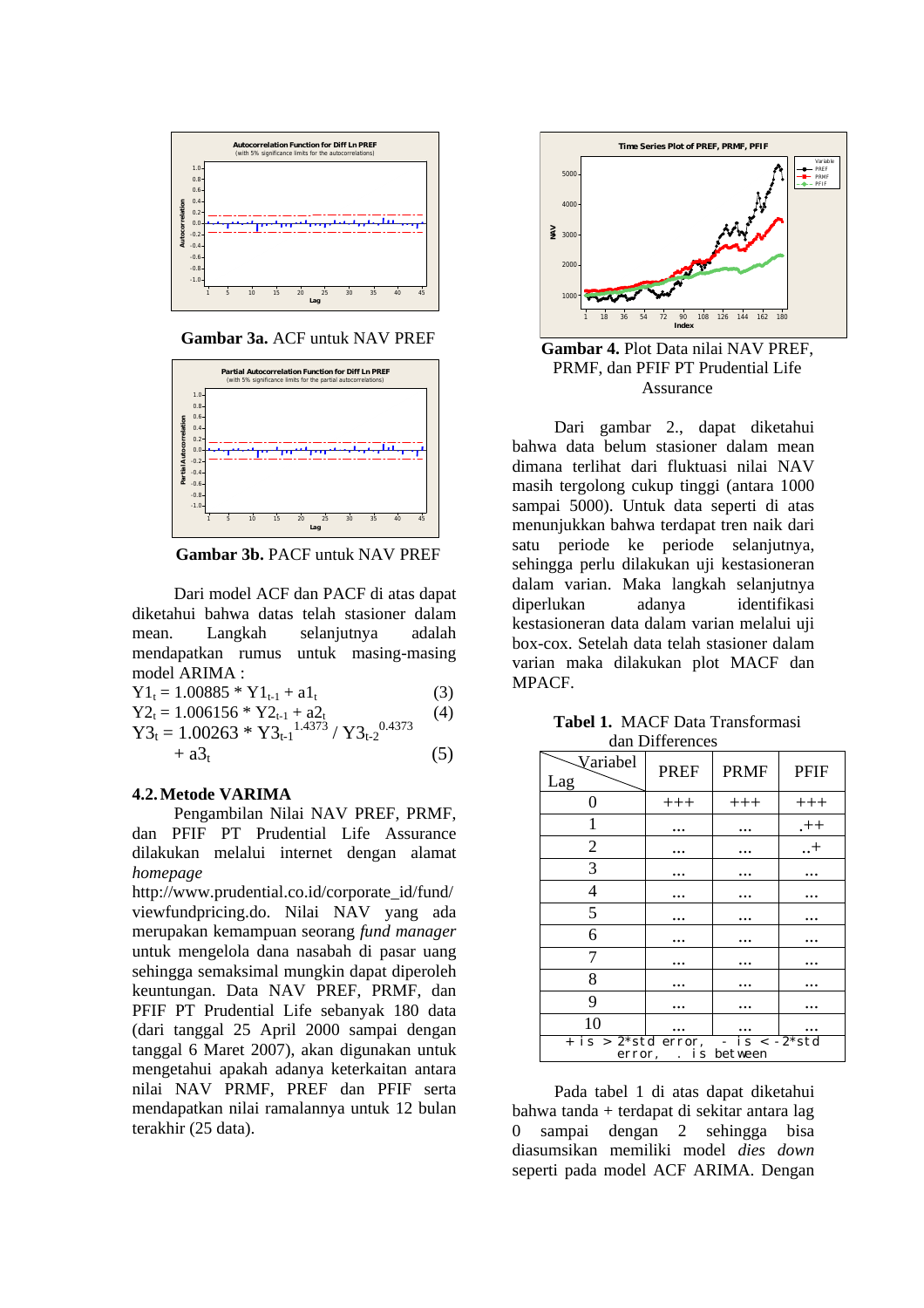demikian pada tahap ini bisa diteruskan untuk menemukan model VAR yang akan terbentuk. Berikut ini merupakan nilai-nilai yang terdapat pada setiap tanda yang terbentuk :

| Lag                      | Tanda ke         | Y1t                 | Y2t       | Y3t       |
|--------------------------|------------------|---------------------|-----------|-----------|
|                          | Y1t              | 1.0000              | 0.9269    | 0.1661    |
| 0                        | Y2t              | 0.9269              | 1.0000    | 0.4337    |
|                          | Y3t              | 0.1661              | 0.4337    | 1.0000    |
|                          | Y1t              | 0.0315              | 0.0479    | 0.0256    |
| $\mathbf{1}$             | Y2t              | 0.0735              | 0.1275    | 0.1490    |
|                          | $\overline{Y3t}$ | 0.1321              | 0.2699    | 0.4370    |
|                          | $\overline{Y}1t$ | $-0.0117$           | $-0.0514$ | $-0.0669$ |
| $\overline{c}$           | Y2t              | 0.0015              | $-0.0230$ | 0.0006    |
|                          | Y3t              | 0.0847              | 0.1050    | 0.1724    |
|                          | Y1t              | 0.0364              | 0.0565    | 0.0341    |
| 3                        | Y2t              | 0.0183              | 0.0525    | 0.0604    |
|                          | Y3t              | $-0.0474$           | $-0.0372$ | 0.0607    |
|                          | Y1t              | $-0.0066$           | 0.0183    | 0.0489    |
| $\overline{\mathcal{L}}$ | Y2t              | 0.0074              | 0.0289    | 0.0533    |
|                          | Y3t              | 0.0218              | 0.0171    | 0.0401    |
|                          | Y1t              | $-0.0818$           | $-0.0845$ | 0.0324    |
| 5                        | $\overline{Y2t}$ | $-0.0948$           | $-0.0860$ | 0.0617    |
|                          | $\overline{Y3t}$ | 0.0543              | 0.0574    | 0.0678    |
|                          | Y1t              | 0.0226              | 0.0286    | 0.0297    |
| 6                        | Y2t              | $0.025\overline{4}$ | 0.0392    | 0.0440    |
|                          | Y3t              | 0.0371              | 0.0480    | $-0.0012$ |
|                          | Y1t              | 0.0339              | 0.0430    | $-0.0885$ |
| 7                        | Y2t              | 0.0526              | 0.0605    | $-0.0879$ |
|                          | Y3t              | $-0.0262$           | $-0.0261$ | $-0.0637$ |
|                          | Y1t              | $-0.0152$           | $-0.0184$ | $-0.0289$ |
| 8                        | Y2t              | $-0.0269$           | $-0.0374$ | $-0.0280$ |
|                          | Y3t              | $-0.1153$           | $-0.1163$ | $-0.0766$ |
|                          | Y1t              | 0.0178              | 0.0479    | 0.0521    |
| 9                        | Y2t              | 0.0246              | 0.0428    | 0.0319    |
|                          | Y3t              | $-0.0375$           | $-0.0473$ | $-0.0233$ |
|                          | Y1t              | 0.0503              | 0.0605    | 0.0770    |
| 10                       | Y2t              | 0.0607              | 0.0682    | 0.0430    |
|                          | Y3t              | 0.0033              | 0.0098    | $-0.0063$ |

**Tabel 2.** Nilai MACF

**Tabel 3.** MPACF Data Transformasi dan **Differences** 

|                     | ,,,,,,,,,,, |             |             |  |  |
|---------------------|-------------|-------------|-------------|--|--|
| Variabel<br>Lag     | <b>PREF</b> | <b>PRMF</b> | <b>PFIF</b> |  |  |
|                     |             |             | $\dots$     |  |  |
| $\mathfrak{2}$      |             |             |             |  |  |
| 3                   |             |             |             |  |  |
| 4                   |             |             |             |  |  |
| 5                   |             |             |             |  |  |
| 6                   |             |             |             |  |  |
| 7                   |             |             |             |  |  |
| 8                   |             |             |             |  |  |
| 9                   |             |             |             |  |  |
| 10                  |             |             |             |  |  |
| error, . is between |             |             |             |  |  |

Berikut ini merupakan nilai-nilai yang terbentuk pada masing-masing tanda

| <b>Tabel 4. Nilai MPACF</b> |  |  |  |  |
|-----------------------------|--|--|--|--|
|-----------------------------|--|--|--|--|

| Lag            | Tanda ke         | Y1t       | Y2t       | Y3t       |
|----------------|------------------|-----------|-----------|-----------|
| $\mathbf{1}$   | Y1t              | $-0.1589$ | 0.6860    | $-0.2700$ |
|                | Y2t              | $-0.0749$ | 0.3318    | 0.0942    |
|                | Y3t              | $-0.0516$ | 0.2229    | 0.2933    |
|                | Y1t              | 0.3496    | -1.3112   | 0.1114    |
| 2              | Y2t              | 0.1348    | $-0.5110$ | 0.1336    |
|                | Y3t              | 0.0749    | $-0.2615$ | 0.1255    |
|                | Y1t              | $-0.2786$ | 1.1794    | $-0.1594$ |
| 3              | Y2t              | $-0.1266$ | 0.4812    | $-0.1081$ |
|                | Y3t              | $-0.0059$ | $-0.0188$ | 0.0155    |
|                | Y1t              | $-0.0623$ | 0.1703    | 0.2003    |
| $\overline{4}$ | Y2t              | $-0.0003$ | 0.0028    | 0.0623    |
|                | Y3t              | 0.0330    | $-0.1006$ | 0.0705    |
|                | Y1t              | 0.1821    | $-1.0550$ | 0.7832    |
| 5              | Y2t              | 0.0307    | $-0.2529$ | 0.2723    |
|                | Y3t              | 0.0097    | $-0.0180$ | 0.0623    |
| 6              | Y1t              | 0.0591    | $-0.0740$ | $-0.0180$ |
|                | Y2t              | $-0.0027$ | 0.0589    | $-0.0683$ |
|                | Y3t              | $-0.0419$ | 0.1797    | $-0.1756$ |
|                | Y1t              | $-0.4946$ | 1.9502    | $-1.9055$ |
| 7              | Y2t              | $-0.1493$ | 0.5936    | $-0.5958$ |
|                | Y3t              | $-0.0415$ | 0.1186    | $-0.1107$ |
|                | Y1t              | $-0.2180$ | 0.7989    | $-0.2565$ |
| 8              | Y2t              | $-0.0039$ | 0.0008    | 0.0953    |
|                | Y3t              | $-0.0122$ | $-0.0253$ | 0.0184    |
|                | Y1t              | $-0.3342$ | 1.3306    | $-0.4034$ |
| 9              | $\overline{Y2t}$ | $-0.0664$ | 0.3119    | $-0.1184$ |
|                | Y3t              | 0.0252    | $-0.0812$ | 0.0552    |
|                | Y1t              | 0.3816    | $-1.5088$ | 1.3901    |
| 10             | Y2t              | 0.0794    | $-0.2997$ | 0.2546    |
|                | Y3t              | $-0.0023$ | 0.0229    | $-0.0203$ |

Pada tabel 2 di atas dapat dilihat bahwa nilai + hanya terdapat pada lag 1 saja dan model ini bisa diasumsikan memiliki model *cuts off* seperti pada model PACF ARIMA. Dengan demikian tahap identifikasi model bisa diketahui dan bisa dilanjutkan pada tahap menentukan model VAR yang akan terbentuk.

Setelah mendapatkan data yang telah stasioner tersebut, digunakan untuk menentukan model dugaan yang akan dipakai. Berikut ini merupakan hasil dari AIC yang didapatkan dan model yang terbentuk adalah VAR (1) :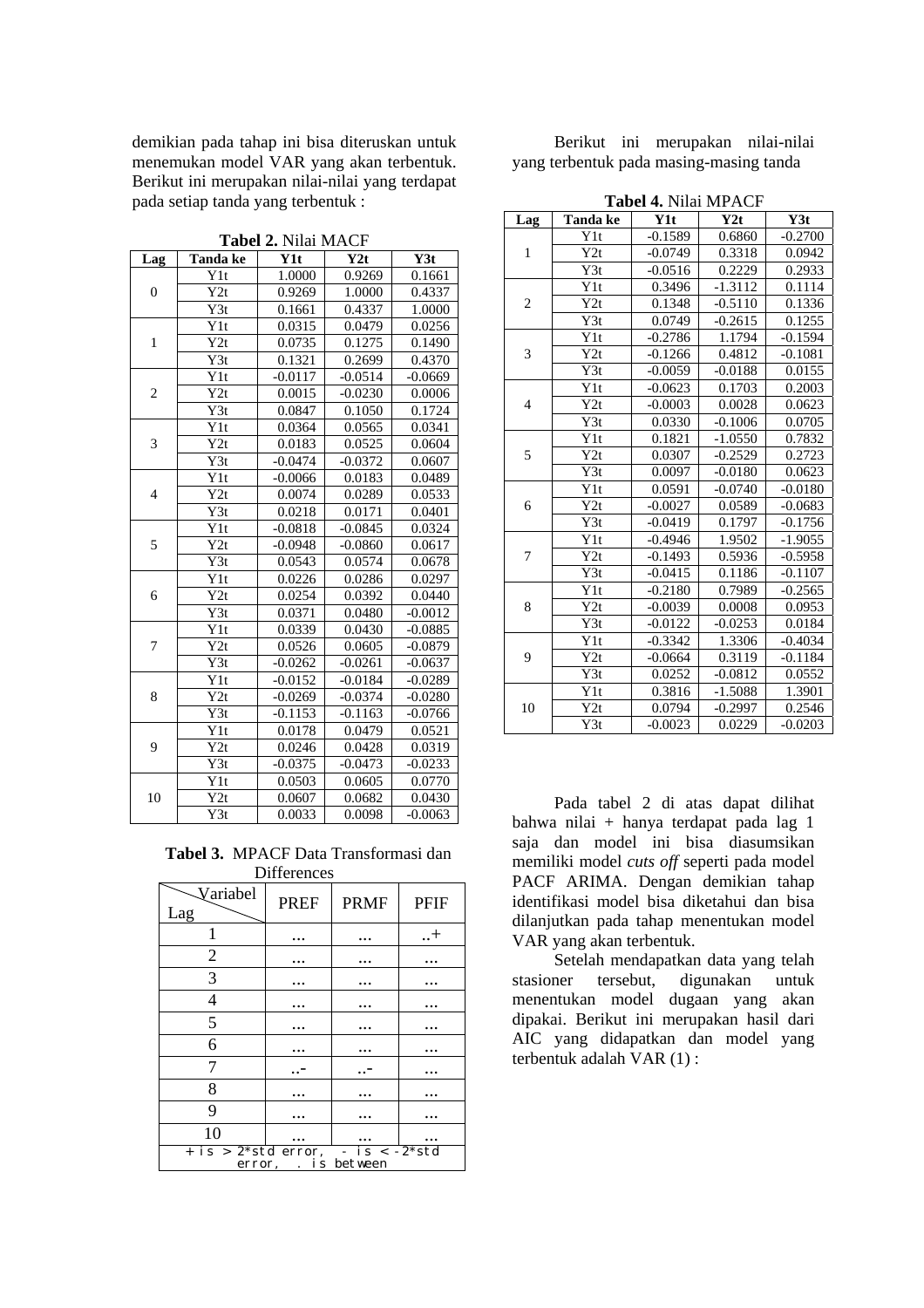| Lag | Nilai AIC  |  |  |  |  |
|-----|------------|--|--|--|--|
| 0   | -4893.94   |  |  |  |  |
| 1   | -4918.39   |  |  |  |  |
| 2   | -4907.90   |  |  |  |  |
| 3   | -4899.67   |  |  |  |  |
| 4   | -4883.45   |  |  |  |  |
| 5   | -4875.65   |  |  |  |  |
| 6   | -4861.72   |  |  |  |  |
| 7   | -4853.38   |  |  |  |  |
| 8   | $-4850.50$ |  |  |  |  |
| q   | -4838.83   |  |  |  |  |

**Tabel 5.** Nilai AIC data setelah transformasi dan differences

Kemudian dilakukan estimasi parameter untuk menentukan parameter-parameter manakah yang tidak signifikan melalui metode eliminasi backward sehingga bisa mengetahui keterkaitan antara masing-masing parameter.

$$
\begin{bmatrix} \dot{Y}1_t \\ \dot{Y}2_t \\ \dot{Y}3_t \end{bmatrix} = \begin{bmatrix} 0 & 0 & 0 \\ 0 & 0 & 0.260907 \\ 0 & 0 & 0.432983 \end{bmatrix} \begin{bmatrix} \dot{Y}1_{t-1} \\ \dot{Y}2_{t-1} \\ \dot{Y}3_{t-1} \end{bmatrix} + \begin{bmatrix} a1_t \\ a2_t \\ a3_t \end{bmatrix}
$$

Rumus ramalan untuk masing-masing parameter adalah sebagai berikut :

$$
\hat{Y}1_t = 1.00885 * Y1_{t-1}
$$
 (6)

$$
\hat{Y}2_{t} = 1.004925 * Y2_{t-1} * Y3_{t-1}^{0.260907} / Y3_{t-2}^{0.260907}
$$
\n
$$
(7)
$$

$$
\hat{Y3}_t = 1.0047 * Y3_{t-1}
$$
 (8)

#### **Tabel 6.** Eliminasi Backward Tahap Akhir

| <b>ANIII</b>  |                  |                              |                                      |      |
|---------------|------------------|------------------------------|--------------------------------------|------|
| <b>Respon</b> | <b>Parameter</b> | <b>Estimasi</b><br>parameter | <b>Standar</b><br>error<br>parameter | т    |
| <b>PRMF</b>   | $\varphi_{23}$   | 0.260907                     | 0.055029                             | 4.74 |
| <b>PFIF</b>   | $\nu_{33}$       | 0.432983                     | 0.066212                             | 6.54 |

Dengan melakukan eliminasi backward bisa diketahui bahwa nilai PRMF(Y2t) akan terpengaruh terhadap PFIF  $(Y3_t)$  seperti yang dijelaskan pada gambar berikut :



**Gambar 5.** Diagram keterkaitan antara nilai NAV PREF, PRMF dan PFIF

Berdasarkan data-data masa lalu bisa diketahui bahwa PRMF terkelola atas 61% Rupiah Fixed Income Fund. Hal tersebut menjelaskan bahwa nilai PRMF akan terpengaruh oleh fluktuasi nilai PFIF. Sedangkan nilai PREF tidak akan terpengaruh terhadap perubahan nilai PRMF dan PFIF karena nilai PREF terkelola atas 94% Saham dan 6% Pasar Uang.

### **4.3.Perbandingan Ketepatan Ramalan antara ARIMA dan VARIMA**

Setelah membuat pengolahan data diatas, penelitian ini akan membahas beberapa hal yang masih menjadi pertanyaan. Diantaranya adalah apakah terdapat hubungan antara teori yang ada dengan keadaan lapangan, dan apakah nilai ramalan yang dihasilkan bisa dipakai untuk memprediksi nilai NAV yang akan terbentuk. Tahap berikutnya adalah membandingkan nilai MAPE ramalan antara metode VARIMA dengan metode ARIMA.

Pada peramalan pada umumnya, metode yang terbaik untuk melakukan peramalan *One Step Ahead Forecasting* untuk setiap model ARIMA dan VARIMA. Berikut ini merupakan hasil perbandingan antara data aktual dengan hasil ramalan untuk model ARIMA :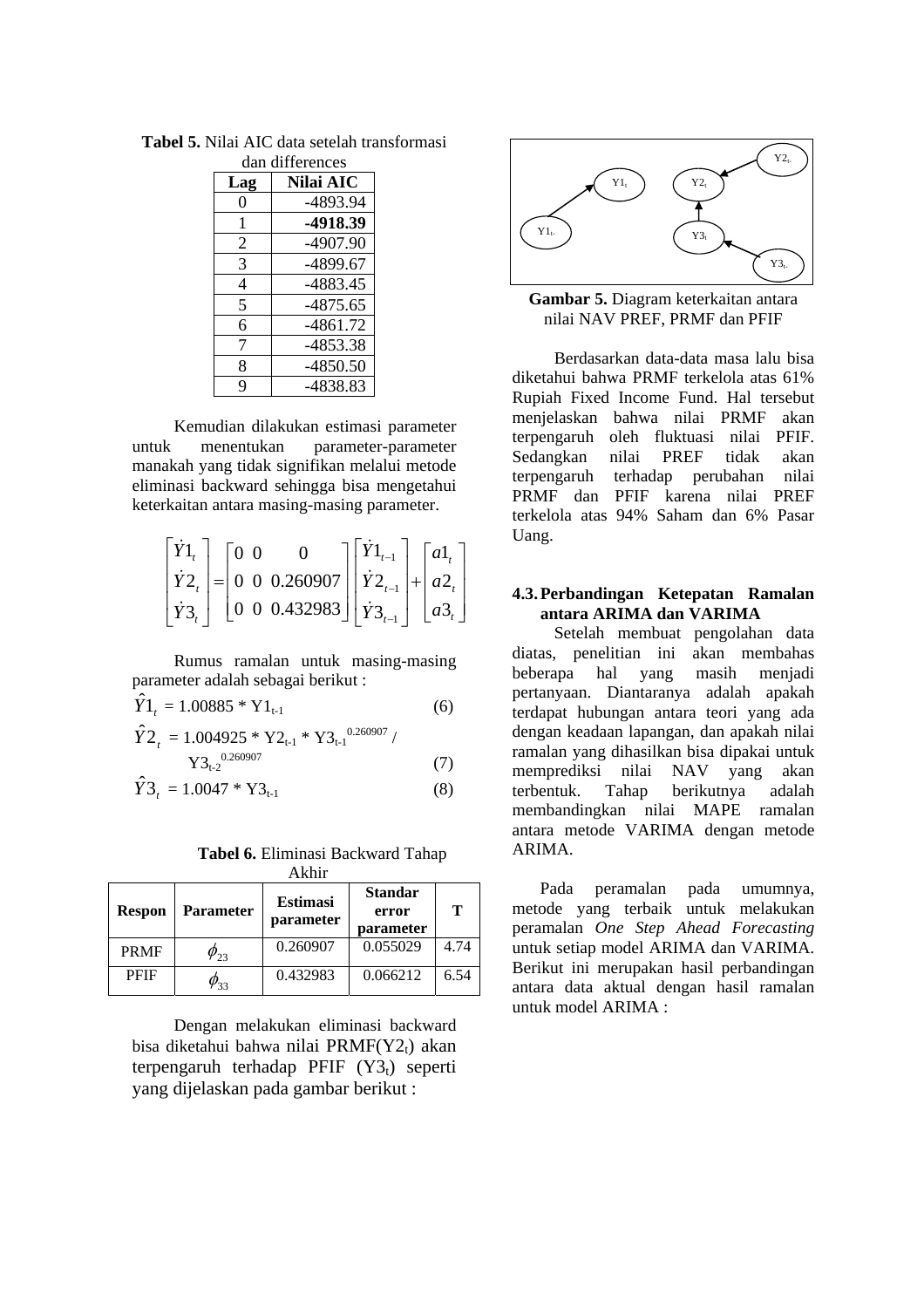

**Gambar 6a.** Perbandingan antara data aktual dengan *One Step Ahead Forecasting* ARIMA untuk NAV PREF



**Gambar 6b.** Perbandingan antara data aktual dengan *One Step Ahead Forecasting* ARIMA untuk NAV PRMF



**Gambar 6c.** Perbandingan antara data aktual dengan *One Step Ahead Forecasting* ARIMA untuk NAV PFIF

Setelah metode ARIMA selesai, langkah selanjutnya adalah melakukan perbandingan ketepatan antara data aktual dengan hasil ramalan untuk model VARIMA. Berikut ini merupakan hasil plot data :



**Gambar 7a.** Perbandingan antara data aktual dengan *One Step Ahead Forecasting*  VARIMA untuk NAV PREF.



**Gambar 7b.** Perbandingan antara data aktual dengan *One Step Ahead Forecasting*  VARIMA untuk NAV PRMF.



**Gambar 7c.** Perbandingan antara data aktual dengan *One Step Ahead Forecasting*  VARIMA untuk NAV PFIF.

Nilai MAPE yang didapatkan merupakan suatu tingkat error yang dihasilkan. Semakin besar nilai MAPE akan semakin besar pula error yang dihasilkan . Berikut ini merupakan hasil perbandingan MAPE dari masing-masing NAV :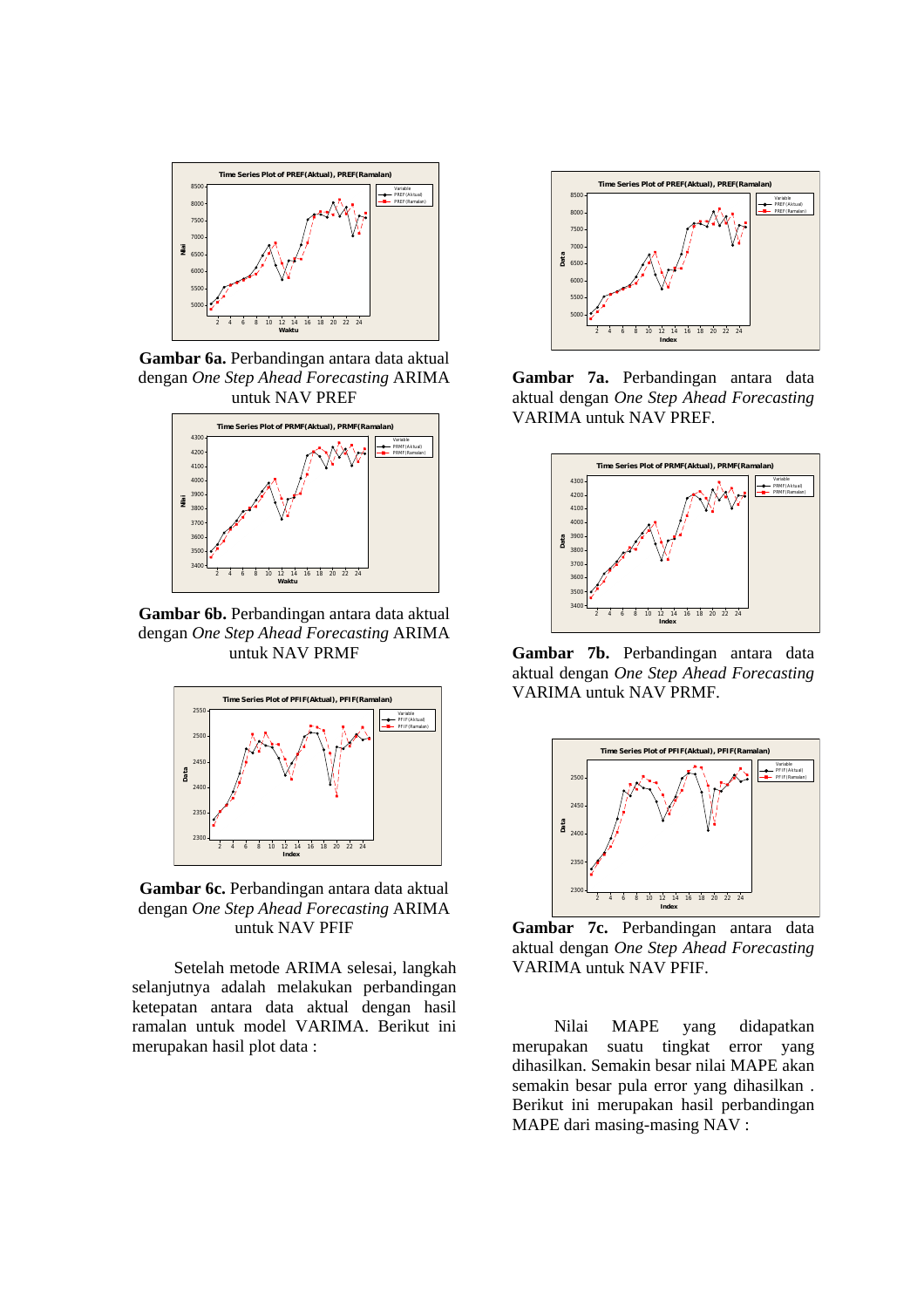| <b>MAPE</b>                        | <b>NAV</b>  |             |             |  |
|------------------------------------|-------------|-------------|-------------|--|
|                                    | <b>PREF</b> | <b>PRMF</b> | <b>PFIF</b> |  |
| Varima                             | 35.622      | 11.485      | 4.318       |  |
| (k step)                           |             |             |             |  |
| One Step<br>Ahead<br><b>VARIMA</b> | 8.966       | 3.625       | 1.813       |  |
| Arima<br>(k step)                  | 34.101      | 10.616      | 4.301       |  |
| One Step<br>Ahead<br><b>ARIMA</b>  | 8.920       | 3.551       | 1.948       |  |

### **Tabel 7.** Perbandingan MAPE untuk masing-masing metode

Dengan melihat hasil dari MAPE untuk masing-masing metode maka dapat diketahui bahwa metode yang terbaik untuk meramalkan NAV PREF adalah metode *One Step Ahead Forecasting* dengan menggunakan model ARIMA, untuk NAV PRMF adalah metode *One Step Ahead Forecasting* dengan menggunakan model ARIMA dan NAV PFIF adalah metode *One Step Ahead Forecasting* dengan menggunakan model VARIMA. Sedangkan, model VARIMA ini bisa dipakai untuk mengetahui apakah terdapat hubungan antara masing-masing parameter yang akan dianalisis.

#### **V. Kesimpulan dan Saran**

Berdasarkan hasil-hasil pada bagian sebelumnya dapat disimpulkan bahwa :

- 1. Model VARIMA yang telah terbentuk adalah VAR (1) dimana nilai NAV PRMF (Y2t) dipengaruhi oleh fluktuasi NAV PFIF  $(Y3_t)$ . Sedangkan NAV PREF  $(Y1_t)$ tidak dipengaruhi oleh perubahan NAV PRMF dan PFIF. Hal tersebut juga terlihat dari parameter yang tidak tereliminasi yaitu  $\phi_{23}$  yang menunjukkan hubungan bahwa Y2<sub>t</sub> dipengaruhi oleh parameter Y3t. Data pendukung yang memperkuat hal tersebut adalah PRMF terdiri dari 61% PFIF, 8% Cash Fund dan 31% PREF.
- 2. Peramalan K-Step ke depan secara langsung menggunakan metode VARIMA ternyata tidak cukup baik untuk meramalkan masing-masing NAV. Hasil tersebut bisa dilihat pada masing-masing

nilai MAPE yang dihasilkan. Secara keseluruhan peramalan yang terbaik menggunakan *One Step Ahead Forecasting* sehingga NAV PREF dan PRMF menggunakan metode *One Step Ahead Forecasting* ARIMA sedangkan untuk NAV PFIF menggunakan metode *One Step Ahead Forecasting*  VARIMA. Model terbaik untuk masing-masing NAV adalah sebagai berikut :

- $Y1_t = 1.00885 * Y1_{t-1} + a1_t$  (9)
- $Y2_t = 1.00616 * Y2_{t-1} + a2_t$  (10)  $Y3_t = 1.00470 * Y3_{t-1} + a3_t$  (11)

Untuk menentukan hasil peramalan 1 periode ke depan dipergunakan data masa lalu yang *update* karena ketiga model di atas menggunakan metode *One Step Ahead Forecasting*.

Dengan terjadinya anomali kondisi keuangan akhir-akhir ini maka pada penelitian selanjutnya data yang dipakai untuk validasi model sebaiknya sampai dengan periode bulan Mei 2008. Dengan hasil yang didapat nantinya, jika terdapat model yang tidak valid maka bisa dicari model yang lebih tepat dari model penelitian ini.

### **Daftar Pustaka**

- Bowerman, B.L., and O'Connell, R.T. 1993. *Forecasting and Time Series : An Applied Approach (third edition)*. California : Duxbury Press.
- Brocklebank, John C. & David A. Dickey, 2003. *SAS for Forecasting Time Series*, *edisi kedua*, USA : Cary, NC.
- Hanke, J.E., Wichern, D.W., and Reitsch, A.G. 2001. *Business Forecasting (seventh edition)*. New York : Prentice Hall International, Inc.
- Makridakis, S., Wheelwright, S.C., and McGee, V.E. 1995. *Metode dan Aplikasi Peramalan (edisi kedua, jilid kesatu)*. Jakarta :Erlangga.